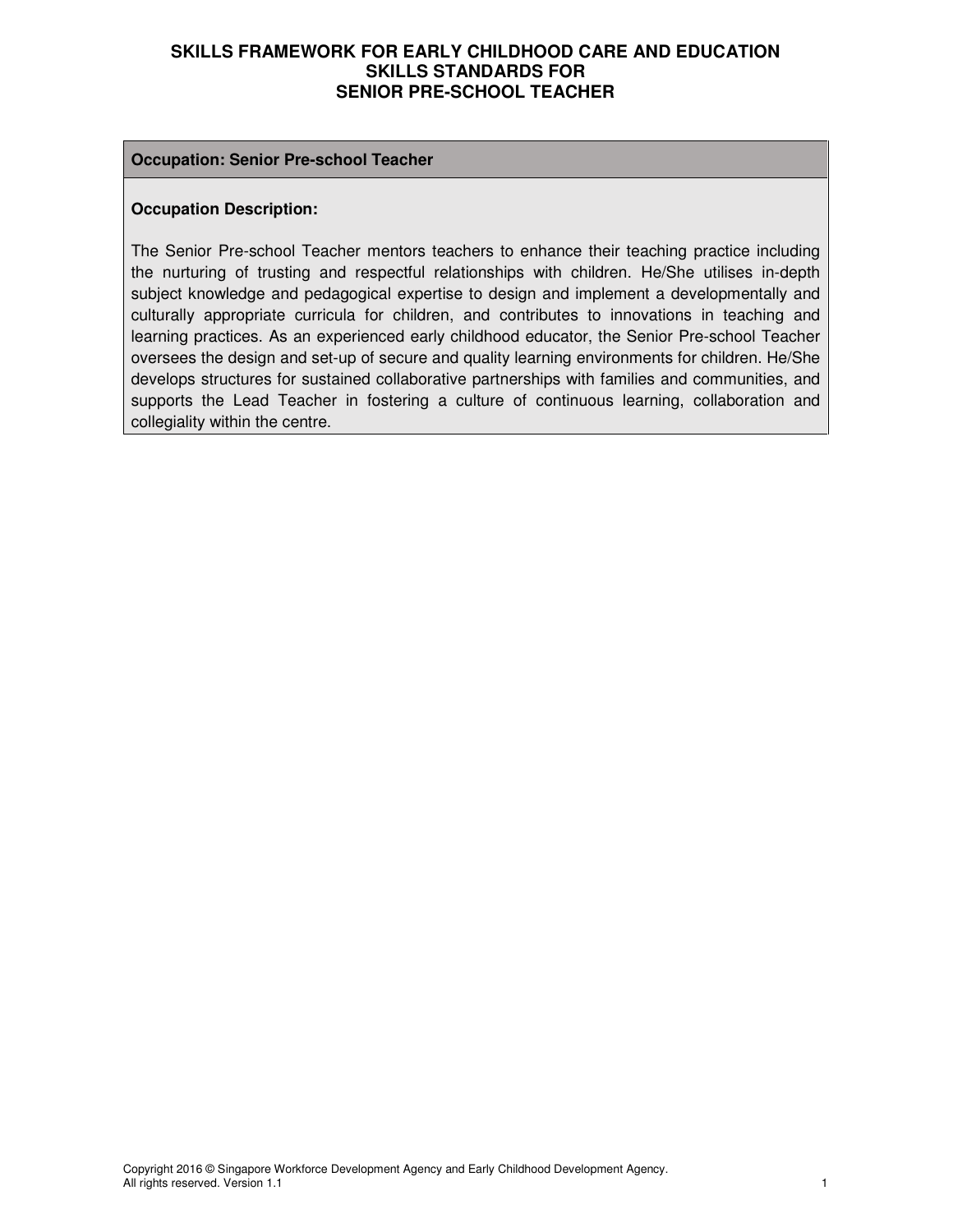The skills expected of the Senior Pre-school Teacher are summarised below:

| <b>Skill Category*</b>                                | <b>Skills</b>                            |                                                                                                                                                                                                                       |  |
|-------------------------------------------------------|------------------------------------------|-----------------------------------------------------------------------------------------------------------------------------------------------------------------------------------------------------------------------|--|
|                                                       | <b>Child Development</b>                 | ECC-DCH-5012-1.1 Integrate Understanding of How Children (Birth to Age<br>8) Learn and Develop, Within the Curriculum<br>(The Senior LSEd* will also identify children with mild<br>developmental needs)              |  |
|                                                       | <b>Curriculum and Pedagogy</b>           | <b>ECC-DCH-5013-1.1</b> Customise Teaching and Learning Approaches<br>Aligned to Curriculum Frameworks                                                                                                                |  |
|                                                       |                                          | ECC-DCH-5014-1.1 Customise Strategies to Observe and Document<br>Children's Learning (Senior Pre-school Teacher)                                                                                                      |  |
| Developing the<br><b>Child</b><br><b>Holistically</b> | ECC-DCH-5015-1.1                         | Engage Children Meaningfully Through the Co-design<br>of Curriculum and Appropriate Pedagogy (Senior Pre-<br>school Teacher)                                                                                          |  |
|                                                       |                                          | ECC-DCH-5016-1.1 Evaluate Differentiated Teaching and Learning<br>Strategies to Meet the Diverse Needs of Children<br>(Senior Pre-school Teacher)                                                                     |  |
|                                                       | ECC-DCH-5017-1.1                         | Lead in Integrating the Core Values of Early<br>Childhood Education Within Curricula and<br>Programmes at the Centre                                                                                                  |  |
|                                                       | <b>Learning Environment</b>              |                                                                                                                                                                                                                       |  |
|                                                       | ECC-DCH-5018-1.1                         | Design Quality Learning Environments (Senior Pre-<br>school Teacher)                                                                                                                                                  |  |
|                                                       | <b>Interactions and Relationships</b>    |                                                                                                                                                                                                                       |  |
|                                                       |                                          | <b>ECC-DCH-5019-1.1</b> Model Trusting and Respectful Relationships with<br>Children Through Positive Interactions with Them                                                                                          |  |
|                                                       | <b>Health, Safety and Nutrition</b>      |                                                                                                                                                                                                                       |  |
|                                                       | ECC-DCH-5020-1.1                         | Advocate Appropriate Course of Action for the<br>Protection of Children (Senior Pre-school Teacher)                                                                                                                   |  |
|                                                       | ECC-DCH-5021-1.1                         | Advocate a Safe and Healthy Environment Within the<br>Centre (Senior Pre-school Teacher)                                                                                                                              |  |
|                                                       | <b>Family and Community Partnerships</b> |                                                                                                                                                                                                                       |  |
| Collaborating<br>with Families<br>and Community       | ECC-CFC-5003-1.1                         | Develop Strategies to Establish Partnerships and<br>Collaborations with Families and Community<br>Stakeholders (Senior Pre-school Teacher)<br>(The Senior LSEd* will also engage multi-disciplinary<br>stakeholders.) |  |

Copyright 2016 © Singapore Workforce Development Agency and Early Childhood Development Agency. All rights reserved. Version 1.1 2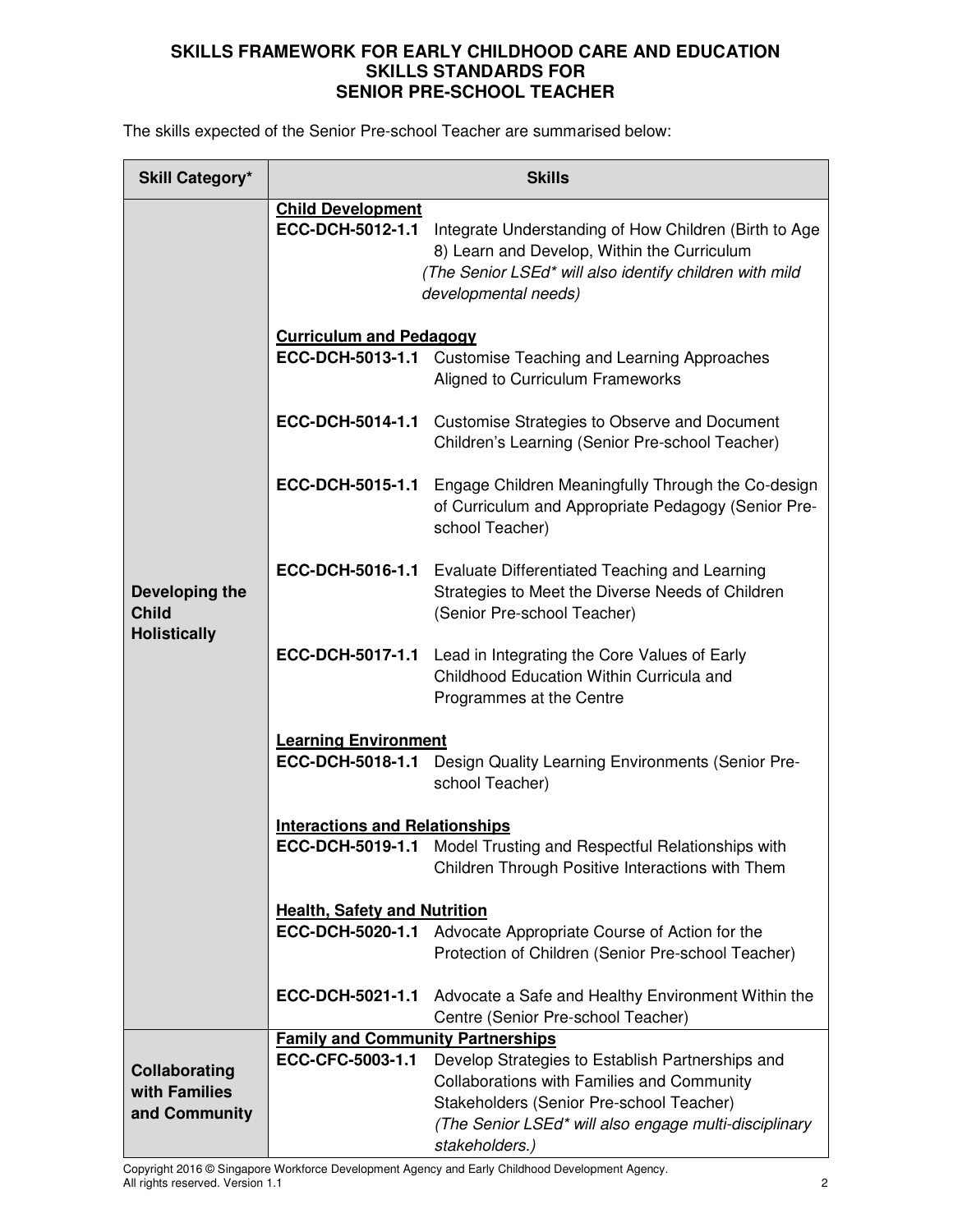| <b>Skill Category*</b>                                    | <b>Skills</b>                         |                                                                                                                                                                                                |  |
|-----------------------------------------------------------|---------------------------------------|------------------------------------------------------------------------------------------------------------------------------------------------------------------------------------------------|--|
|                                                           | ECC-CFC-5004-1.1                      | Lead in Implementing Collaborative Efforts Amongst<br>Families and Community Stakeholders (Senior Pre-<br>school Teacher)                                                                      |  |
|                                                           | <b>Professional Mastery</b>           |                                                                                                                                                                                                |  |
|                                                           |                                       | <b>ECC-BPC-5004-1.1</b> Mentor Teachers to Enhance Their Daily Practice                                                                                                                        |  |
| <b>Building</b><br><b>Professional</b><br><b>Capacity</b> | ECC-BPC-5005-1.1                      | Contribute to Fostering a Culture of Continuous<br>Learning (Senior Pre-school Teacher)                                                                                                        |  |
|                                                           | <b>LPM-DEV-301C-0</b>                 | Develop and Motivate Team Members Through<br><b>Capability Development</b>                                                                                                                     |  |
|                                                           | <b>BM-SPI-304E-1</b>                  | Display Critical Thinking and Analytical Skills                                                                                                                                                |  |
|                                                           | <b>Professional Values and Ethics</b> |                                                                                                                                                                                                |  |
|                                                           | ECC-BPC-5006-1.1                      | Advocate Ethical Behaviour and Professionalism<br>Among Colleagues (Senior Pre-school Teacher)                                                                                                 |  |
|                                                           | <b>Teamwork and Collaboration</b>     |                                                                                                                                                                                                |  |
|                                                           |                                       | ECC-BOC-5003-1.1 Foster a Culture of Collaboration (Senior Pre-school<br>Teacher)                                                                                                              |  |
|                                                           | ES-IP-302G-1                          | <b>Facilitate Effective Work Teams</b>                                                                                                                                                         |  |
|                                                           | <b>ES-IP-301G-1</b>                   | <b>Facilitate Effective Communication and Engagement</b><br>at the Workplace                                                                                                                   |  |
| <b>Building</b><br>Organisational<br><b>Capacity</b>      | <b>ES-PMD-303G-1</b>                  | Apply Emotional Competence to Manage Self and<br>Team at the Workplace                                                                                                                         |  |
|                                                           | <b>ES-ACE-302G-1</b>                  | Solve Problems and Make Decisions at Supervisory<br>Level                                                                                                                                      |  |
|                                                           | <b>Visioning and Planning</b>         |                                                                                                                                                                                                |  |
|                                                           | ECC-BOC-5004-1.1                      | Collaborate with the Centre Leader, Lead Teacher<br>and Centre Staff to Align Short-term and Long-term<br>Goals to the Vision, Mission and Values of the Centre<br>(Senior Pre-school Teacher) |  |

\* The definition of the ECCE Skill Category can be found in Annex 1.

The required performance needed to demonstrate achievement of each skill is further developed in terms of the 5 domains (Knowledge and Analysis, Application and Adaptation, Innovation and Value Creation, Social Intelligence and Ethics, and Learning to Learn), and the critical circumstances and contexts that the skill may be demonstrated (Range of Application). The detailed definitions of the 5 domains can be found in Annex 1.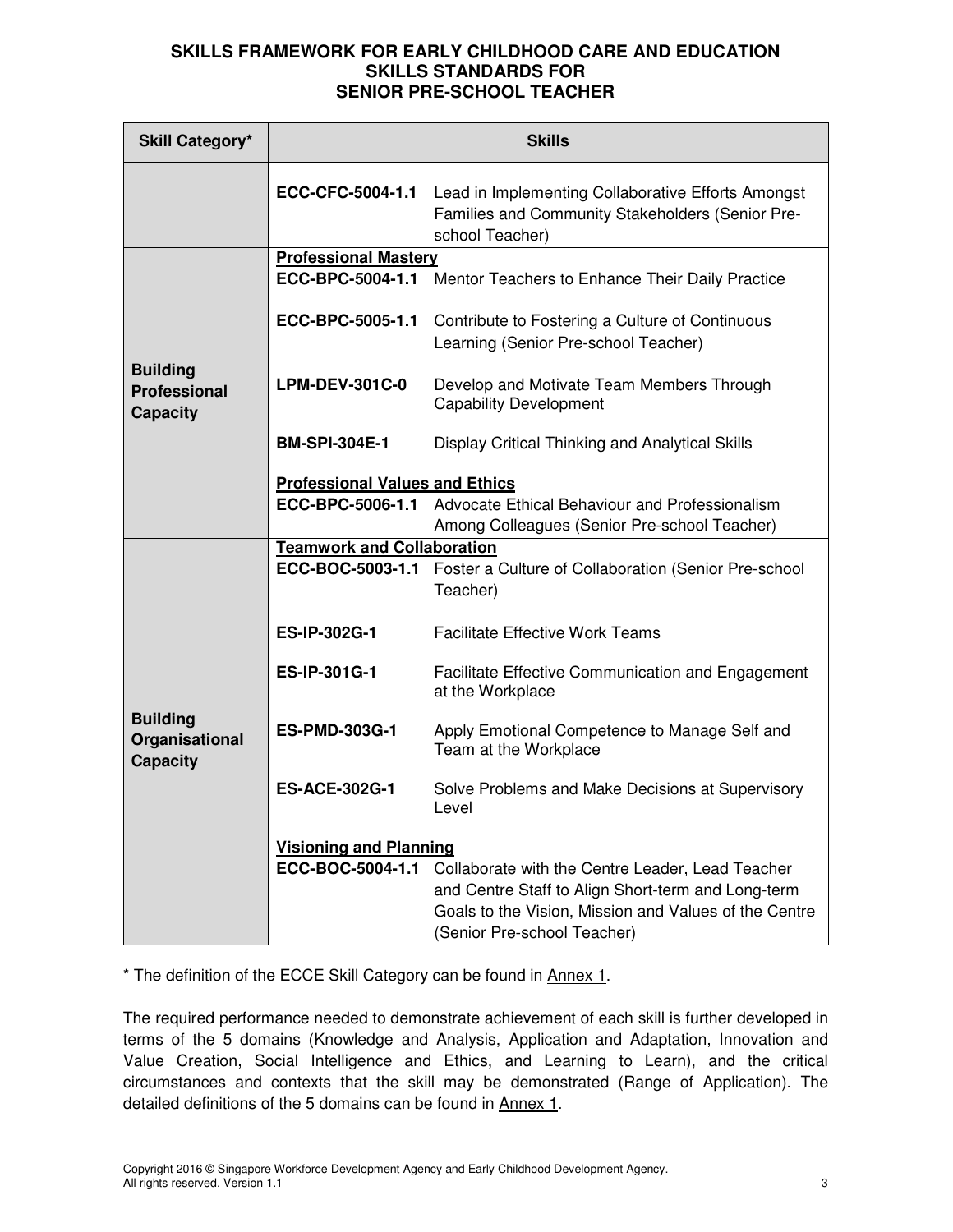| <b>Skill Code</b>                                                                                                                                                                                                                                           | ECC-DCH-5012-1.1                                                                                                                                                                                                                                                                                                                                                                                                                                                                                                                                                                                                                     | <b>Skill Category</b>                                                       | Developing the Child<br>Holistically                                                                                                                                    |
|-------------------------------------------------------------------------------------------------------------------------------------------------------------------------------------------------------------------------------------------------------------|--------------------------------------------------------------------------------------------------------------------------------------------------------------------------------------------------------------------------------------------------------------------------------------------------------------------------------------------------------------------------------------------------------------------------------------------------------------------------------------------------------------------------------------------------------------------------------------------------------------------------------------|-----------------------------------------------------------------------------|-------------------------------------------------------------------------------------------------------------------------------------------------------------------------|
|                                                                                                                                                                                                                                                             |                                                                                                                                                                                                                                                                                                                                                                                                                                                                                                                                                                                                                                      | <b>Sub-Skill Category</b><br>(where applicable)                             | <b>Child Development</b>                                                                                                                                                |
| <b>Skill</b>                                                                                                                                                                                                                                                | Develop, Within the Curriculum                                                                                                                                                                                                                                                                                                                                                                                                                                                                                                                                                                                                       |                                                                             | Integrate Understanding of How Children (Birth to Age 8) Learn and                                                                                                      |
| <b>Skill Description</b>                                                                                                                                                                                                                                    | This skill describes the ability to apply contemporary theories and<br>literature on children's growth, well-being, learning and development to<br>support colleagues in planning curricula for individual children and the<br>group. It includes reflecting on, and analysing, how children (birth to age<br>8) learn and develop, to ensure the effectiveness and relevance of the<br>curriculum. It also involves engaging families in deepening understanding<br>of child development and the factors that contribute to each child's<br>development.<br>* The Senior LSEd will also identify children with developmental needs. |                                                                             |                                                                                                                                                                         |
| Knowledge and<br><b>Analysis</b><br>It refers to gathering,<br>cognitive processing,<br>integration and inspection<br>of facts and information<br>required to perform the<br>work tasks and activities.<br><b>Application and</b>                           | The ability to understand:<br>learning and development<br>$\bullet$<br>The ability to:                                                                                                                                                                                                                                                                                                                                                                                                                                                                                                                                               | growth, well-being, learning and development to curriculum                  | Current research and key trends on children's growth, well-being,<br>Strategies to analyse and apply in-depth understanding of children's                               |
| <b>Adaptation</b><br>It refers to the ability to<br>perform the work tasks<br>and activities required of<br>the occupation, and the<br>ability to react to and<br>manage the changes at<br>work.                                                            | group<br>Analyse<br>$\bullet$                                                                                                                                                                                                                                                                                                                                                                                                                                                                                                                                                                                                        | classroom/centre curriculum to<br>developmental theory and current research | Apply understanding of contemporary theories and literature to<br>support colleagues in planning curricula for individual children and the<br>relevance<br>ensure<br>to |
| <b>Innovation and</b><br><b>Value Creation</b><br>It refers to the ability to<br>generate purposive ideas<br>to improve work<br>performance and/or<br>enhance business values<br>that are aligned to<br>organisational goals.<br><b>Social Intelligence</b> | N/A<br>The ability to:                                                                                                                                                                                                                                                                                                                                                                                                                                                                                                                                                                                                               |                                                                             |                                                                                                                                                                         |
| and Ethics<br>It refers to the ability to<br>use affective factors in<br>leadership, relationship<br>and diversity<br>management guided by<br>professional codes of<br>ethics.                                                                              | $\bullet$                                                                                                                                                                                                                                                                                                                                                                                                                                                                                                                                                                                                                            | the factors that contribute to each child's development                     | Engage families in deepening understanding of child development and                                                                                                     |
| <b>Learning to Learn</b><br>It refers to the ability to<br>develop and improve<br>one's self within and<br>outside of one's area of<br>work.                                                                                                                | The ability to:<br>$\bullet$                                                                                                                                                                                                                                                                                                                                                                                                                                                                                                                                                                                                         | children (birth to age 8) learn and develop, within the curriculum          | Reflect on the effectiveness of integrating understanding of how                                                                                                        |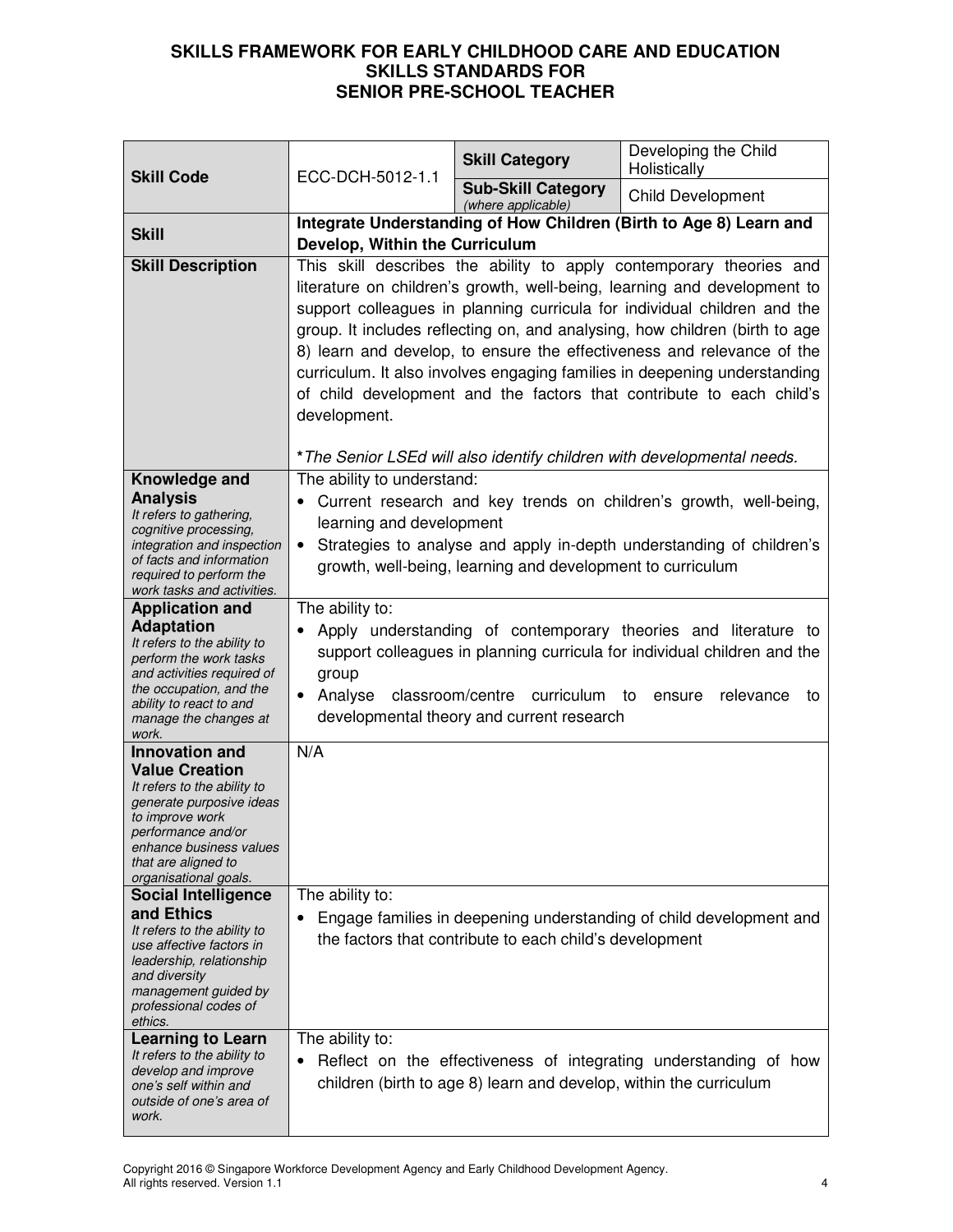| <b>Range of</b><br><b>Application</b><br>(where applicable)<br>It refers to the critical<br>circumstances and<br>contexts that the skill<br>may be demonstrated. | Engaging families in deepening understanding of child development and<br>the factors that contribute to each child's development may include, but<br>are not limited to:<br>• Sharing observations of children<br>• Informing families of current research and key trends on children's<br>learning and development |
|------------------------------------------------------------------------------------------------------------------------------------------------------------------|---------------------------------------------------------------------------------------------------------------------------------------------------------------------------------------------------------------------------------------------------------------------------------------------------------------------|
|                                                                                                                                                                  | Identifying the gaps in parents' understanding of child development<br>• Organising parenting workshops or engagement sessions                                                                                                                                                                                      |
|                                                                                                                                                                  | Organising home visits                                                                                                                                                                                                                                                                                              |

\*Skills for Senior Learning Support Educators (LSEds) will be updated in this Skill Standard at a later stage.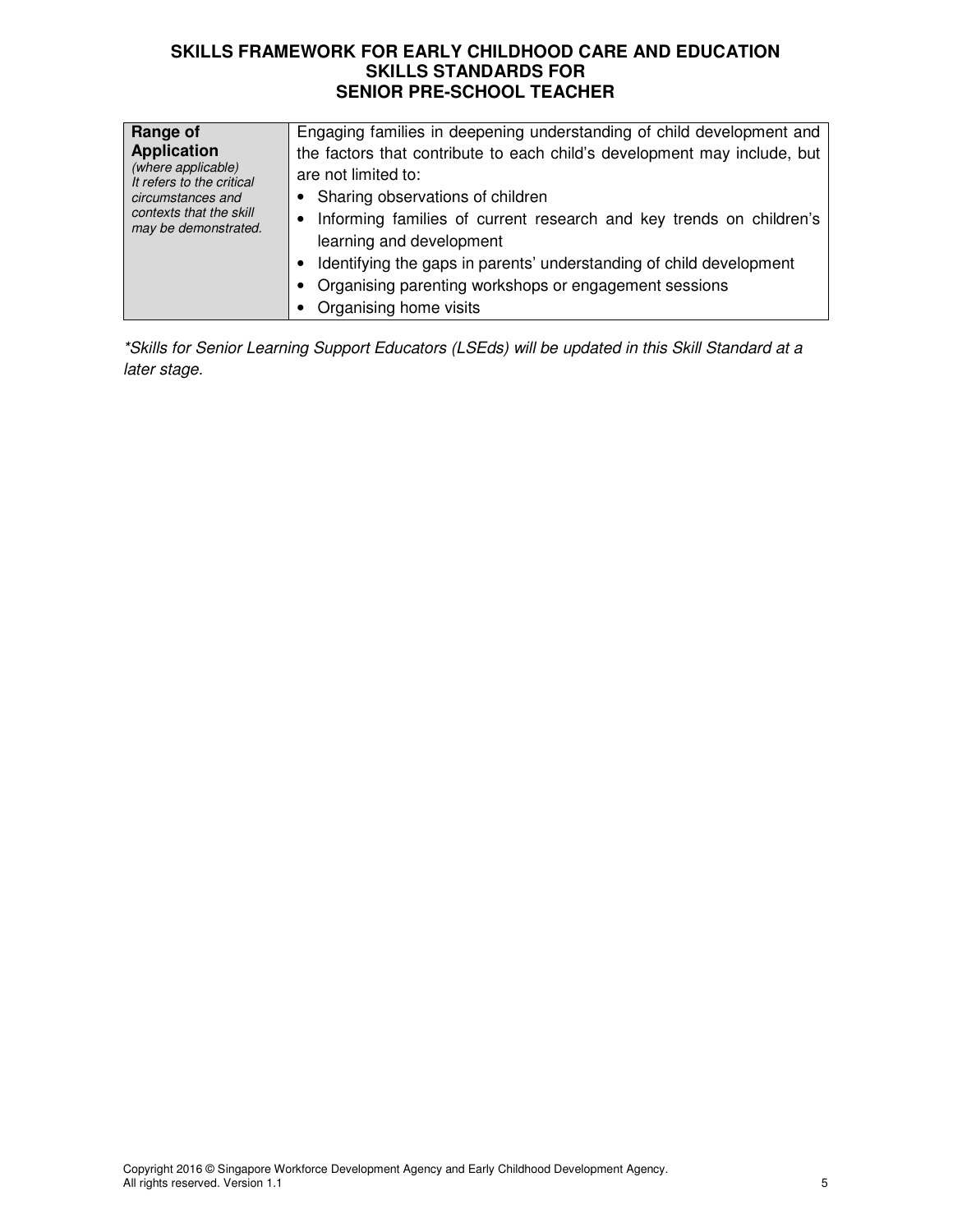| <b>Skill Code</b>                                                                                                                                                           | ECC-DCH-5013-1.1                                                                                                                                                                                                                                                                                                                                                                                                                                                                                                                                                                                 | <b>Skill Category</b>                                           | Developing the Child<br>Holistically                                 |
|-----------------------------------------------------------------------------------------------------------------------------------------------------------------------------|--------------------------------------------------------------------------------------------------------------------------------------------------------------------------------------------------------------------------------------------------------------------------------------------------------------------------------------------------------------------------------------------------------------------------------------------------------------------------------------------------------------------------------------------------------------------------------------------------|-----------------------------------------------------------------|----------------------------------------------------------------------|
|                                                                                                                                                                             |                                                                                                                                                                                                                                                                                                                                                                                                                                                                                                                                                                                                  | <b>Sub-Skill Category</b><br>(where applicable)                 | Curriculum and Pedagogy                                              |
| <b>Skill</b>                                                                                                                                                                | <b>Customise Teaching and Learning Approaches Aligned to</b>                                                                                                                                                                                                                                                                                                                                                                                                                                                                                                                                     |                                                                 |                                                                      |
|                                                                                                                                                                             | <b>Curriculum Frameworks</b>                                                                                                                                                                                                                                                                                                                                                                                                                                                                                                                                                                     |                                                                 |                                                                      |
| <b>Skill Description</b>                                                                                                                                                    | This skill describes the ability to support, evaluate, customise and refine<br>teaching and learning approaches aligned to curriculum frameworks, by<br>applying knowledge of early childhood education pedagogy, current<br>research and key trends. It includes planning appropriate learning goals<br>to cater to the developmental needs of children, and initiating new ways<br>of customising developmentally appropriate teaching and learning<br>approaches. It also involves modelling and helping colleagues improve<br>and refine the curriculum, to cater to the needs of the child. |                                                                 |                                                                      |
| Knowledge and                                                                                                                                                               | The ability to understand:                                                                                                                                                                                                                                                                                                                                                                                                                                                                                                                                                                       |                                                                 |                                                                      |
| <b>Analysis</b>                                                                                                                                                             | $\bullet$                                                                                                                                                                                                                                                                                                                                                                                                                                                                                                                                                                                        | The relevant curriculum frameworks utilised in Singapore        |                                                                      |
| It refers to gathering,<br>cognitive processing,<br>integration and inspection                                                                                              | $\bullet$                                                                                                                                                                                                                                                                                                                                                                                                                                                                                                                                                                                        | pedagogy, and teaching and learning approaches                  | Current research and key trends in early childhood education         |
| of facts and information<br>required to perform the                                                                                                                         | $\bullet$                                                                                                                                                                                                                                                                                                                                                                                                                                                                                                                                                                                        |                                                                 | Strategies to customise teaching and learning approaches to cater to |
| work tasks and activities.                                                                                                                                                  | the developmental needs of children                                                                                                                                                                                                                                                                                                                                                                                                                                                                                                                                                              |                                                                 |                                                                      |
|                                                                                                                                                                             | $\bullet$<br>centre                                                                                                                                                                                                                                                                                                                                                                                                                                                                                                                                                                              |                                                                 | Aspirations of parents and the needs of the children attending the   |
| <b>Application and</b>                                                                                                                                                      | The ability to:                                                                                                                                                                                                                                                                                                                                                                                                                                                                                                                                                                                  |                                                                 |                                                                      |
| <b>Adaptation</b>                                                                                                                                                           |                                                                                                                                                                                                                                                                                                                                                                                                                                                                                                                                                                                                  |                                                                 |                                                                      |
| It refers to the ability to                                                                                                                                                 | Evaluate and customise and refine a range of teaching and learning<br>approaches to foster children's learning                                                                                                                                                                                                                                                                                                                                                                                                                                                                                   |                                                                 |                                                                      |
| perform the work tasks<br>and activities required of                                                                                                                        | Apply knowledge of child development, pedagogy and the children<br>$\bullet$                                                                                                                                                                                                                                                                                                                                                                                                                                                                                                                     |                                                                 |                                                                      |
| the occupation, and the                                                                                                                                                     | they teach to plan appropriate learning goals for the children                                                                                                                                                                                                                                                                                                                                                                                                                                                                                                                                   |                                                                 |                                                                      |
| ability to react to and<br>manage the changes at                                                                                                                            | individually and collectively                                                                                                                                                                                                                                                                                                                                                                                                                                                                                                                                                                    |                                                                 |                                                                      |
| work.                                                                                                                                                                       | Apply knowledge of early childhood education pedagogy and current<br>$\bullet$                                                                                                                                                                                                                                                                                                                                                                                                                                                                                                                   |                                                                 |                                                                      |
|                                                                                                                                                                             |                                                                                                                                                                                                                                                                                                                                                                                                                                                                                                                                                                                                  | research to support and refine teaching and learning approaches |                                                                      |
| <b>Innovation and</b>                                                                                                                                                       | The ability to:                                                                                                                                                                                                                                                                                                                                                                                                                                                                                                                                                                                  |                                                                 |                                                                      |
| <b>Value Creation</b>                                                                                                                                                       | $\bullet$                                                                                                                                                                                                                                                                                                                                                                                                                                                                                                                                                                                        |                                                                 | Initiate new ways to customise developmentally appropriate teaching  |
| It refers to the ability to<br>generate purposive ideas<br>to improve work<br>performance and/or<br>enhance business values<br>that are aligned to<br>organisational goals. |                                                                                                                                                                                                                                                                                                                                                                                                                                                                                                                                                                                                  | and learning approaches, aligned to curriculum frameworks       |                                                                      |
| <b>Social Intelligence</b>                                                                                                                                                  | The ability to:                                                                                                                                                                                                                                                                                                                                                                                                                                                                                                                                                                                  |                                                                 |                                                                      |
| and Ethics                                                                                                                                                                  | $\bullet$                                                                                                                                                                                                                                                                                                                                                                                                                                                                                                                                                                                        |                                                                 | Model and help colleagues improve and refine the curriculum, aligned |
| It refers to the ability to<br>use affective factors in                                                                                                                     | to the needs of the child                                                                                                                                                                                                                                                                                                                                                                                                                                                                                                                                                                        |                                                                 |                                                                      |
| leadership, relationship                                                                                                                                                    |                                                                                                                                                                                                                                                                                                                                                                                                                                                                                                                                                                                                  |                                                                 |                                                                      |
| and diversity<br>management guided by                                                                                                                                       |                                                                                                                                                                                                                                                                                                                                                                                                                                                                                                                                                                                                  |                                                                 |                                                                      |
| professional codes of                                                                                                                                                       |                                                                                                                                                                                                                                                                                                                                                                                                                                                                                                                                                                                                  |                                                                 |                                                                      |
| ethics.<br><b>Learning to Learn</b>                                                                                                                                         | The ability to:                                                                                                                                                                                                                                                                                                                                                                                                                                                                                                                                                                                  |                                                                 |                                                                      |
| It refers to the ability to                                                                                                                                                 | Reflect on<br>$\bullet$                                                                                                                                                                                                                                                                                                                                                                                                                                                                                                                                                                          | effectiveness of customised teaching and                        | learning                                                             |
| develop and improve                                                                                                                                                         |                                                                                                                                                                                                                                                                                                                                                                                                                                                                                                                                                                                                  | approaches aligned to curriculum frameworks                     |                                                                      |
| one's self within and                                                                                                                                                       |                                                                                                                                                                                                                                                                                                                                                                                                                                                                                                                                                                                                  |                                                                 |                                                                      |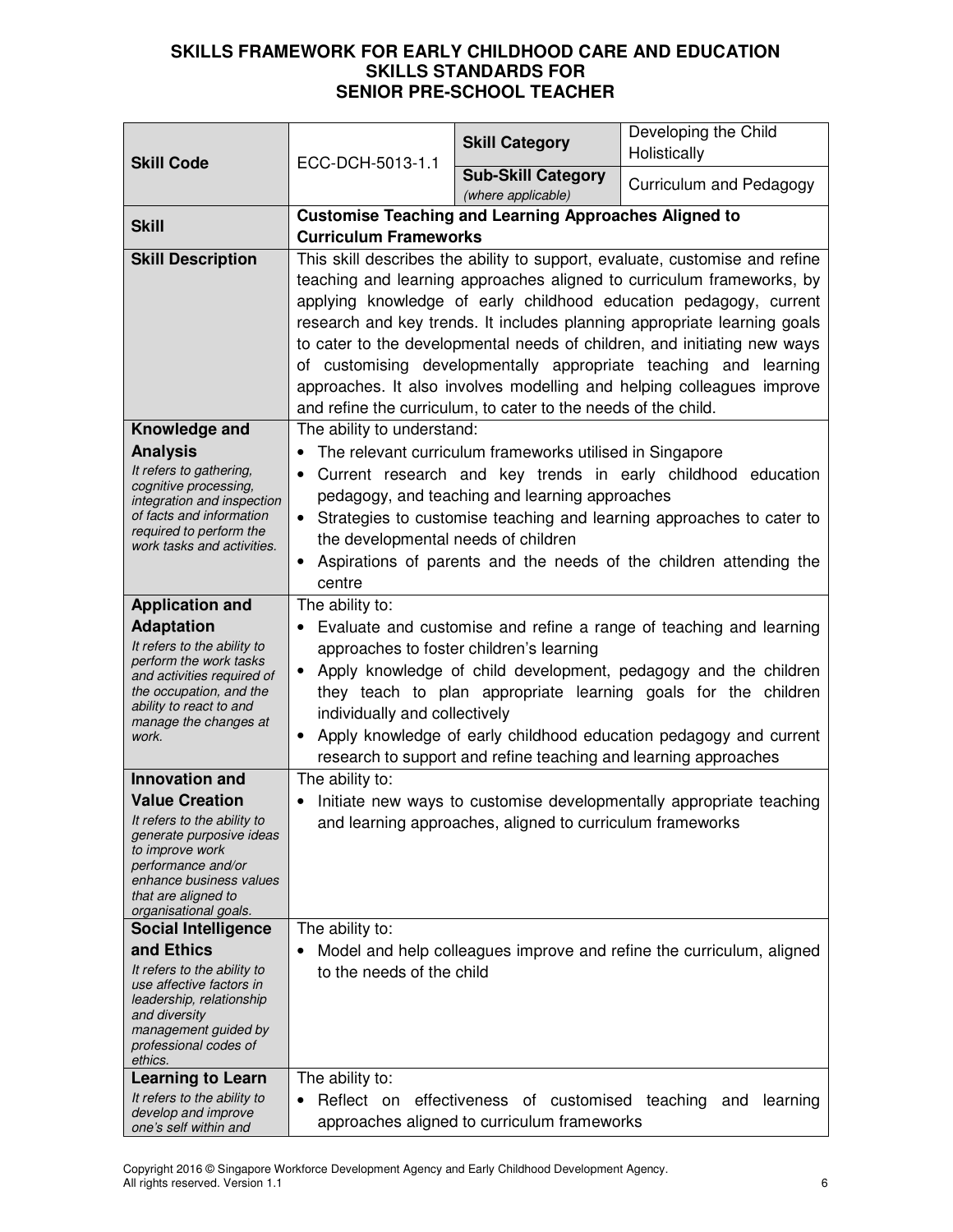| outside of one's area of<br>work.                                                                                                             |                                                                                                                                                      |
|-----------------------------------------------------------------------------------------------------------------------------------------------|------------------------------------------------------------------------------------------------------------------------------------------------------|
| Range of                                                                                                                                      | Relevant curriculum frameworks must include:                                                                                                         |
| <b>Application</b><br>(where applicable)<br>It refers to the critical<br>circumstances and<br>contexts that the skill<br>may be demonstrated. | Nurturing Early Learners: A Curriculum Framework for Kindergartens<br>in Singapore<br>Nurturing Early Learners Framework for Mother Tongue Languages |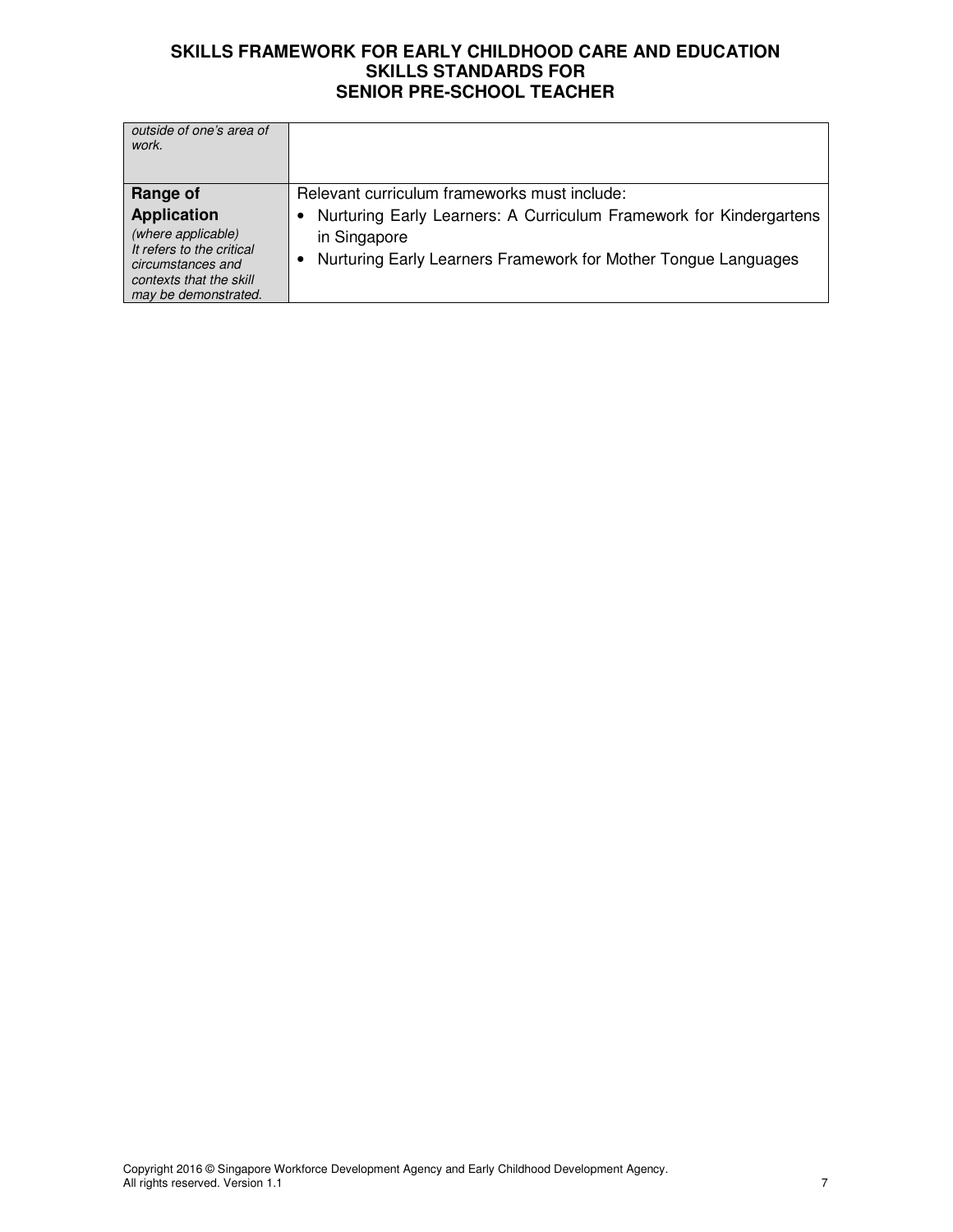| <b>Skill Code</b>                                                                                                                                                                                                                                           | ECC-DCH-5014-1.1                                                                                                                                                                                                                                                                                                                                                                      | <b>Skill Category</b>                                  | Developing the Child<br>Holistically                                                                                                                                                                                                                                                                                                                                                                                                                                                                                                 |
|-------------------------------------------------------------------------------------------------------------------------------------------------------------------------------------------------------------------------------------------------------------|---------------------------------------------------------------------------------------------------------------------------------------------------------------------------------------------------------------------------------------------------------------------------------------------------------------------------------------------------------------------------------------|--------------------------------------------------------|--------------------------------------------------------------------------------------------------------------------------------------------------------------------------------------------------------------------------------------------------------------------------------------------------------------------------------------------------------------------------------------------------------------------------------------------------------------------------------------------------------------------------------------|
|                                                                                                                                                                                                                                                             |                                                                                                                                                                                                                                                                                                                                                                                       | <b>Sub-Skill Category</b><br>(where applicable)        | Curriculum and Pedagogy                                                                                                                                                                                                                                                                                                                                                                                                                                                                                                              |
| <b>Skill</b>                                                                                                                                                                                                                                                | <b>Customise Strategies to Observe and Document Children's</b><br><b>Learning (Senior Pre-school Teacher)</b>                                                                                                                                                                                                                                                                         |                                                        |                                                                                                                                                                                                                                                                                                                                                                                                                                                                                                                                      |
| <b>Skill Description</b>                                                                                                                                                                                                                                    | select new teaching and learning resources.                                                                                                                                                                                                                                                                                                                                           |                                                        | This skill describes the ability to customise strategies to observe and<br>document children's learning. This includes reviewing strategies of<br>observation and documentation, by reflecting on the impact of using<br>customised tools, and adapting these to aid teachers in their reflections<br>of own practices in observation and documentation of children's learning.<br>It also includes planning strategies to promote effective use of teaching<br>and learning resources, and facilitating conversations to design and |
| Knowledge and<br><b>Analysis</b><br>It refers to gathering,<br>cognitive processing,<br>integration and inspection<br>of facts and information<br>required to perform the<br>work tasks and activities.                                                     | The ability to understand:<br>documentation of children's learning<br>How to promote peer observation<br>$\bullet$<br>learning                                                                                                                                                                                                                                                        |                                                        | Factors to consider in selecting tools to guide observation and<br>Current research and key trends in assessment for, and of, children's                                                                                                                                                                                                                                                                                                                                                                                             |
| <b>Application and</b><br><b>Adaptation</b><br>It refers to the ability to<br>perform the work tasks<br>and activities required of<br>the occupation, and the<br>ability to react to and<br>manage the changes at<br>work.                                  | The ability to:<br>Refine and strengthen observation and documentation of children's<br>learning<br>Adapt tools to aid teachers in their reflection of own practices<br>Plan strategies to promote the effective use of existing teaching and<br>$\bullet$<br>learning resources<br>Facilitate conversations to design and select new teaching and<br>$\bullet$<br>learning resources |                                                        |                                                                                                                                                                                                                                                                                                                                                                                                                                                                                                                                      |
| <b>Innovation and</b><br><b>Value Creation</b><br>It refers to the ability to<br>generate purposive ideas<br>to improve work<br>performance and/or<br>enhance business values<br>that are aligned to<br>organisational goals.<br><b>Social Intelligence</b> | N/A<br>The ability to:                                                                                                                                                                                                                                                                                                                                                                |                                                        |                                                                                                                                                                                                                                                                                                                                                                                                                                                                                                                                      |
| and Ethics<br>It refers to the ability to<br>use affective factors in<br>leadership, relationship<br>and diversity<br>management guided by<br>professional codes of<br>ethics.                                                                              |                                                                                                                                                                                                                                                                                                                                                                                       | strategies to observe and document children's learning | Lead discussions on peer observations, and to review and customise                                                                                                                                                                                                                                                                                                                                                                                                                                                                   |
| <b>Learning to Learn</b><br>It refers to the ability to<br>develop and improve<br>one's self within and<br>outside of one's area of<br>work.                                                                                                                | The ability to:<br>٠<br>documentation of children's learning                                                                                                                                                                                                                                                                                                                          |                                                        | Reflect on the impact of using customised tools for observation and                                                                                                                                                                                                                                                                                                                                                                                                                                                                  |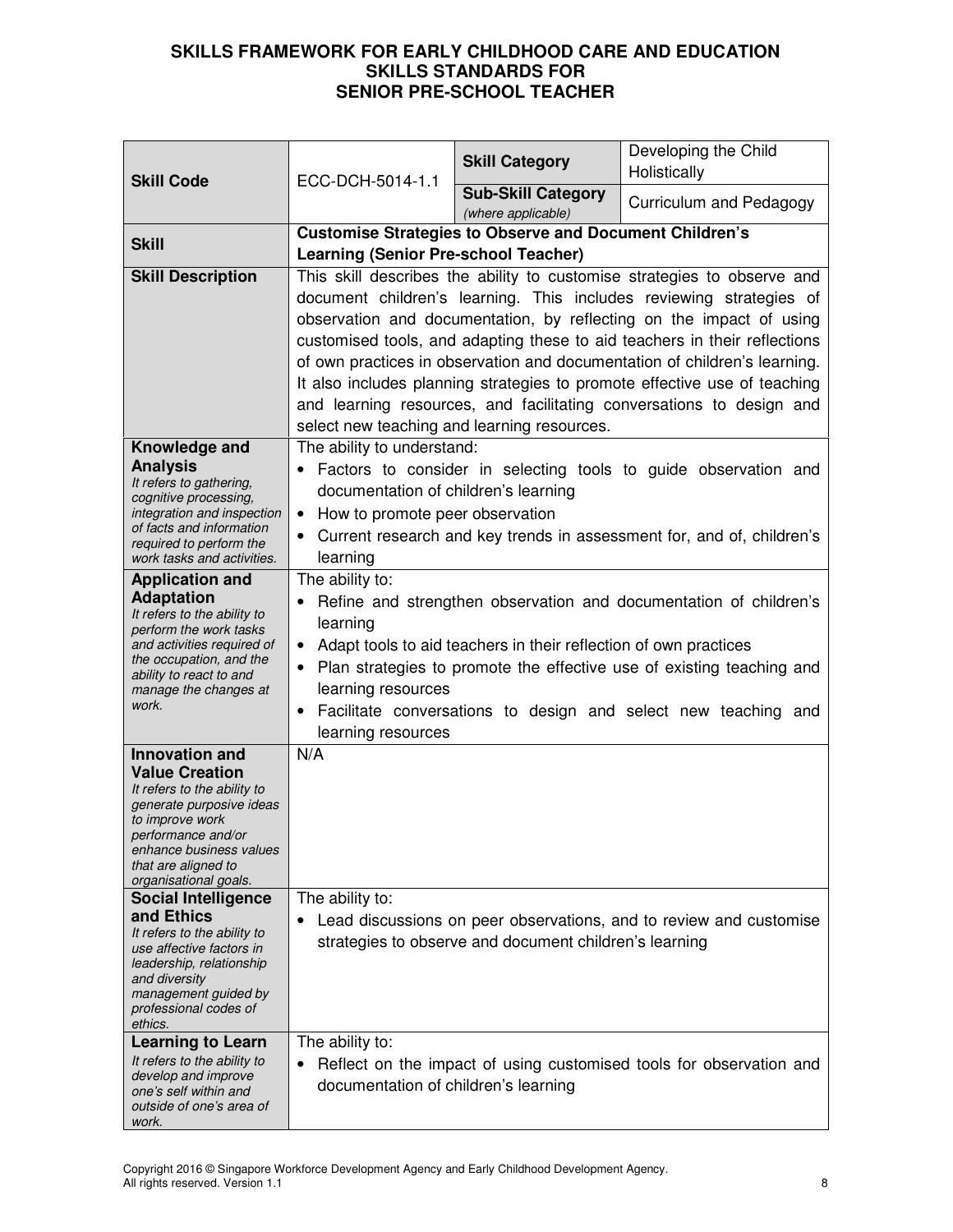| Range of<br><b>Application</b><br>(where applicable)<br>It refers to the critical<br>circumstances and<br>contexts that the skill<br>may be demonstrated. | Factors to consider in selection of tools to guide observation and<br>documentation of the children's learning may include, but are not limited<br>to: |
|-----------------------------------------------------------------------------------------------------------------------------------------------------------|--------------------------------------------------------------------------------------------------------------------------------------------------------|
|                                                                                                                                                           | • Whether the scope and design of the tool address the identified focus<br>• Consistency in measurement of qualities                                   |
|                                                                                                                                                           | Clear instructions and directions for use                                                                                                              |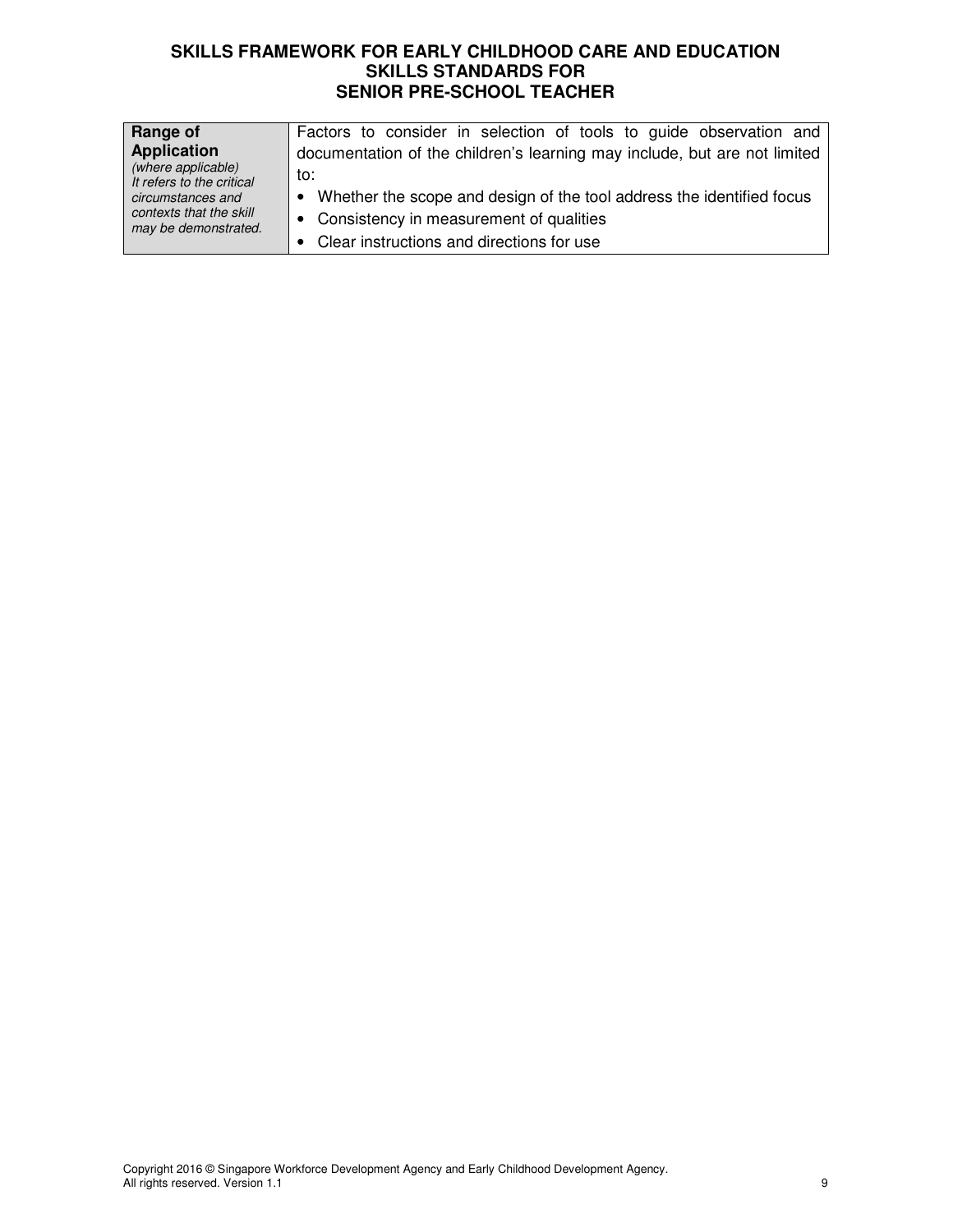| <b>Skill Code</b>                                                                                                                                                                                                          | ECC-DCH-5015-1.1                                                                                                                                                                                                                                                                                                                                                                                                                                                                                                                                                                                                                                                                                                    | <b>Skill Category</b>                           | Developing the Child<br>Holistically                                                                                                                                                                                                                                                                                                                                                                                                                                                                                                                                                                   |
|----------------------------------------------------------------------------------------------------------------------------------------------------------------------------------------------------------------------------|---------------------------------------------------------------------------------------------------------------------------------------------------------------------------------------------------------------------------------------------------------------------------------------------------------------------------------------------------------------------------------------------------------------------------------------------------------------------------------------------------------------------------------------------------------------------------------------------------------------------------------------------------------------------------------------------------------------------|-------------------------------------------------|--------------------------------------------------------------------------------------------------------------------------------------------------------------------------------------------------------------------------------------------------------------------------------------------------------------------------------------------------------------------------------------------------------------------------------------------------------------------------------------------------------------------------------------------------------------------------------------------------------|
|                                                                                                                                                                                                                            |                                                                                                                                                                                                                                                                                                                                                                                                                                                                                                                                                                                                                                                                                                                     | <b>Sub-Skill Category</b><br>(where applicable) | Curriculum and Pedagogy                                                                                                                                                                                                                                                                                                                                                                                                                                                                                                                                                                                |
| <b>Skill</b>                                                                                                                                                                                                               | Engage Children Meaningfully Through the Co-design of Centre's<br>Curriculum and Use of Appropriate Pedagogy (Senior Pre-school<br>Teacher)                                                                                                                                                                                                                                                                                                                                                                                                                                                                                                                                                                         |                                                 |                                                                                                                                                                                                                                                                                                                                                                                                                                                                                                                                                                                                        |
| <b>Skill Description</b>                                                                                                                                                                                                   | the appropriateness of adopted pedagogy.                                                                                                                                                                                                                                                                                                                                                                                                                                                                                                                                                                                                                                                                            |                                                 | This skill describes the ability to co-design integrated and effective<br>systems of curriculum, assessment and programme development with<br>the Lead Teacher and Centre Leader, for meaningful engagement with<br>children. It includes developing and helping children achieve appropriate<br>learning objectives through programmes and activities, based on the<br>centre's learning goals. It also involves facilitation of discussions and<br>gathering of feedback from colleagues to ensure effectiveness of the<br>centre's curriculum in alignment with its vision, mission and values, and |
| Knowledge and<br><b>Analysis</b><br>It refers to gathering,<br>cognitive processing,<br>integration and inspection<br>of facts and information<br>required to perform the<br>work tasks and activities.                    | The ability to understand:<br>The links between curriculum, pedagogy, assessment and programme<br>evaluation<br>Approaches to curriculum design<br>$\bullet$<br>Factors to consider in selecting appropriate pedagogy and adapting<br>curricula and programmes<br>Effective curriculum implementation<br>$\bullet$<br>The process of designing and implementing curricula that build the<br>foundation for children to achieve the Key Stage Outcomes of Pre-<br>school Education, as described in the Nurturing Early Learners (NEL)<br>framework                                                                                                                                                                  |                                                 |                                                                                                                                                                                                                                                                                                                                                                                                                                                                                                                                                                                                        |
| <b>Application and</b><br><b>Adaptation</b><br>It refers to the ability to<br>perform the work tasks<br>and activities required of<br>the occupation, and the<br>ability to react to and<br>manage the changes at<br>work. | The ability to:<br>Co-develop an integrated and effective system of curriculum,<br>assessment and programme development with the Lead Teacher and<br><b>Centre Leader</b><br>Apply the guiding principles to develop and implement curricula and<br>programmes in the co-design of curricula and programmes<br>Develop appropriate learning objectives for curricula and programmes,<br>$\bullet$<br>based on the centre's learning goals<br>Design programmes and activities to help children achieve the<br>learning objectives<br>Implement curricula that engage children meaningfully<br>Develop curricula that build the foundation for children to achieve the<br>Key Stage Outcomes of Pre-school Education |                                                 |                                                                                                                                                                                                                                                                                                                                                                                                                                                                                                                                                                                                        |
| <b>Innovation and</b><br><b>Value Creation</b><br>It refers to the ability to<br>generate purposive ideas<br>to improve work<br>performance and/or<br>enhance business values<br>that are aligned to                       | N/A                                                                                                                                                                                                                                                                                                                                                                                                                                                                                                                                                                                                                                                                                                                 |                                                 |                                                                                                                                                                                                                                                                                                                                                                                                                                                                                                                                                                                                        |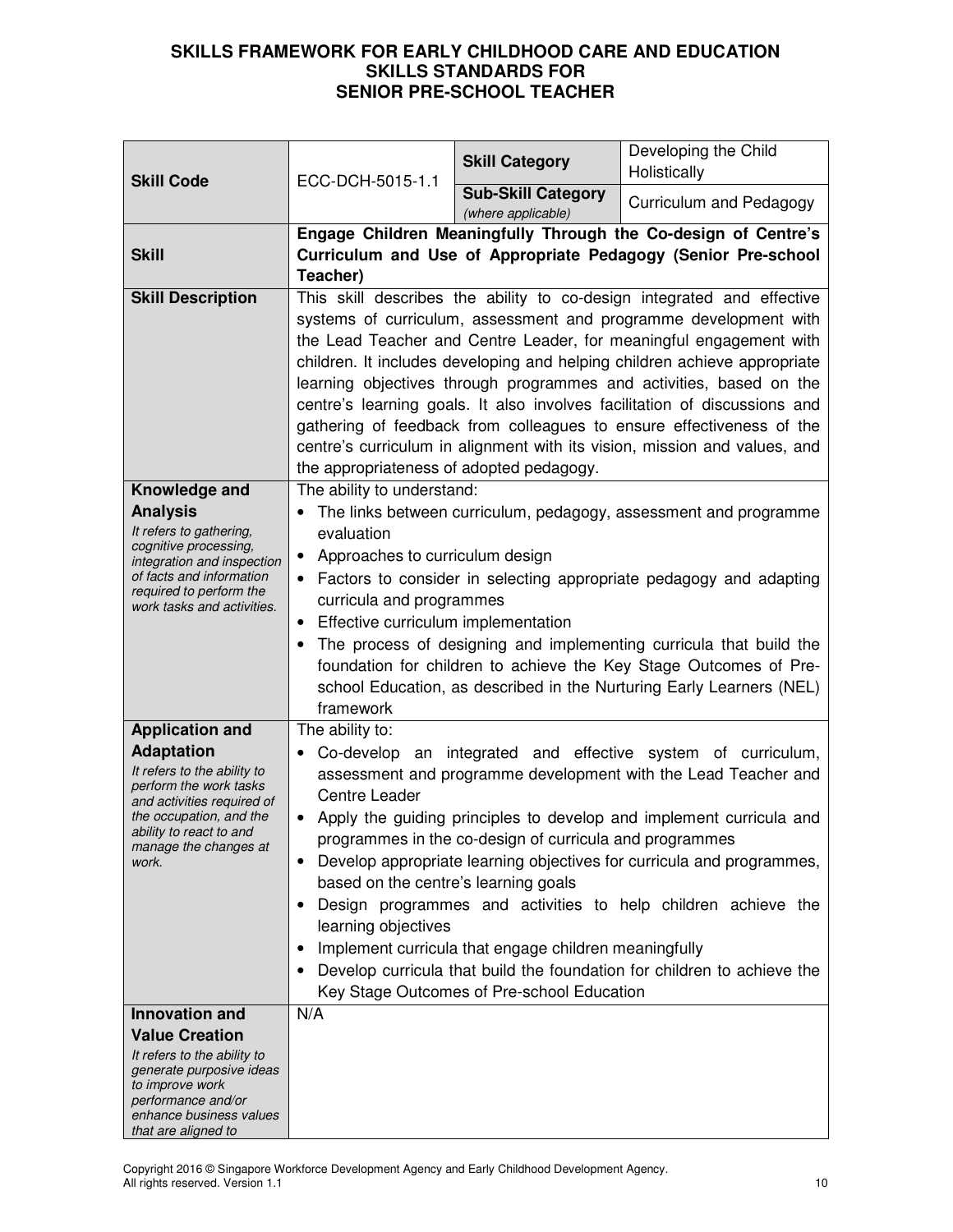| organisational goals.                                                                                                                                                          |                                                                                                                                                                                                                                                                                                                                                                                                                                                                                                                            |
|--------------------------------------------------------------------------------------------------------------------------------------------------------------------------------|----------------------------------------------------------------------------------------------------------------------------------------------------------------------------------------------------------------------------------------------------------------------------------------------------------------------------------------------------------------------------------------------------------------------------------------------------------------------------------------------------------------------------|
|                                                                                                                                                                                |                                                                                                                                                                                                                                                                                                                                                                                                                                                                                                                            |
| <b>Social Intelligence</b>                                                                                                                                                     | The ability to:                                                                                                                                                                                                                                                                                                                                                                                                                                                                                                            |
| and Ethics<br>It refers to the ability to<br>use affective factors in<br>leadership, relationship<br>and diversity<br>management guided by<br>professional codes of<br>ethics. | Facilitate discussions and gather feedback from colleagues on the<br>effectiveness of curriculum customisation, use of appropriate<br>pedagogy, and alignment of curricula to the centre's vision, mission<br>and values                                                                                                                                                                                                                                                                                                   |
| <b>Learning to Learn</b>                                                                                                                                                       | The ability to:                                                                                                                                                                                                                                                                                                                                                                                                                                                                                                            |
| It refers to the ability to<br>develop and improve<br>one's self within and<br>outside of one's area of<br>work.                                                               | Initiate action research in relation to curricula and pedagogy<br>Keep abreast of current research and key trends on effective curricula<br>$\bullet$<br>and appropriate pedagogy<br>Reflect on effectiveness of curriculum customisation,<br>$\bullet$<br>use<br>0t<br>appropriate pedagogy, and alignment of curricula to the centre's<br>vision, mission and values                                                                                                                                                     |
| Range of                                                                                                                                                                       | Approaches to curriculum design may include, but is not limited to:                                                                                                                                                                                                                                                                                                                                                                                                                                                        |
| <b>Application</b><br>(where applicable)<br>It refers to the critical<br>circumstances and<br>contexts that the skill<br>may be demonstrated.                                  | Identifying a problem, or a need<br>Examining the particular needs of learners<br>Developing goals and measurable learning objectives<br>$\bullet$<br>Devising steps for implementation<br>Considering evaluation and feedback                                                                                                                                                                                                                                                                                             |
|                                                                                                                                                                                | The factors to consider in selecting appropriate pedagogy and adapting<br>curricula and programmes may include, but are not limited to:<br>Quality, comprehensiveness and appropriateness of curricula and<br>programmes<br>• Curricula and programmes' fit with centre's broader goals, standards<br>and programme values<br>Significant predictors of positive development and learning, based on<br>research<br>Factors that contribute to each child's development<br>The social and cultural background of each child |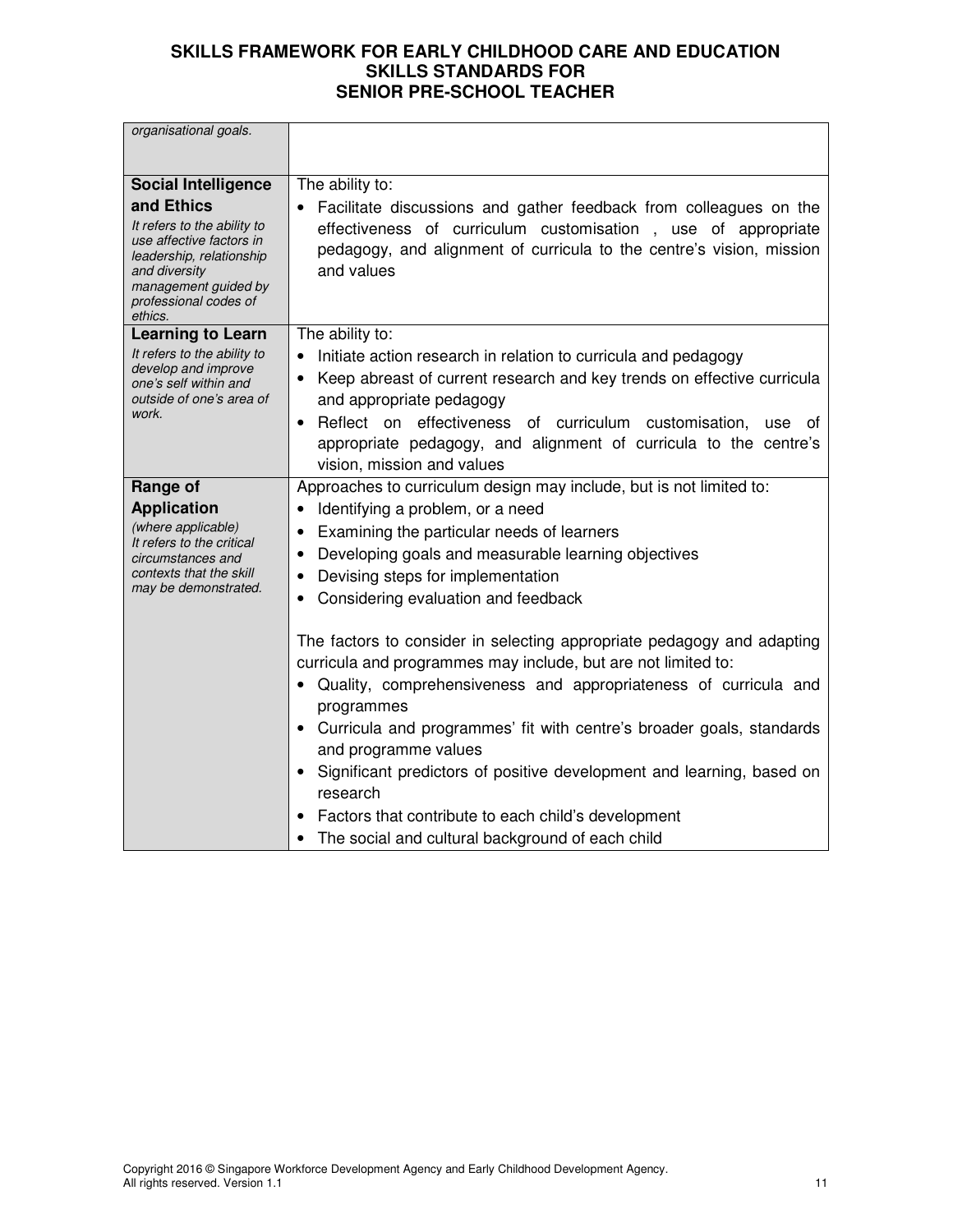|                                                                                                                                                                                                                               |                                                                                                                                                                                                                                                                                                                                                                                                                                                                                                                                                                                                                                                       | <b>Skill Category</b>                                                                                                                                  | Developing the Child<br>Holistically                                                                                                            |
|-------------------------------------------------------------------------------------------------------------------------------------------------------------------------------------------------------------------------------|-------------------------------------------------------------------------------------------------------------------------------------------------------------------------------------------------------------------------------------------------------------------------------------------------------------------------------------------------------------------------------------------------------------------------------------------------------------------------------------------------------------------------------------------------------------------------------------------------------------------------------------------------------|--------------------------------------------------------------------------------------------------------------------------------------------------------|-------------------------------------------------------------------------------------------------------------------------------------------------|
| <b>Skill Code</b>                                                                                                                                                                                                             | ECC-DCH-5016-1.1                                                                                                                                                                                                                                                                                                                                                                                                                                                                                                                                                                                                                                      | <b>Sub-Skill Category</b><br>(where applicable)                                                                                                        | Curriculum and Pedagogy                                                                                                                         |
| <b>Skill</b>                                                                                                                                                                                                                  | Evaluate Differentiated Teaching and Learning Strategies to Meet<br>the Diverse Needs of Children (Senior Pre-school Teacher)                                                                                                                                                                                                                                                                                                                                                                                                                                                                                                                         |                                                                                                                                                        |                                                                                                                                                 |
| <b>Skill Description</b>                                                                                                                                                                                                      | This skill describes the ability to design, reflect on and evaluate the<br>effectiveness of teaching and learning strategies, methods and activities<br>to suit the diverse needs of children and address feedback from<br>colleagues and recommendations from professionals who work with<br>children. It includes recognising risk factors, delays or disabilities and<br>forging partnerships with professionals to support children with diverse<br>needs. It also involves guiding teachers in the implementation of<br>differentiated learning strategies and sharing with teachers current trends<br>in nurturing children with diverse needs. |                                                                                                                                                        |                                                                                                                                                 |
| Knowledge and<br><b>Analysis</b><br>It refers to gathering,<br>cognitive processing,<br>integration and inspection<br>of facts and information<br>required to perform the<br>work tasks and activities.                       | The ability to understand:<br>The diverse needs of children<br>$\bullet$<br>$\bullet$<br>and learning<br>$\bullet$                                                                                                                                                                                                                                                                                                                                                                                                                                                                                                                                    | Effective strategies for differentiated learning<br>and working with children with diverse needs<br>Evidence-based best practices related to inclusion | Strategies to guide teachers in implementing differentiated teaching<br>• Current research and key trends in differentiated learning strategies |
| <b>Application and</b><br><b>Adaptation</b><br>It refers to the ability to<br>perform the work tasks and<br>activities required of the<br>occupation, and the ability to<br>react to and manage the<br>changes at work.       | The ability to:<br>Develop a variety of teaching and learning methods and activities<br>Design, reflect on, review and evaluate teaching and learning<br>strategies to suit the needs of each child<br>Refine differentiated learning strategies to suit the diverse needs of<br>$\bullet$<br>children<br>Forge partnerships with other professionals, who work with children, to<br>support children with diverse needs<br>Recognise risk factors, delays or disabilities that may indicate a need<br>for special services<br>Guide teachers in the implementation of differentiated<br>learning<br>٠<br>strategies                                  |                                                                                                                                                        |                                                                                                                                                 |
| <b>Innovation and</b><br><b>Value Creation</b><br>It refers to the ability to<br>generate purposive ideas<br>to improve work<br>performance and/or<br>enhance business values<br>that are aligned to<br>organisational goals. | The ability to:<br>observations<br>research,<br>professionals who work with children                                                                                                                                                                                                                                                                                                                                                                                                                                                                                                                                                                  | and                                                                                                                                                    | Initiate new ways of engaging children with diverse needs, based on<br>recommendations<br>other<br>from                                         |
| <b>Social Intelligence</b><br>and Ethics<br>It refers to the ability to<br>use affective factors in<br>leadership, relationship<br>and diversity<br>management guided by                                                      | The ability to:<br>needs<br>$\bullet$<br>strategies                                                                                                                                                                                                                                                                                                                                                                                                                                                                                                                                                                                                   |                                                                                                                                                        | Share with teachers current trends in nurturing children with diverse<br>Gather feedback from colleagues to review differentiated learning      |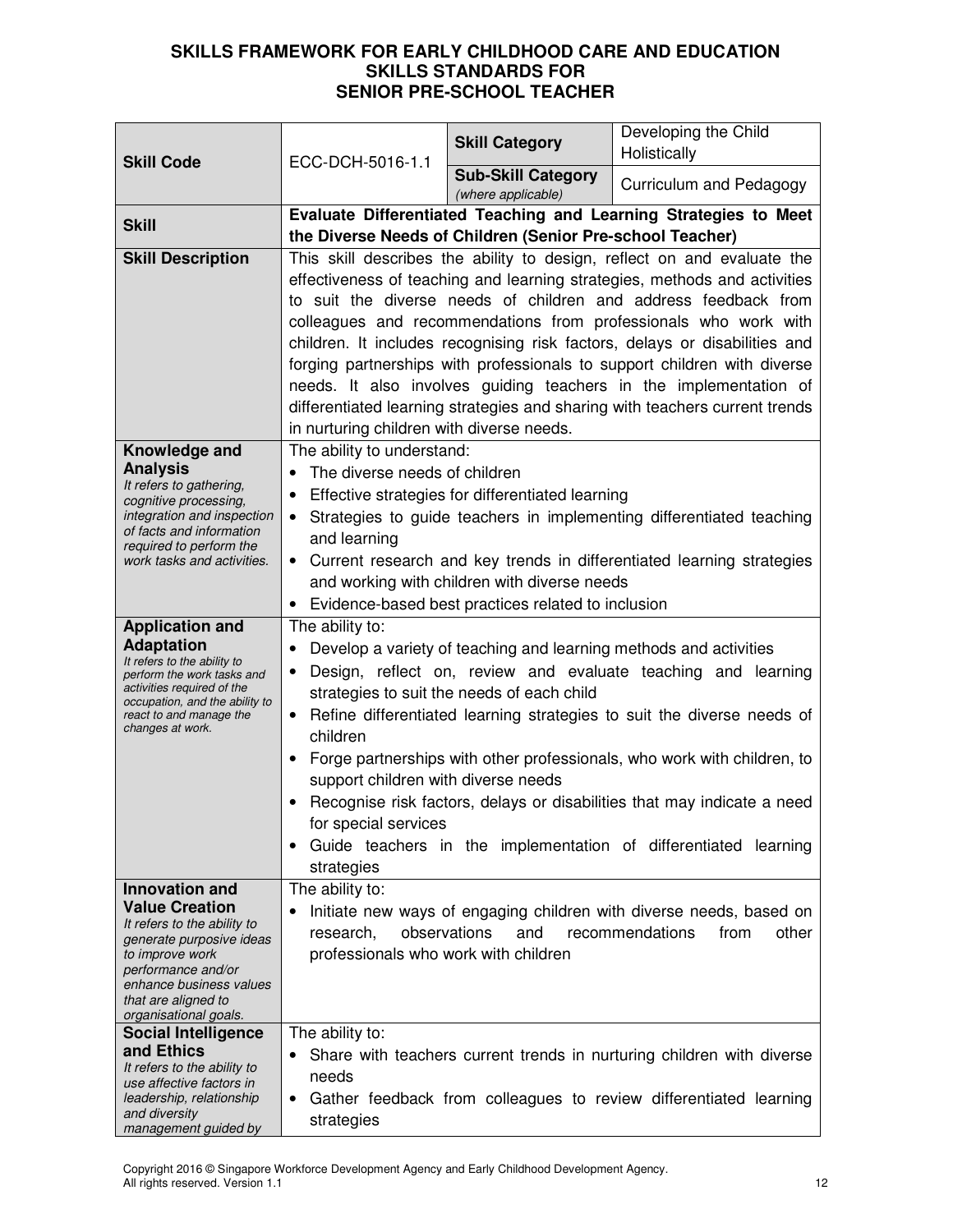| professional codes of<br>ethics.                                                                                                                          |                                                                                                                                                                                                                                           |  |
|-----------------------------------------------------------------------------------------------------------------------------------------------------------|-------------------------------------------------------------------------------------------------------------------------------------------------------------------------------------------------------------------------------------------|--|
| <b>Learning to Learn</b><br>It refers to the ability to<br>develop and improve<br>one's self within and<br>outside of one's area of<br>work.              | The ability to:<br>Keep abreast of current research and key trends on strategies for<br>facilitating optimal development<br>Reflect on effectiveness of teaching and learning methods and<br>$\bullet$<br>activities                      |  |
| Range of<br><b>Application</b><br>(where applicable)<br>It refers to the critical<br>circumstances and<br>contexts that the skill<br>may be demonstrated. | The diverse needs of children may include, but are not limited to:<br>Learning abilities<br>Learning styles<br>Medical, behavioural, developmental, learning or mental health issues<br>Culture, language, religion and family background |  |
|                                                                                                                                                           | Professionals who work with children may include, but are not limited to:<br>Psychologists<br>Early intervention specialists<br>Child welfare workers<br>Speech therapists<br>Occupational therapists                                     |  |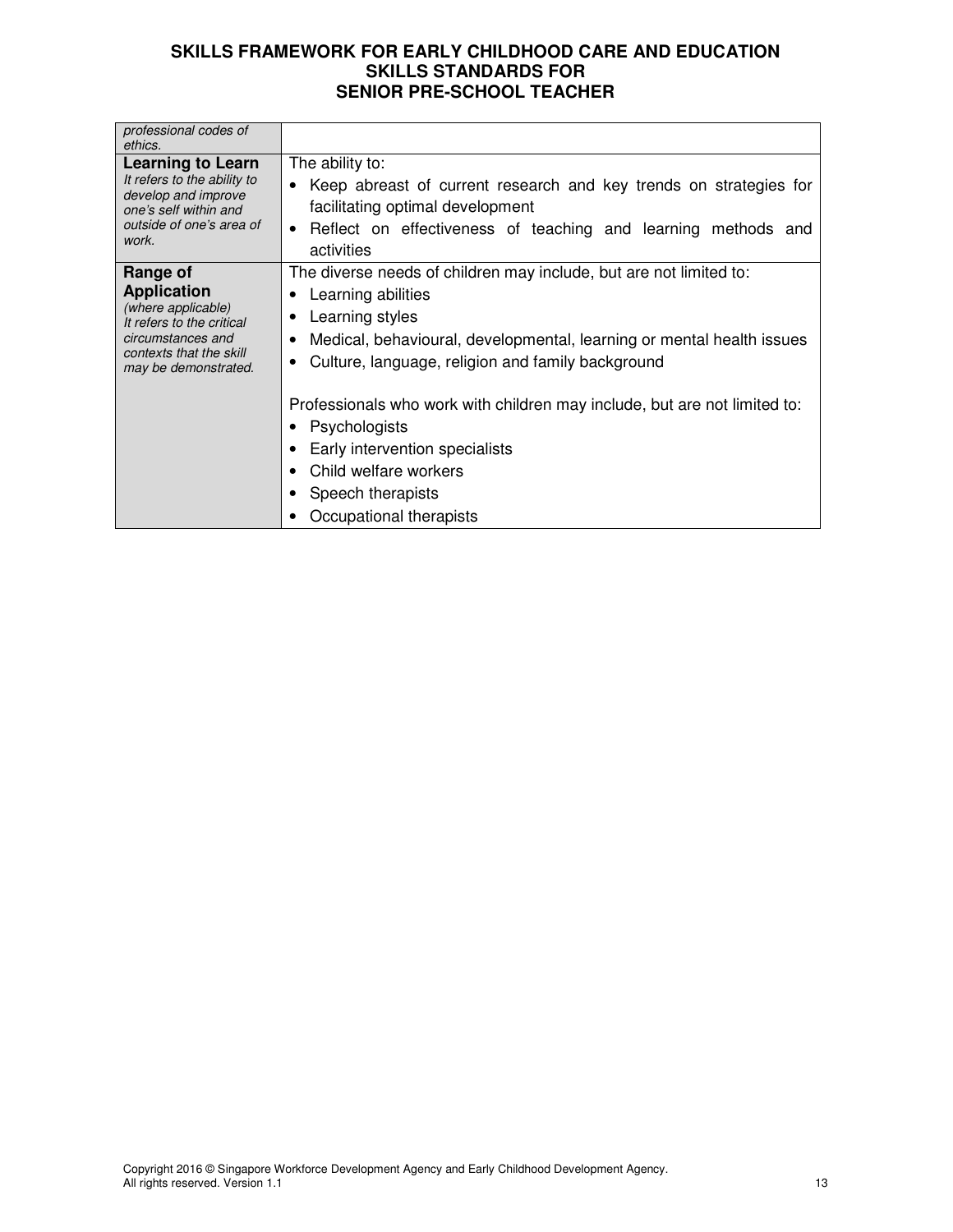| <b>Skill Code</b>                                       | ECC-DCH-5017-1.1                                                                                     | <b>Skill Category</b>                                  | Developing the Child<br>Holistically                                                                                                          |
|---------------------------------------------------------|------------------------------------------------------------------------------------------------------|--------------------------------------------------------|-----------------------------------------------------------------------------------------------------------------------------------------------|
|                                                         |                                                                                                      | <b>Sub-Skill Category</b><br>(where applicable)        | Curriculum and Pedagogy                                                                                                                       |
| <b>Skill</b>                                            | Lead in Integrating the Core Values of Early Childhood Education                                     |                                                        |                                                                                                                                               |
|                                                         |                                                                                                      | Within Curricula and Programmes at the Centre          |                                                                                                                                               |
| <b>Skill Description</b>                                |                                                                                                      |                                                        | This skill describes the ability to lead colleagues in integrating the core                                                                   |
|                                                         |                                                                                                      |                                                        | values of early childhood education within the design and implementation                                                                      |
|                                                         |                                                                                                      |                                                        | of centre-wide curricula and programmes, based on up-to-date,                                                                                 |
|                                                         |                                                                                                      |                                                        | evidence-based research. It includes working with the Lead Teacher and                                                                        |
|                                                         |                                                                                                      |                                                        | Centre Leader in the evaluation of values-driven curricula and                                                                                |
|                                                         |                                                                                                      |                                                        | programmes, designing and implementing innovations in pedagogy to                                                                             |
|                                                         |                                                                                                      |                                                        | enhance the integration of the core values of early childhood education                                                                       |
|                                                         |                                                                                                      |                                                        | within centre-wide curricula and programmes, and modelling values-<br>driven lessons to demonstrate and guide teachers in the appropriate use |
|                                                         |                                                                                                      | of teaching strategies and/or management techniques.   |                                                                                                                                               |
| Knowledge and                                           | The ability to understand:                                                                           |                                                        |                                                                                                                                               |
| <b>Analysis</b>                                         |                                                                                                      |                                                        | The nuance of the core values of early childhood education in the                                                                             |
| It refers to gathering,<br>cognitive processing,        |                                                                                                      | curricula and programmes at the centre                 |                                                                                                                                               |
| integration and inspection                              | $\bullet$                                                                                            |                                                        | Strategies to integrate the core values of early childhood education                                                                          |
| of facts and information<br>required to perform the     |                                                                                                      | within centre-wide curricula and programmes            |                                                                                                                                               |
| work tasks and activities.                              |                                                                                                      |                                                        |                                                                                                                                               |
|                                                         |                                                                                                      |                                                        |                                                                                                                                               |
| <b>Application and</b><br><b>Adaptation</b>             | The ability to:<br>Work with the Lead Teacher and Centre Leader in integrating the core<br>$\bullet$ |                                                        |                                                                                                                                               |
| It refers to the ability to                             |                                                                                                      |                                                        |                                                                                                                                               |
| perform the work tasks<br>and activities required of    | programmes                                                                                           |                                                        | values of early childhood education into centre-wide curricula and                                                                            |
| the occupation, and the                                 | $\bullet$                                                                                            |                                                        | Work with the Lead Teacher and Centre Leader to design and                                                                                    |
| ability to react to and<br>manage the changes at        |                                                                                                      |                                                        | implement centre-wide curricula and programmes that inculcate the                                                                             |
| work.                                                   |                                                                                                      | core values of early childhood education               |                                                                                                                                               |
|                                                         | $\bullet$                                                                                            |                                                        | Work with the Lead Teacher and Centre Leader to evaluate values-                                                                              |
|                                                         |                                                                                                      | driven curricula and programmes within the centre      |                                                                                                                                               |
| <b>Innovation and</b>                                   | The ability to:                                                                                      |                                                        |                                                                                                                                               |
| <b>Value Creation</b><br>It refers to the ability to    |                                                                                                      |                                                        | Design and implement innovations in pedagogy to enhance the                                                                                   |
| generate purposive ideas                                |                                                                                                      |                                                        | integration of the core values of early childhood education within                                                                            |
| to improve work<br>performance and/or                   |                                                                                                      | centre-wide curricula and programmes                   |                                                                                                                                               |
| enhance business values                                 |                                                                                                      |                                                        |                                                                                                                                               |
| that are aligned to<br>organisational goals.            |                                                                                                      |                                                        |                                                                                                                                               |
| <b>Social Intelligence</b>                              | The ability to:                                                                                      |                                                        |                                                                                                                                               |
| and Ethics                                              |                                                                                                      |                                                        | Model and support colleagues as they acquire skills to integrate                                                                              |
| It refers to the ability to<br>use affective factors in |                                                                                                      | values education into teaching and learning approaches |                                                                                                                                               |
| leadership, relationship                                | $\bullet$                                                                                            |                                                        | Model values-driven lessons to demonstrate and guide teachers in the                                                                          |
| and diversity<br>management guided by                   |                                                                                                      |                                                        | appropriate use of teaching strategies or management techniques                                                                               |
| professional codes of                                   |                                                                                                      |                                                        |                                                                                                                                               |
| ethics.                                                 |                                                                                                      |                                                        |                                                                                                                                               |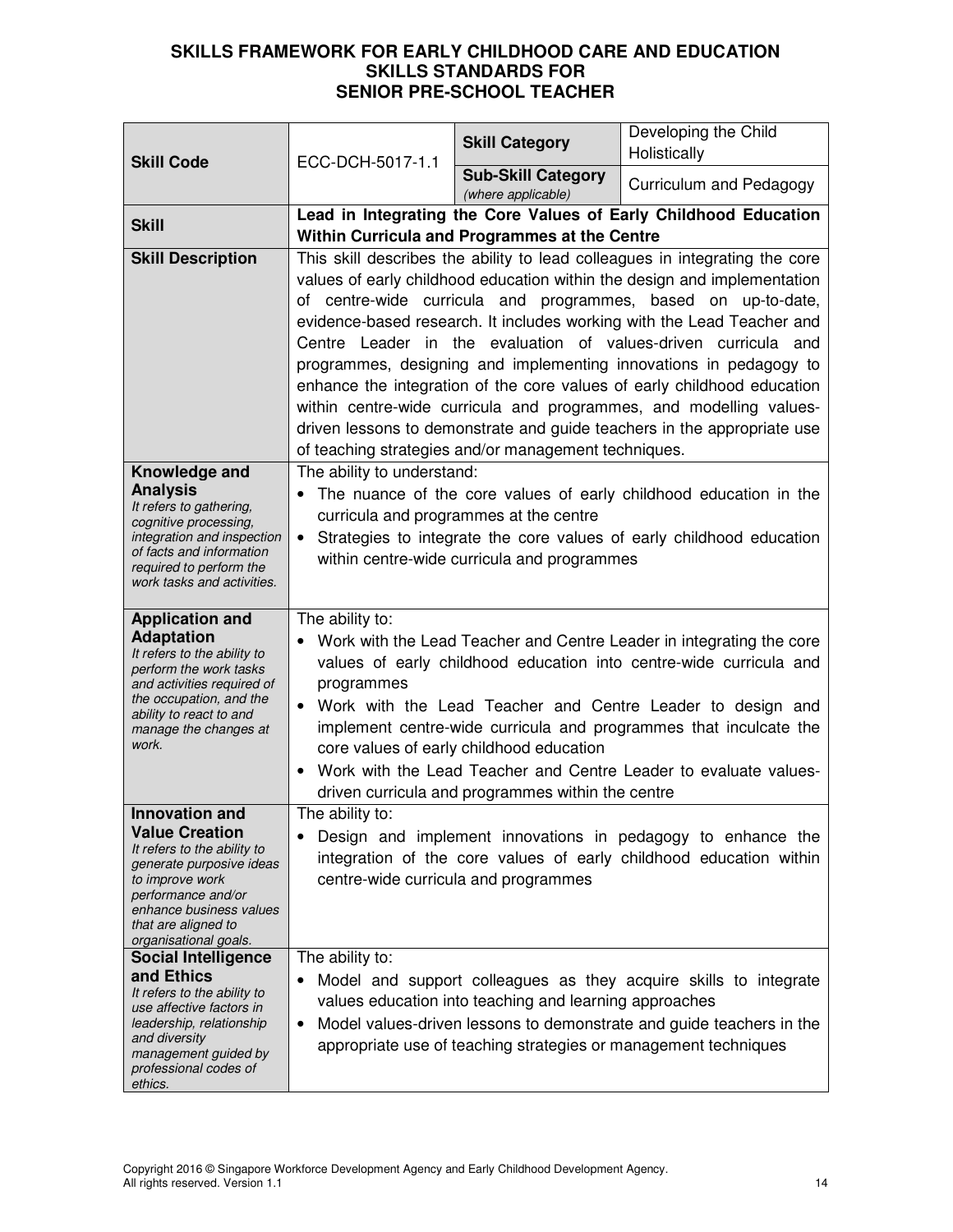| <b>Learning to Learn</b><br>It refers to the ability to<br>develop and improve<br>one's self within and<br>outside of one's area of<br>work.              | The ability to:<br>Stay up-to-date on evidence-based research that informs the practice<br>of integrating the core values of early childhood education within<br>centre-wide curricula and programmes                                                                                          |
|-----------------------------------------------------------------------------------------------------------------------------------------------------------|------------------------------------------------------------------------------------------------------------------------------------------------------------------------------------------------------------------------------------------------------------------------------------------------|
| Range of<br><b>Application</b><br>(where applicable)<br>It refers to the critical<br>circumstances and<br>contexts that the skill<br>may be demonstrated. | The nuance of the core values of early childhood education in the<br>curricula and programmes may include, but is not limited to:<br>• Selecting relevant examples<br>Considering how the children learn<br>Taking into account how the children might understand or interpret a<br>core value |
|                                                                                                                                                           | Centre-wide curricula and programmes that inculcate the core values of<br>early childhood education include, but are not limited to the following:<br>• Character and citizenship education<br>Moral education<br>Social-emotional development programmes<br>Learning dispositions             |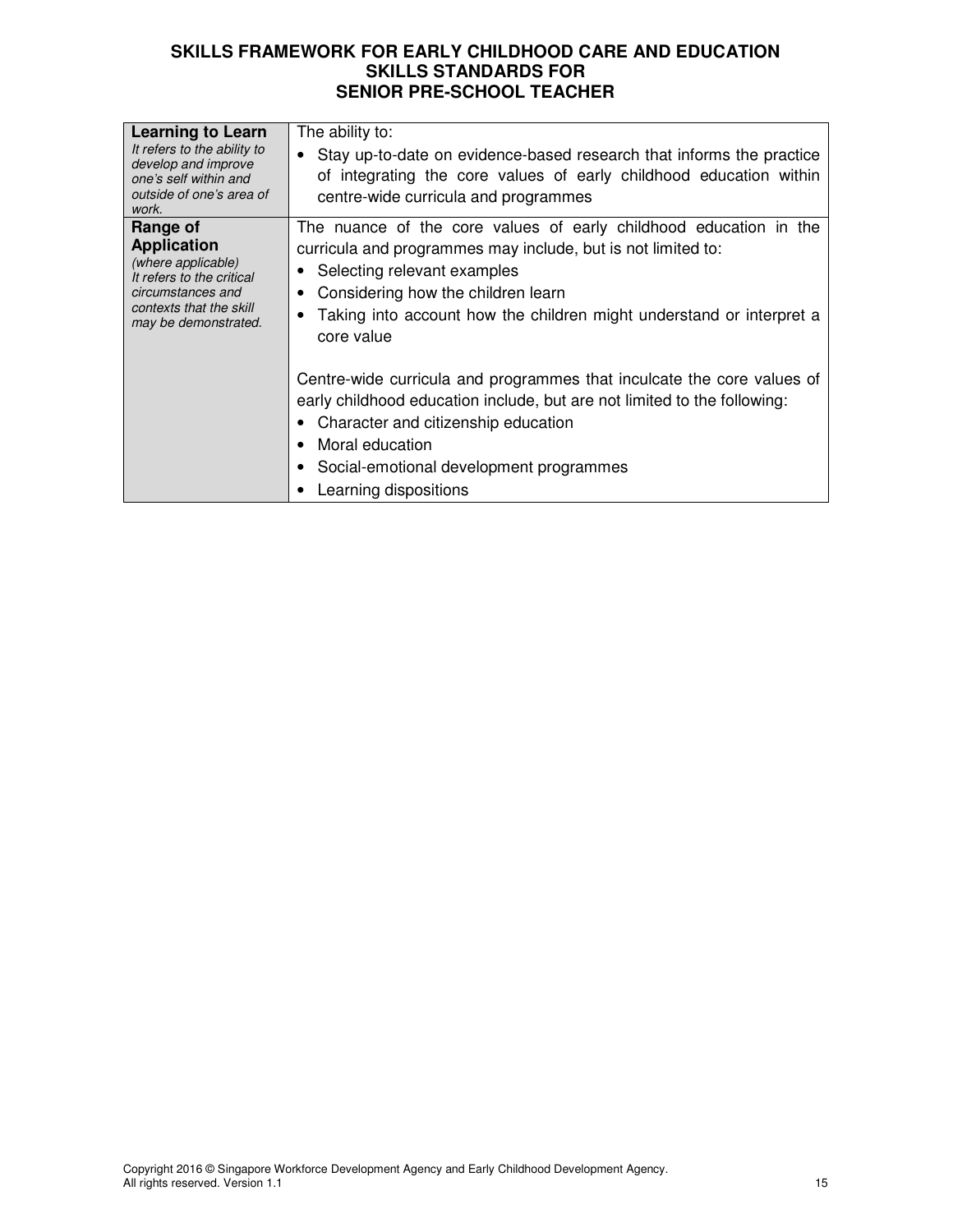| <b>Skill Code</b>                                                                                                                                                                                    | ECC-DCH-5018-1.1                                                                                                                                                                                                                                                                                                                                                                                                                                                                           | <b>Skill Category</b>                                          | Developing the Child<br>Holistically                                                                                                                                                                        |
|------------------------------------------------------------------------------------------------------------------------------------------------------------------------------------------------------|--------------------------------------------------------------------------------------------------------------------------------------------------------------------------------------------------------------------------------------------------------------------------------------------------------------------------------------------------------------------------------------------------------------------------------------------------------------------------------------------|----------------------------------------------------------------|-------------------------------------------------------------------------------------------------------------------------------------------------------------------------------------------------------------|
|                                                                                                                                                                                                      |                                                                                                                                                                                                                                                                                                                                                                                                                                                                                            | <b>Sub-Skill Category</b><br>(where applicable)                | <b>Learning Environment</b>                                                                                                                                                                                 |
| <b>Skill</b>                                                                                                                                                                                         |                                                                                                                                                                                                                                                                                                                                                                                                                                                                                            |                                                                | Design Quality Learning Environments (Senior Pre-school Teacher)                                                                                                                                            |
| <b>Skill Description</b>                                                                                                                                                                             | This skill describes the ability to facilitate the design of indoor and<br>outdoor learning environments which build the child's confidence. It<br>includes modelling and mentoring colleagues on the strategies for<br>creating positive indoor and outdoor learning environments that are<br>responsive to the needs of the child, as well as reflecting on and<br>evaluating the effectiveness of the learning environments in alignment to<br>the centre's vision, mission and values. |                                                                |                                                                                                                                                                                                             |
| Knowledge and                                                                                                                                                                                        | The ability to understand:                                                                                                                                                                                                                                                                                                                                                                                                                                                                 |                                                                |                                                                                                                                                                                                             |
| <b>Analysis</b><br>It refers to gathering,<br>cognitive processing,<br>integration and inspection<br>of facts and information<br>required to perform the<br>work tasks and activities.               | The features of a quality learning environment<br>$\bullet$<br>The features of learning environments that support integrated<br>$\bullet$<br>approaches to learning, and encourage children to take responsibility<br>for their learning<br>Strategies to evaluate the effectiveness of learning environments in<br>alignment to the centre's vision, mission and values                                                                                                                   |                                                                |                                                                                                                                                                                                             |
| <b>Application and</b>                                                                                                                                                                               | The ability to:                                                                                                                                                                                                                                                                                                                                                                                                                                                                            |                                                                |                                                                                                                                                                                                             |
| <b>Adaptation</b><br>It refers to the ability to<br>perform the work tasks<br>and activities required of<br>the occupation, and the<br>ability to react to and<br>manage the changes at<br>work.     | Facilitate the design of indoor and outdoor learning environments,<br>which build children's confidence to face risks and challenges<br>Facilitate the design of learning environments that are engaging,<br>$\bullet$<br>stimulating and challenging for children<br>Evaluate the effectiveness of learning environments in alignment to<br>$\bullet$<br>the centre's vision, mission and values                                                                                          |                                                                |                                                                                                                                                                                                             |
| <b>Innovation and</b>                                                                                                                                                                                | N/A                                                                                                                                                                                                                                                                                                                                                                                                                                                                                        |                                                                |                                                                                                                                                                                                             |
| <b>Value Creation</b><br>It refers to the ability to<br>generate purposive ideas<br>to improve work<br>performance and/or<br>enhance business values<br>that are aligned to<br>organisational goals. |                                                                                                                                                                                                                                                                                                                                                                                                                                                                                            |                                                                |                                                                                                                                                                                                             |
| <b>Social Intelligence</b>                                                                                                                                                                           | The ability to:                                                                                                                                                                                                                                                                                                                                                                                                                                                                            |                                                                |                                                                                                                                                                                                             |
| and Ethics<br>It refers to the ability to<br>use affective factors in<br>leadership, relationship<br>and diversity<br>management guided by<br>professional codes of<br>ethics.                       | outdoor environments<br>$\bullet$<br>child                                                                                                                                                                                                                                                                                                                                                                                                                                                 |                                                                | Model and mentor colleagues as they create positive indoor and<br>Model strategies for and help colleagues understand methods for<br>creating learning environments that are responsive to the needs of the |
| <b>Learning to Learn</b><br>It refers to the ability to<br>develop and improve<br>one's self within and<br>outside of one's area of<br>work.                                                         | The ability to:                                                                                                                                                                                                                                                                                                                                                                                                                                                                            | Reflect on effectiveness of the learning environments designed |                                                                                                                                                                                                             |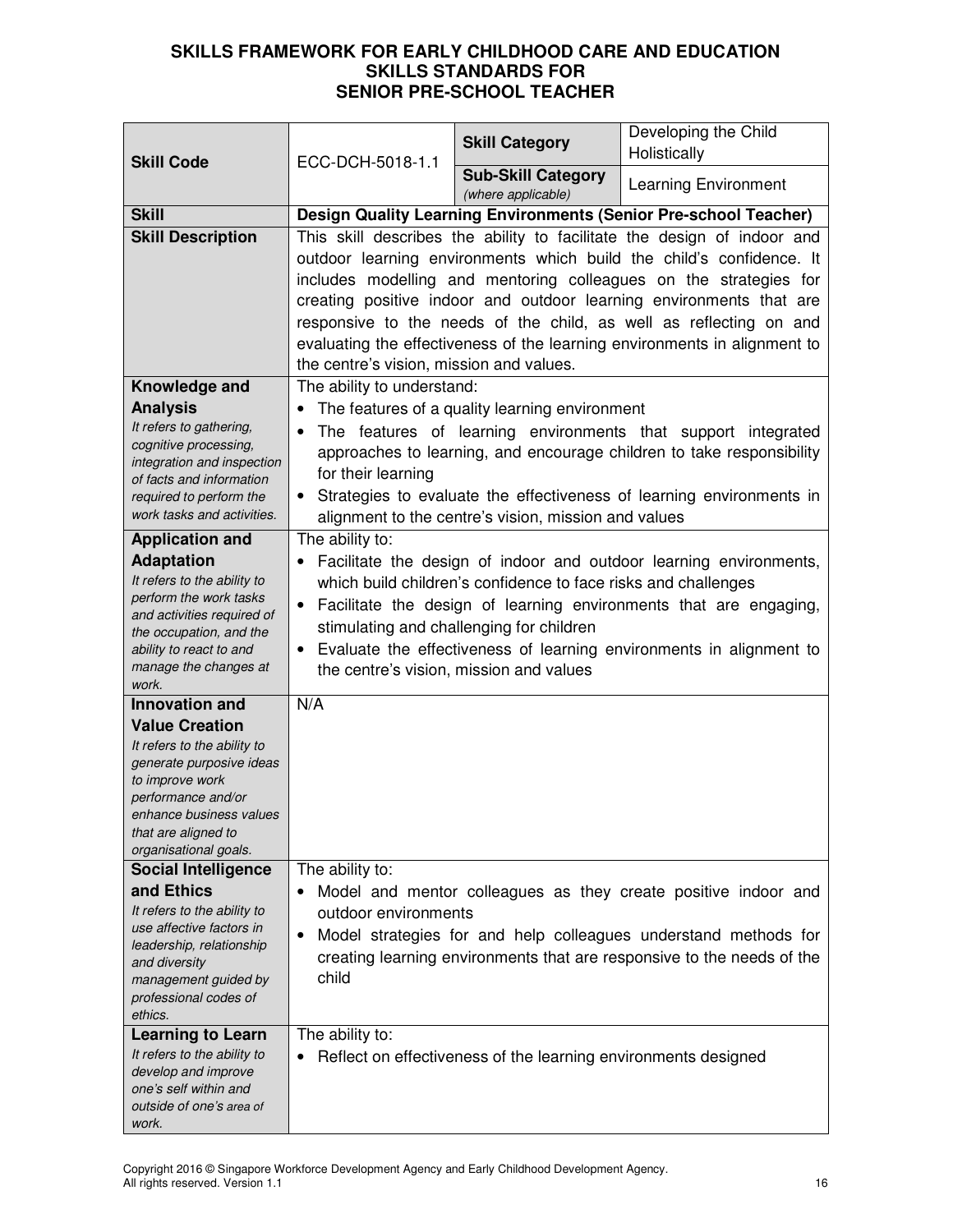| Range of                                                                                                                | Features of quality learning environments must include, but are not                                                                                                |
|-------------------------------------------------------------------------------------------------------------------------|--------------------------------------------------------------------------------------------------------------------------------------------------------------------|
| <b>Application</b>                                                                                                      | limited to the following qualities:                                                                                                                                |
| (where applicable)<br>It refers to the critical<br>circumstances and<br>contexts that the skill<br>may be demonstrated. | • Is responsive to children's needs<br>• Enhances children's learning meaningfully and creatively<br>• Provides opportunities for critical thinking and engagement |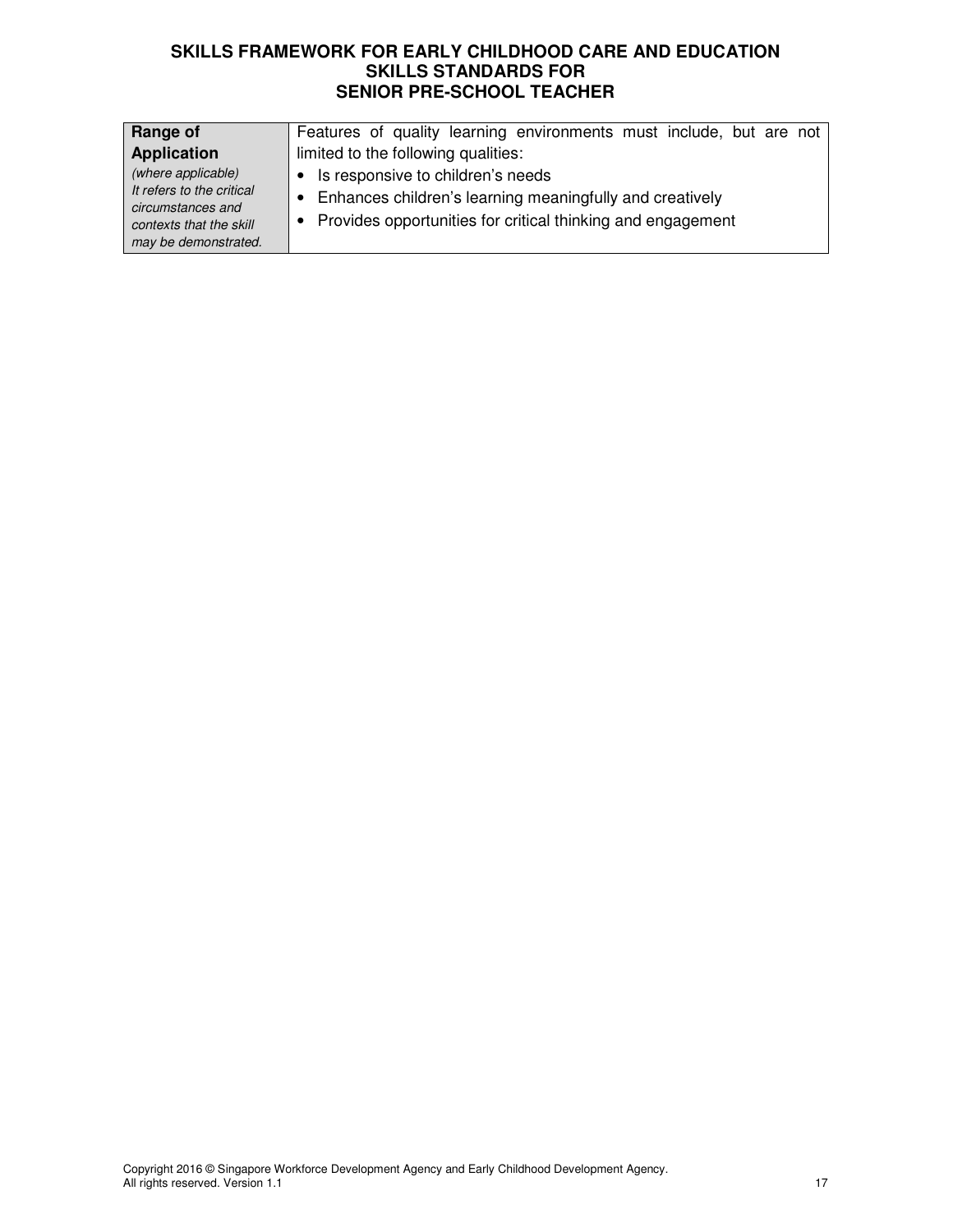| <b>Skill Code</b>                                       | ECC-DCH-5019-1.1                                                                           | <b>Skill Category</b>                                              | Developing the Child<br>Holistically                                                                                                      |  |
|---------------------------------------------------------|--------------------------------------------------------------------------------------------|--------------------------------------------------------------------|-------------------------------------------------------------------------------------------------------------------------------------------|--|
|                                                         |                                                                                            | <b>Sub-Skill Category</b>                                          | Interactions and                                                                                                                          |  |
|                                                         |                                                                                            | (where applicable)                                                 | Relationships                                                                                                                             |  |
| <b>Skill</b>                                            |                                                                                            |                                                                    | Model trusting, respectful relationships with children through                                                                            |  |
|                                                         | positive interactions with them                                                            |                                                                    |                                                                                                                                           |  |
| <b>Skill Description</b>                                |                                                                                            |                                                                    | This skill describes the ability to model trusting, respectful relationships                                                              |  |
|                                                         |                                                                                            |                                                                    | with children by establishing a nurturing, emotional and interactional                                                                    |  |
|                                                         |                                                                                            |                                                                    | environment. This includes modelling awareness and sensitivity to<br>diversity in children's ethnic and religious backgrounds, as well as |  |
|                                                         |                                                                                            |                                                                    | commitment to respectful relationships and engagement with children. It                                                                   |  |
|                                                         |                                                                                            |                                                                    | also involves utilising child observation and assessment to individualise,                                                                |  |
|                                                         |                                                                                            |                                                                    | and improve, interactions with children, reviewing and refining strategies                                                                |  |
|                                                         |                                                                                            |                                                                    | for assessing the on-going use of appropriate communication with                                                                          |  |
|                                                         |                                                                                            |                                                                    | children, as well as sharing evidence-based research on best practices in                                                                 |  |
|                                                         |                                                                                            |                                                                    | fostering trusting, respectful relationships with children in a learning                                                                  |  |
|                                                         | community.                                                                                 |                                                                    |                                                                                                                                           |  |
| Knowledge and<br><b>Analysis</b>                        | The ability to understand:                                                                 |                                                                    | Current research, key trends and best practices for establishing                                                                          |  |
| It refers to gathering,                                 |                                                                                            | trusting, respectful relationships with children                   |                                                                                                                                           |  |
| cognitive processing,<br>integration and inspection     | $\bullet$                                                                                  |                                                                    |                                                                                                                                           |  |
| of facts and information                                |                                                                                            | Indicators of a nurturing, emotional and interactional environment |                                                                                                                                           |  |
| required to perform the<br>work tasks and activities.   |                                                                                            |                                                                    |                                                                                                                                           |  |
| <b>Application and</b>                                  | The ability to:<br>Monitor the environment for practices that nurture trusting, respectful |                                                                    |                                                                                                                                           |  |
| <b>Adaptation</b><br>It refers to the ability to        |                                                                                            |                                                                    |                                                                                                                                           |  |
| perform the work tasks<br>and activities required of    | relationships with children                                                                |                                                                    | Model and adapt positive interactions with each child, based on each                                                                      |  |
| the occupation, and the                                 |                                                                                            | child's unique personality, behaviour style and temperament        |                                                                                                                                           |  |
| ability to react to and<br>manage the changes at        |                                                                                            |                                                                    | Utilise child observation and assessment to individualise and improve                                                                     |  |
| work.                                                   | interactions with children                                                                 |                                                                    |                                                                                                                                           |  |
|                                                         |                                                                                            |                                                                    | Model the creation and sustaining of a nurturing, emotional and                                                                           |  |
|                                                         |                                                                                            | interactional environment that provides security for children      |                                                                                                                                           |  |
|                                                         |                                                                                            |                                                                    | Review and refine strategies for planning, implementing, and                                                                              |  |
|                                                         | communication with children                                                                |                                                                    | assessing the on-going use of appropriate verbal and non-verbal                                                                           |  |
|                                                         |                                                                                            |                                                                    | Monitor and refine strategies for achieving respect for diversity in                                                                      |  |
|                                                         |                                                                                            | children's culture, language and religion in all interactions      |                                                                                                                                           |  |
| <b>Innovation and</b>                                   | N/A                                                                                        |                                                                    |                                                                                                                                           |  |
| <b>Value Creation</b>                                   |                                                                                            |                                                                    |                                                                                                                                           |  |
| It refers to the ability to<br>generate purposive ideas |                                                                                            |                                                                    |                                                                                                                                           |  |
| to improve work<br>performance and/or                   |                                                                                            |                                                                    |                                                                                                                                           |  |
| enhance business values                                 |                                                                                            |                                                                    |                                                                                                                                           |  |
| that are aligned to<br>organisational goals.            |                                                                                            |                                                                    |                                                                                                                                           |  |
| <b>Social Intelligence</b>                              | The ability to:                                                                            |                                                                    |                                                                                                                                           |  |
| and Ethics<br>It refers to the ability to               |                                                                                            | Share evidence-based research on                                   | best practices related to                                                                                                                 |  |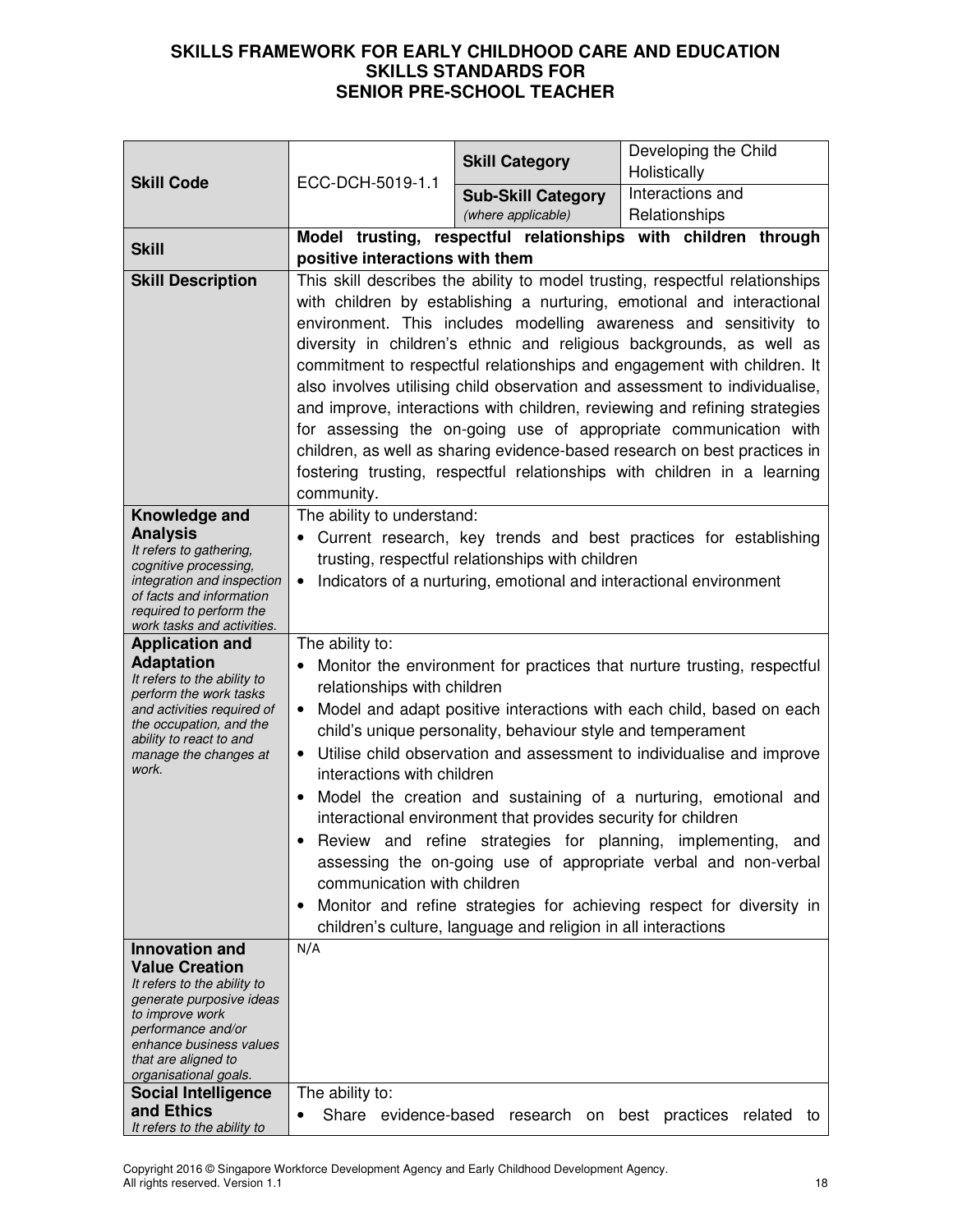| use affective factors in<br>leadership, relationship<br>and diversity<br>management guided by<br>professional codes of<br>ethics.                         | establishing trusting, respectful relationships with children<br>Model awareness and sensitivity to diversity in children's cultural,<br>$\bullet$<br>language, and religious backgrounds<br>Model commitment to respectful relationships and engagement with<br>$\bullet$<br>children                                                                                                                                                                                                                                                                                             |
|-----------------------------------------------------------------------------------------------------------------------------------------------------------|------------------------------------------------------------------------------------------------------------------------------------------------------------------------------------------------------------------------------------------------------------------------------------------------------------------------------------------------------------------------------------------------------------------------------------------------------------------------------------------------------------------------------------------------------------------------------------|
| <b>Learning to Learn</b><br>It refers to the ability to<br>develop and improve<br>one's self within and<br>outside of one's area of<br>work.              | The ability to:<br>Engage in a professional and/or networked learning community to<br>$\bullet$<br>exchange and disseminate good practices in fostering trusting,<br>respectful relationships with children<br>Stay up-to-date on evidence-based research on fostering and<br>sustaining trusting, respectful relationships with children                                                                                                                                                                                                                                          |
| Range of<br><b>Application</b><br>(where applicable)<br>It refers to the critical<br>circumstances and<br>contexts that the skill<br>may be demonstrated. | Indicators of a nurturing emotional and interactional environment may<br>include, but are not limited to:<br>Teachers displaying sensitivity to each child's needs<br>Teachers recognising each child's unique personality, behavioural<br>style, temperament, strengths and interests<br>Teachers nurturing respect for diversity in children's culture, language<br>$\bullet$<br>and religion in all interactions<br>Teachers responding promptly, appropriately and consistently to the<br>needs of each child<br>Teachers offering predictable daily routines and interactions |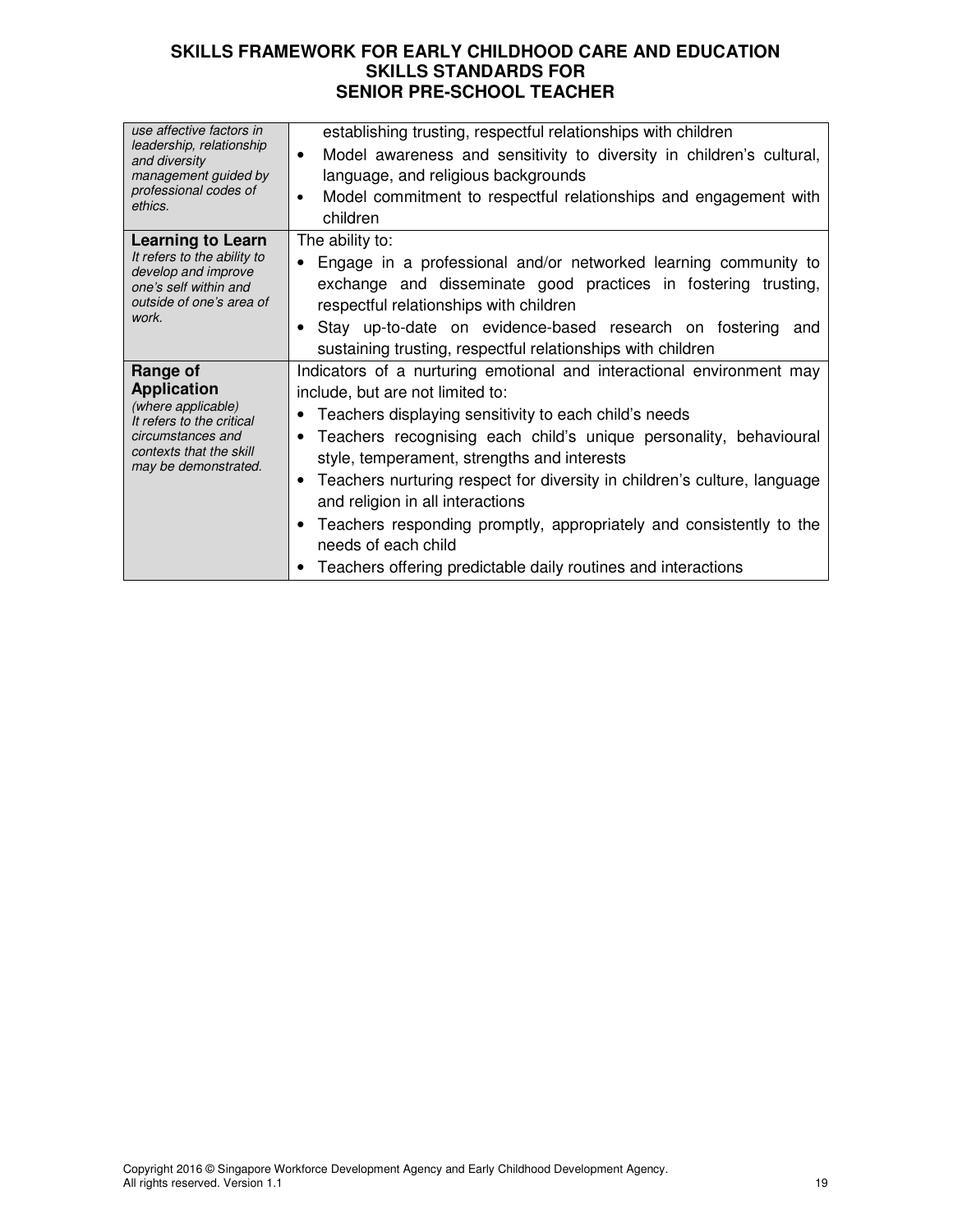|                                                         |                                                                                                                                      | <b>Skill Category</b>                          | Developing the Child                                                       |
|---------------------------------------------------------|--------------------------------------------------------------------------------------------------------------------------------------|------------------------------------------------|----------------------------------------------------------------------------|
| <b>Skill Code</b>                                       | ECC-DCH-5020-1.1                                                                                                                     |                                                | Holistically                                                               |
|                                                         |                                                                                                                                      | <b>Sub-Skill Category</b>                      | Health, Safety and                                                         |
|                                                         |                                                                                                                                      | (where applicable)                             | <b>Nutrition</b>                                                           |
| <b>Skill</b>                                            |                                                                                                                                      |                                                | Advocate Appropriate Course of Action for the Protection of                |
|                                                         | <b>Children (Senior Pre-school Teacher)</b>                                                                                          |                                                |                                                                            |
| <b>Skill Description</b>                                |                                                                                                                                      |                                                | This skill describes the ability to advocate appropriate courses of action |
|                                                         |                                                                                                                                      |                                                | to protect and support children; guide teachers in recognising emotional   |
|                                                         |                                                                                                                                      |                                                | stress, abuse or neglect in children and seek professional guidance        |
|                                                         |                                                                                                                                      |                                                | and/or advice from external agencies, specialists and other stakeholders   |
|                                                         |                                                                                                                                      |                                                | where needed. It also includes advocating management of own emotions       |
|                                                         |                                                                                                                                      |                                                | when supporting children, and reflecting on own effectiveness in           |
|                                                         |                                                                                                                                      |                                                | identifying and applying the appropriate positive guidance techniques to   |
|                                                         | support children's emotional development.                                                                                            |                                                |                                                                            |
| Knowledge and                                           | The ability to understand:                                                                                                           |                                                |                                                                            |
| <b>Analysis</b><br>It refers to gathering,              | $\bullet$                                                                                                                            |                                                | Signs and symptoms of emotional stress, abuse or neglect in children       |
| cognitive processing,                                   | ٠                                                                                                                                    | The importance of protection of children       |                                                                            |
| integration and inspection<br>of facts and information  | $\bullet$                                                                                                                            | Different ways in which children can be harmed |                                                                            |
| required to perform the                                 | Child protection procedures<br>$\bullet$                                                                                             |                                                |                                                                            |
| work tasks and activities.                              |                                                                                                                                      |                                                | Practicesand situations which violate the safety and well-being of         |
|                                                         | children                                                                                                                             |                                                |                                                                            |
|                                                         |                                                                                                                                      |                                                | • Strategies to advocate appropriate courses of action for the protection  |
|                                                         | of children                                                                                                                          |                                                |                                                                            |
|                                                         | • Protocols for escalation and reporting                                                                                             |                                                |                                                                            |
| <b>Application and</b>                                  | The ability to:                                                                                                                      |                                                |                                                                            |
| <b>Adaptation</b><br>It refers to the ability to        | Recognise emotional stress, abuse or neglect in children and seek<br>$\bullet$<br>professional guidance/advice where needed          |                                                |                                                                            |
| perform the work tasks                                  |                                                                                                                                      |                                                |                                                                            |
| and activities required of<br>the occupation, and the   | • Guide teachers on appropriate courses of action to protect and<br>support children experiencing emotional stress, abuse or neglect |                                                |                                                                            |
| ability to react to and                                 |                                                                                                                                      |                                                |                                                                            |
| manage the changes at<br>work.                          |                                                                                                                                      |                                                |                                                                            |
| <b>Innovation and</b>                                   | N/A                                                                                                                                  |                                                |                                                                            |
| <b>Value Creation</b>                                   |                                                                                                                                      |                                                |                                                                            |
| It refers to the ability to<br>generate purposive ideas |                                                                                                                                      |                                                |                                                                            |
| to improve work                                         |                                                                                                                                      |                                                |                                                                            |
| performance and/or<br>enhance business values           |                                                                                                                                      |                                                |                                                                            |
| that are aligned to                                     |                                                                                                                                      |                                                |                                                                            |
| organisational goals.<br><b>Social Intelligence</b>     | The ability to:                                                                                                                      |                                                |                                                                            |
| and Ethics                                              |                                                                                                                                      |                                                | Work with external agencies, specialists and other stakeholders to         |
| It refers to the ability to                             |                                                                                                                                      |                                                | protect and support children experiencing emotional stress, abuse or       |
| use affective factors in<br>leadership, relationship    | neglect                                                                                                                              |                                                |                                                                            |
| and diversity                                           |                                                                                                                                      |                                                |                                                                            |
| management guided by<br>professional codes of           |                                                                                                                                      |                                                |                                                                            |
| ethics.                                                 |                                                                                                                                      |                                                |                                                                            |
| <b>Learning to Learn</b>                                | The ability to:                                                                                                                      |                                                |                                                                            |
| It refers to the ability to<br>develop and improve      | Reflect on<br>own<br>٠                                                                                                               | effectiveness<br>in                            | identifying<br>and<br>applying<br>the                                      |
| one's self within and                                   | appropriate                                                                                                                          | positive guidance<br>techniques to             | support children's                                                         |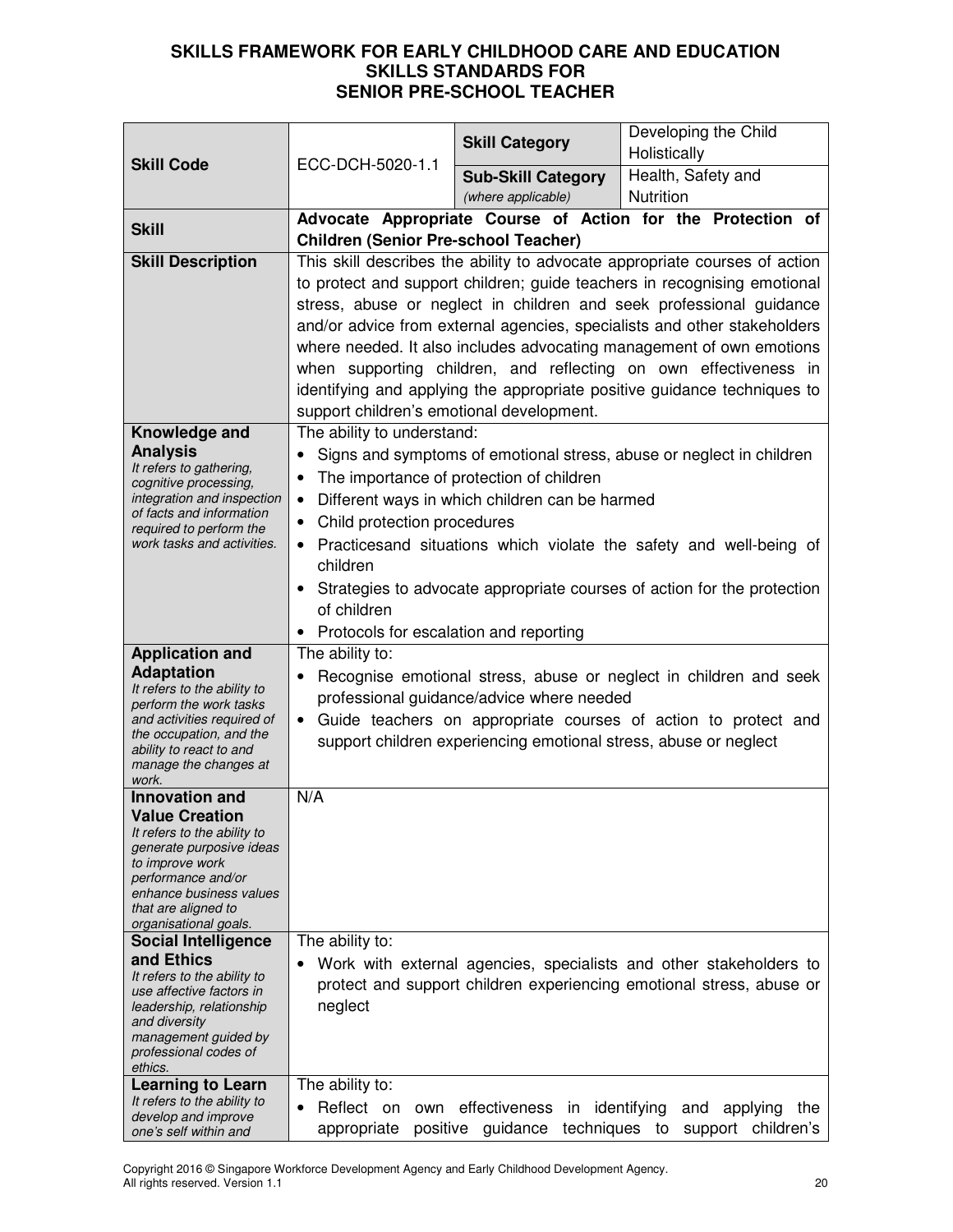| outside of one's area of<br>work.                                                                                                                         | emotional development<br>Reflect on management of own emotions when supporting children<br>experiencing emotional stress, abuse or neglect<br>Obtain feedback from colleagues to improve one's skill in applying the<br>positive guidance techniques |
|-----------------------------------------------------------------------------------------------------------------------------------------------------------|------------------------------------------------------------------------------------------------------------------------------------------------------------------------------------------------------------------------------------------------------|
| Range of<br><b>Application</b><br>(where applicable)<br>It refers to the critical<br>circumstances and<br>contexts that the skill<br>may be demonstrated. | Child protection procedures must include, but are not limited to:<br>Actions to take in response to the abuse of a child within the centre<br>Procedures for recording and reporting<br>٠                                                            |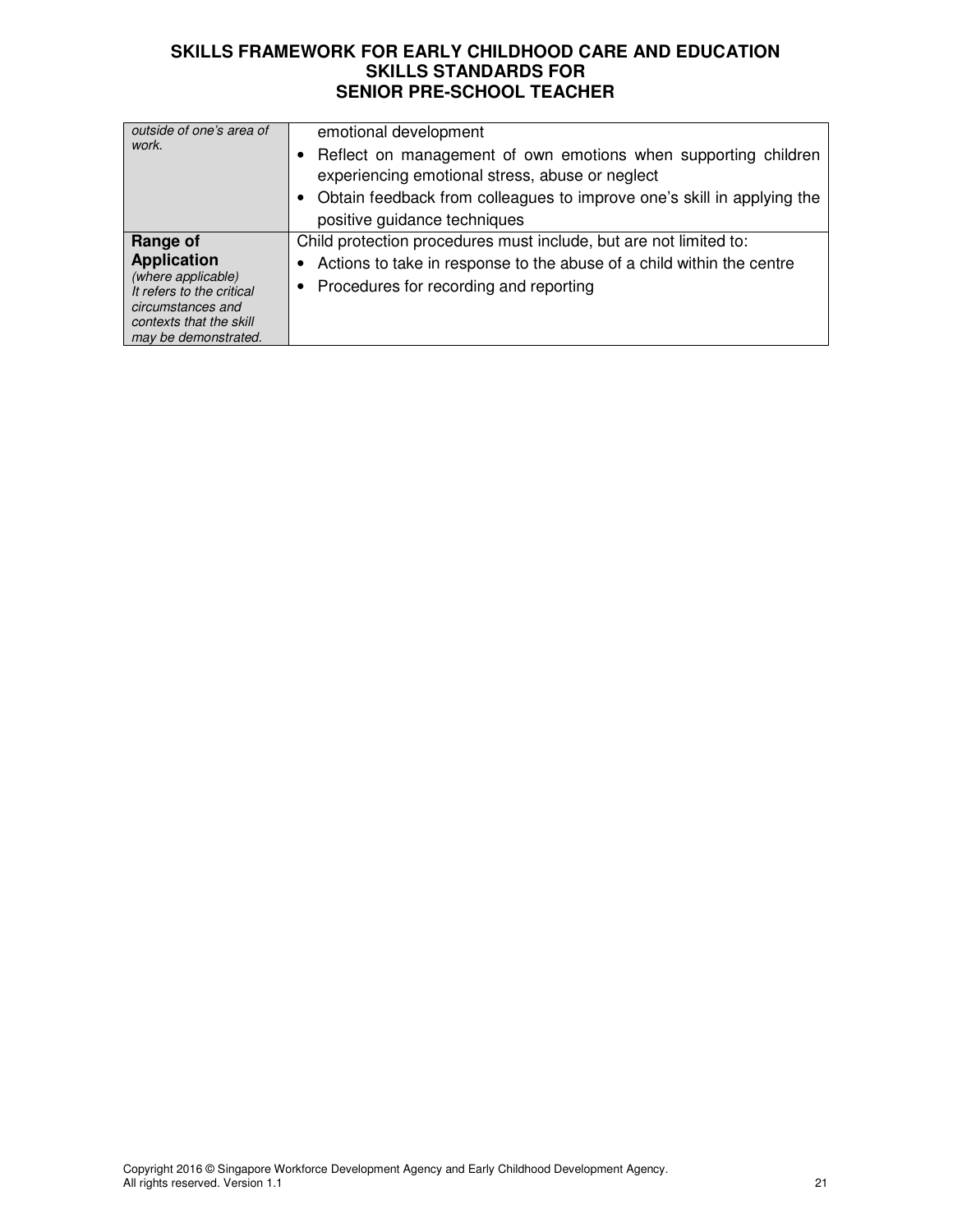|                                                        |                                                                |                                                          | Developing the Child                                                        |
|--------------------------------------------------------|----------------------------------------------------------------|----------------------------------------------------------|-----------------------------------------------------------------------------|
|                                                        |                                                                | <b>Skill Category</b>                                    | Holistically                                                                |
| <b>Skill Code</b>                                      | ECC-DCH-5021-1.1                                               | <b>Sub-Skill Category</b>                                | Health, Safety and                                                          |
|                                                        |                                                                | (where applicable)                                       | Nutrition                                                                   |
|                                                        |                                                                |                                                          |                                                                             |
| <b>Skill</b>                                           |                                                                |                                                          | Advocate a Safe and Healthy Environment within the Centre (Senior           |
|                                                        | <b>Pre-school Teacher)</b>                                     |                                                          |                                                                             |
| <b>Skill Description</b>                               |                                                                |                                                          | This skill describes the ability to work with the Centre Leader to advocate |
|                                                        |                                                                |                                                          | a safe and healthy environment within the centre by disseminating           |
|                                                        |                                                                |                                                          | information on, and iterating the importance of, optimal health and safety  |
|                                                        |                                                                |                                                          | guidelines to the staff, conducting periodic reviews of health and safety   |
|                                                        |                                                                |                                                          | guidelines, guiding colleagues to execute procedures for illnesses,         |
|                                                        |                                                                |                                                          | accidents and emergencies, including appropriate response procedures        |
|                                                        |                                                                |                                                          | (including emotional support) to emergencies and co-planning and            |
|                                                        |                                                                |                                                          | conducting regular emergency drills. It also includes ensuring new, or      |
|                                                        |                                                                |                                                          | relief, educators are informed of specific arrangements for children to     |
|                                                        |                                                                |                                                          | ensure stability and consistency of care and facilitating professional      |
|                                                        |                                                                | discussions with staff to evaluate existing procedures.  |                                                                             |
| Knowledge and                                          | The ability to understand:                                     |                                                          |                                                                             |
| <b>Analysis</b>                                        |                                                                |                                                          |                                                                             |
| It refers to gathering,                                | $\bullet$                                                      | Health, safety, nutritional and hygiene standards        |                                                                             |
| cognitive processing,                                  | $\bullet$                                                      |                                                          | Ways to support the Centre Leader in strategies to advocate a safe          |
| integration and inspection<br>of facts and information |                                                                | and healthy environment within the centre                |                                                                             |
| required to perform the                                |                                                                |                                                          |                                                                             |
| work tasks and activities.                             |                                                                |                                                          |                                                                             |
| <b>Application and</b>                                 | The ability to:                                                |                                                          |                                                                             |
| <b>Adaptation</b><br>It refers to the ability to       | Work with the Centre Leader to disseminate information on, and |                                                          |                                                                             |
| perform the work tasks                                 |                                                                |                                                          | iterate the importance of, optimal health and safety guidelines to the      |
| and activities required of                             | staff                                                          |                                                          |                                                                             |
| the occupation, and the<br>ability to react to and     | $\bullet$                                                      |                                                          | Guide colleagues in the execution of procedures for illnesses,              |
| manage the changes at                                  | accidents and emergencies                                      |                                                          |                                                                             |
| work.                                                  | $\bullet$                                                      |                                                          | Co-lead with the Centre Leader in periodic reviews of health and            |
|                                                        | safety guidelines, based on feedback given by colleagues       |                                                          |                                                                             |
|                                                        |                                                                |                                                          | Ensure new, or relief, educators are informed of specific arrangements      |
|                                                        |                                                                | for children to ensure stability and consistency of care |                                                                             |
|                                                        | $\bullet$                                                      |                                                          | Plan and inform others of appropriate response procedures (including        |
|                                                        | emotional support) in the event of emergencies                 |                                                          |                                                                             |
|                                                        | $\bullet$                                                      | Co-plan and conduct regular emergency drills             |                                                                             |
| Innovation and                                         | The ability to understand:                                     |                                                          |                                                                             |
| <b>Value Creation</b>                                  | $\bullet$                                                      |                                                          | Initiate ways to ensure the safety of the centre and children, based on     |
| It refers to the ability to                            |                                                                | observations and research on best practices for safety   |                                                                             |
| generate purposive ideas                               |                                                                |                                                          |                                                                             |
| to improve work<br>performance and/or                  |                                                                |                                                          |                                                                             |
| enhance business values                                |                                                                |                                                          |                                                                             |
| that are aligned to                                    |                                                                |                                                          |                                                                             |
| organisational goals.<br><b>Social Intelligence</b>    | N/A                                                            |                                                          |                                                                             |
| and Ethics                                             |                                                                |                                                          |                                                                             |
| It refers to the ability to                            |                                                                |                                                          |                                                                             |
| use affective factors in                               |                                                                |                                                          |                                                                             |
| leadership, relationship<br>and diversity              |                                                                |                                                          |                                                                             |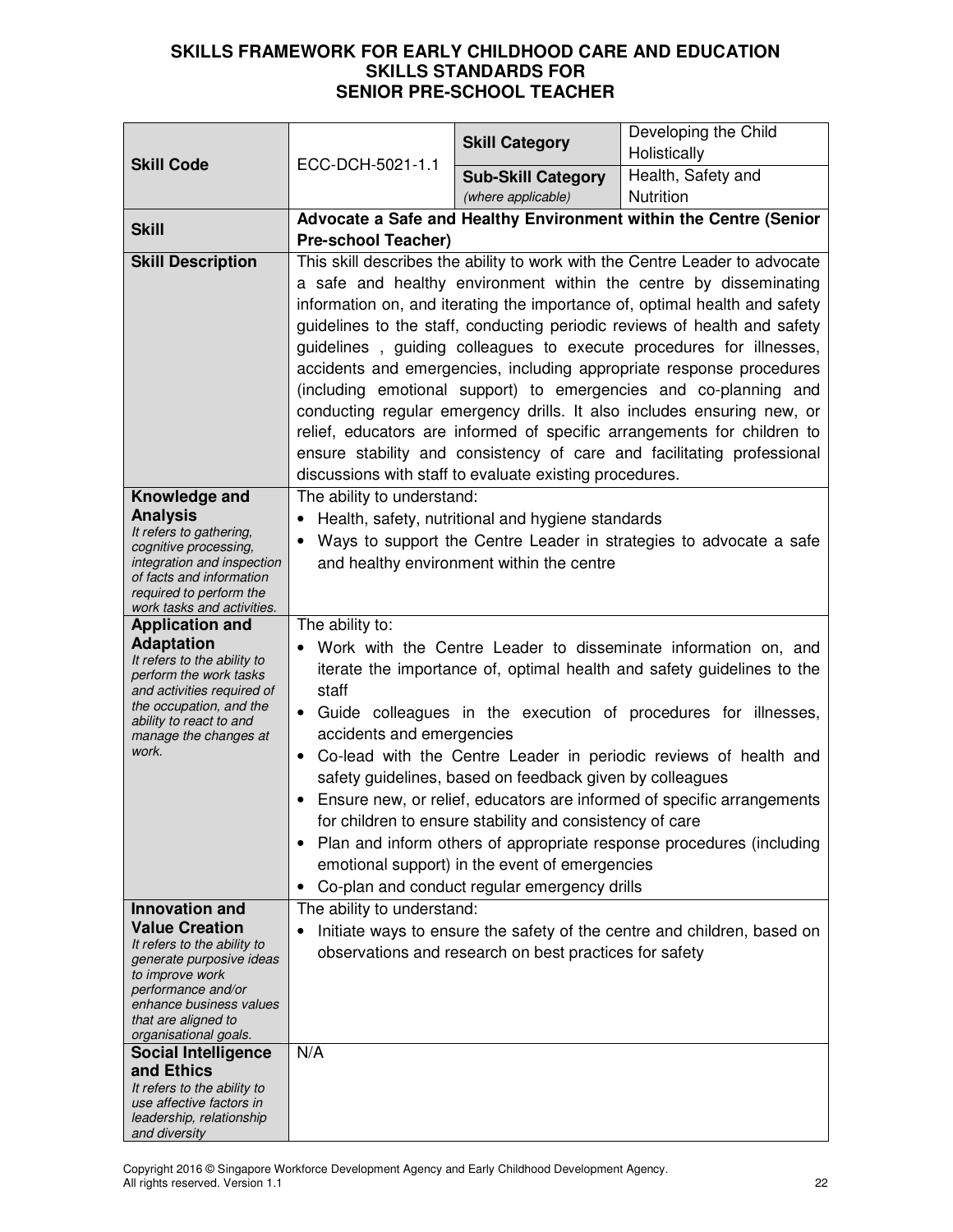| management guided by<br>professional codes of<br>ethics.                                                                                                  |                                                                                                                                                                                                                                                                                                 |
|-----------------------------------------------------------------------------------------------------------------------------------------------------------|-------------------------------------------------------------------------------------------------------------------------------------------------------------------------------------------------------------------------------------------------------------------------------------------------|
| <b>Learning to Learn</b><br>It refers to the ability to<br>develop and improve<br>one's self within and<br>outside of one's area of<br>work.              | The ability to:<br>Maintain knowledge of correct procedures for responding to illnesses,<br>accidents, and emergencies                                                                                                                                                                          |
|                                                                                                                                                           | • Facilitate professional discussions with staff to evaluate existing<br>procedures for illnesses, accidents and emergencies                                                                                                                                                                    |
| Range of<br><b>Application</b><br>(where applicable)<br>It refers to the critical<br>circumstances and<br>contexts that the skill<br>may be demonstrated. | Safety and hygiene standards must include, but are not limited to:<br>Workplace Safety and Health Act<br>Child Care Centres Act<br>ECDA Assessment of Licensing Standards in Child Care Centres<br>ECDA Guidelines for Centre Based Infant/Toddler Care Services<br><b>Child Protection Act</b> |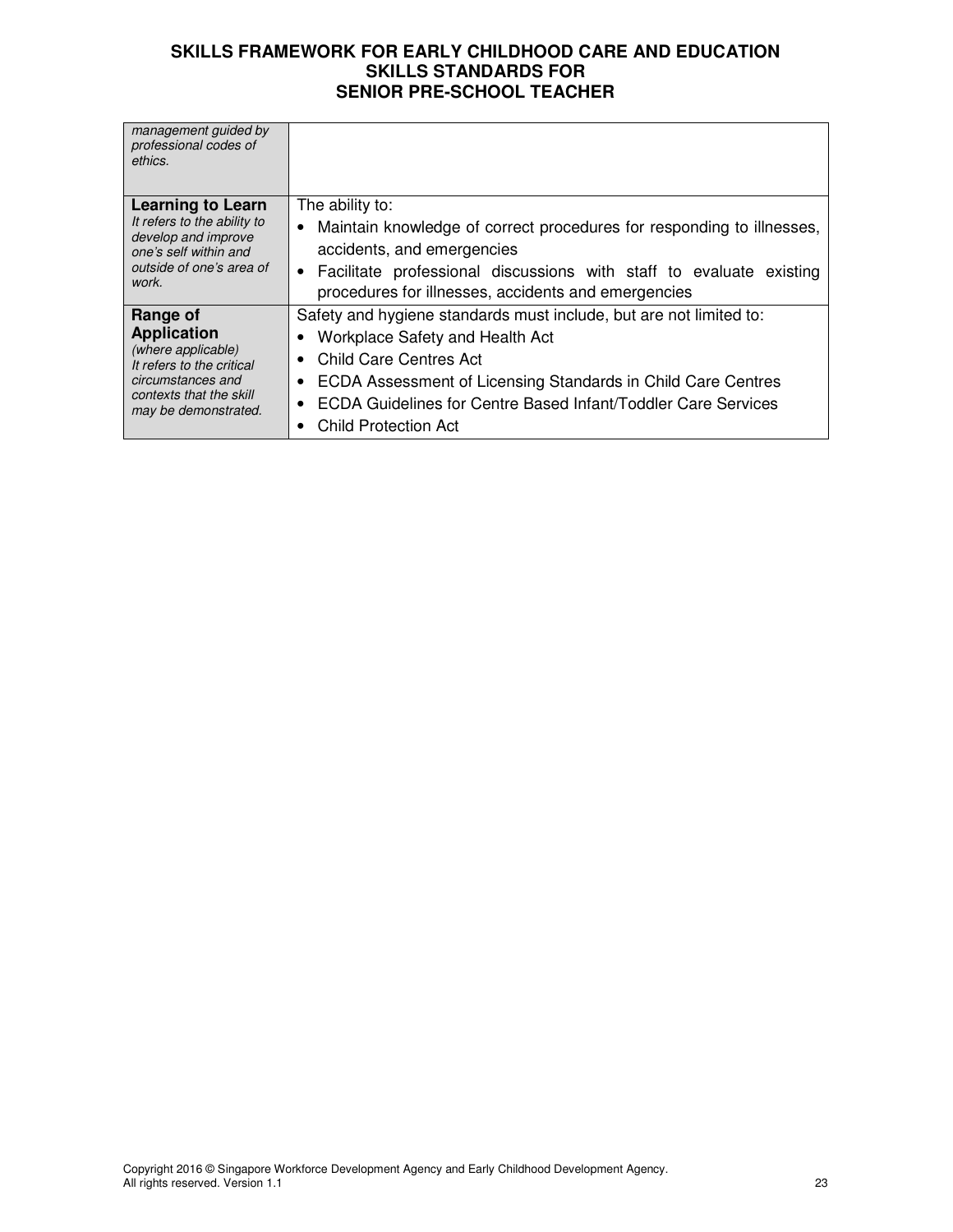| <b>Skill Code</b>                                                                                                                                                                                       |                                                                                                                                                                                                                                                                                                                                                                                                                                                                                                                                                                                                                                                                                                                                                                                                                                                                                                                                                                                                               | <b>Skill Category</b>                                                                                                                                                    | Collaborating with<br><b>Families and Community</b>                                                                                                                                                                                                                                                                                                                                                                                                                                                                                                                                                           |
|---------------------------------------------------------------------------------------------------------------------------------------------------------------------------------------------------------|---------------------------------------------------------------------------------------------------------------------------------------------------------------------------------------------------------------------------------------------------------------------------------------------------------------------------------------------------------------------------------------------------------------------------------------------------------------------------------------------------------------------------------------------------------------------------------------------------------------------------------------------------------------------------------------------------------------------------------------------------------------------------------------------------------------------------------------------------------------------------------------------------------------------------------------------------------------------------------------------------------------|--------------------------------------------------------------------------------------------------------------------------------------------------------------------------|---------------------------------------------------------------------------------------------------------------------------------------------------------------------------------------------------------------------------------------------------------------------------------------------------------------------------------------------------------------------------------------------------------------------------------------------------------------------------------------------------------------------------------------------------------------------------------------------------------------|
|                                                                                                                                                                                                         | ECC-CFC-5003-1.1                                                                                                                                                                                                                                                                                                                                                                                                                                                                                                                                                                                                                                                                                                                                                                                                                                                                                                                                                                                              | <b>Sub-Skill Category</b>                                                                                                                                                | <b>Family and Community</b>                                                                                                                                                                                                                                                                                                                                                                                                                                                                                                                                                                                   |
|                                                                                                                                                                                                         |                                                                                                                                                                                                                                                                                                                                                                                                                                                                                                                                                                                                                                                                                                                                                                                                                                                                                                                                                                                                               | (where applicable)                                                                                                                                                       | Partnerships                                                                                                                                                                                                                                                                                                                                                                                                                                                                                                                                                                                                  |
|                                                                                                                                                                                                         | Develop Strategies to Establish Partnerships and Collaborations                                                                                                                                                                                                                                                                                                                                                                                                                                                                                                                                                                                                                                                                                                                                                                                                                                                                                                                                               |                                                                                                                                                                          |                                                                                                                                                                                                                                                                                                                                                                                                                                                                                                                                                                                                               |
| <b>Skill</b>                                                                                                                                                                                            | Teacher)                                                                                                                                                                                                                                                                                                                                                                                                                                                                                                                                                                                                                                                                                                                                                                                                                                                                                                                                                                                                      |                                                                                                                                                                          | with Families and Community Stakeholders (Senior Pre-school                                                                                                                                                                                                                                                                                                                                                                                                                                                                                                                                                   |
| <b>Skill Description</b>                                                                                                                                                                                | This skill describes the ability to develop strategies to establish<br>collaborations<br>with<br>families<br>partnerships<br>and<br>and<br>community<br>stakeholders. This includes designing activities and resources, planning<br>and implementing platforms to exchange information, obtaining feedback<br>on strategies, helping teachers develop and refine skills on involving<br>families, identifying and addressing systemic barriers, documenting<br>interactions with families and facilitating community engagement. It also<br>includes working with the Centre Leader and Lead Teacher to build a<br>sense of community amongst the children, families and community<br>stakeholders to develop and implement centre-wide<br>plans<br>for<br>collaboration with families, foster an atmosphere of respect for and<br>acceptance of families within the centre and ensuring that opportunities<br>for collaboration are sensitive to stakeholders' schedules, values, and<br>cultural practices. |                                                                                                                                                                          |                                                                                                                                                                                                                                                                                                                                                                                                                                                                                                                                                                                                               |
|                                                                                                                                                                                                         |                                                                                                                                                                                                                                                                                                                                                                                                                                                                                                                                                                                                                                                                                                                                                                                                                                                                                                                                                                                                               | The Senior LSEd* will also engage multi-disciplinary stakeholders.                                                                                                       |                                                                                                                                                                                                                                                                                                                                                                                                                                                                                                                                                                                                               |
| Knowledge and<br><b>Analysis</b><br>It refers to gathering,<br>cognitive processing,<br>integration and inspection<br>of facts and information<br>required to perform the<br>work tasks and activities. | The ability to understand:<br>٠<br>$\bullet$<br>$\bullet$<br>families and community stakeholders<br>$\bullet$                                                                                                                                                                                                                                                                                                                                                                                                                                                                                                                                                                                                                                                                                                                                                                                                                                                                                                 | Strategies to engage families and community stakeholders<br>Systemic barriers to effective communication<br>Strategies to document interactions with families            | Strengths and needs of families in early childhood education settings<br>Challenges faced by educarers in establishing partnerships with                                                                                                                                                                                                                                                                                                                                                                                                                                                                      |
| <b>Application and</b>                                                                                                                                                                                  | The ability to:                                                                                                                                                                                                                                                                                                                                                                                                                                                                                                                                                                                                                                                                                                                                                                                                                                                                                                                                                                                               |                                                                                                                                                                          |                                                                                                                                                                                                                                                                                                                                                                                                                                                                                                                                                                                                               |
| <b>Adaptation</b><br>It refers to the ability to<br>perform the work tasks<br>and activities required of<br>the occupation, and the<br>ability to react to and<br>manage the changes at<br>work.        | amongst<br>community<br>stakeholders<br>$\bullet$<br>٠<br>exchange information<br>Document interactions with families                                                                                                                                                                                                                                                                                                                                                                                                                                                                                                                                                                                                                                                                                                                                                                                                                                                                                         | children,<br>the<br>implement centre-wide plans for collaboration with families<br>families in children's education and care<br>with families and community stakeholders | • Work with the Centre Leader and Lead Teacher to build a sense of<br>community<br>tamilies<br>and<br>Work with the Centre Leader and Lead Teacher to develop and<br>Design activities and resources that support the primary role of<br>Plan and implement a variety of platforms for teachers and families to<br>Obtain feedback on strategies implemented to establish partnerships<br>Work with teachers to identify and address systemic barriers against<br>effective communication with families and community stakeholders<br>Help teachers develop and refine skills for involving families in daily |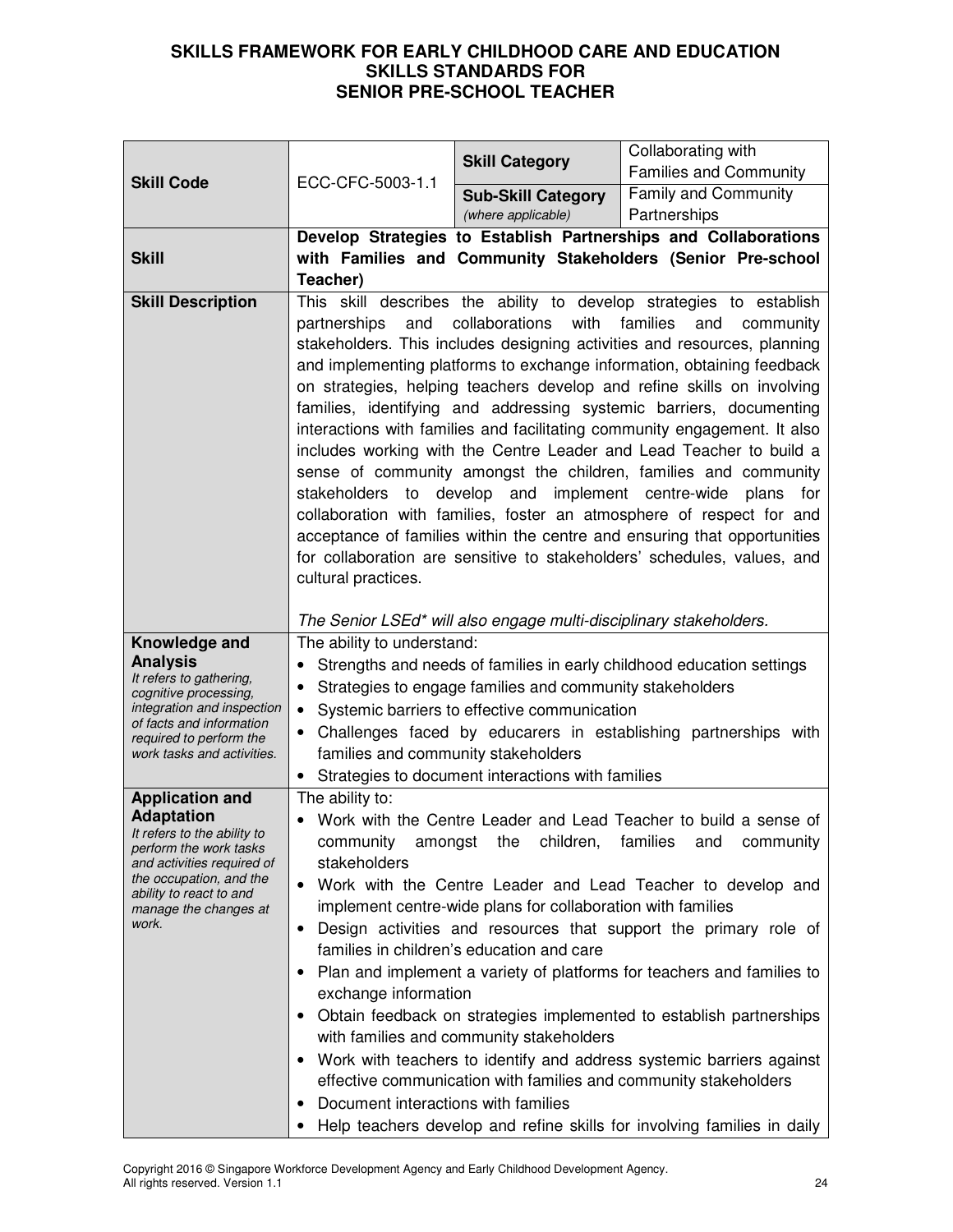|                                                                                                                                                                                                      | activities and the centre's programmes                                                                                                                                                                                                                                                                                                                    |  |  |
|------------------------------------------------------------------------------------------------------------------------------------------------------------------------------------------------------|-----------------------------------------------------------------------------------------------------------------------------------------------------------------------------------------------------------------------------------------------------------------------------------------------------------------------------------------------------------|--|--|
| <b>Innovation and</b>                                                                                                                                                                                | The ability to:                                                                                                                                                                                                                                                                                                                                           |  |  |
| <b>Value Creation</b><br>It refers to the ability to<br>generate purposive ideas<br>to improve work<br>performance and/or<br>enhance business values<br>that are aligned to<br>organisational goals. | Participate in efforts to establish and strengthen a comprehensive<br>system that encompasses early care and education and community<br>resources<br>Initiate new strategies to engage families and community stakeholders<br>٠                                                                                                                           |  |  |
| <b>Social Intelligence</b>                                                                                                                                                                           | The ability to:                                                                                                                                                                                                                                                                                                                                           |  |  |
| and Ethics<br>It refers to the ability to<br>use affective factors in<br>leadership, relationship<br>and diversity<br>management guided by<br>professional codes of<br>ethics.                       | Foster an atmosphere of respect for, and acceptance of, families<br>within the centre<br>Facilitate engagement amongst children, families and community<br>$\bullet$<br>stakeholders through discussions and community events<br>Ensure that collaborative opportunities are sensitive to stakeholders'<br>٠<br>schedules, values, and cultural practices |  |  |
| <b>Learning to Learn</b>                                                                                                                                                                             | N/A                                                                                                                                                                                                                                                                                                                                                       |  |  |
| It refers to the ability to<br>develop and improve<br>one's self within and<br>outside of one's area of<br>work.                                                                                     |                                                                                                                                                                                                                                                                                                                                                           |  |  |
| Range of                                                                                                                                                                                             | Systemic barriers to effective communication may include, but are not                                                                                                                                                                                                                                                                                     |  |  |
| <b>Application</b><br>(where applicable)<br>It refers to the critical<br>circumstances and<br>contexts that the skill<br>may be demonstrated.                                                        | limited to:<br>Physical<br>Perceptual<br>٠<br>Emotional<br>Socio-cultural<br>٠<br>Language<br>Interpersonal<br>Psychological                                                                                                                                                                                                                              |  |  |
|                                                                                                                                                                                                      | Activities and resources that support the primary role of families in<br>children's education and care may include, but are not limited to:<br>• Parenting toolkit<br>Take-home activity to encourage family-child interaction<br>Parenting tips, resources and articles on parenting and child                                                           |  |  |
|                                                                                                                                                                                                      | Platforms for teachers and families to exchange information may include,<br>but are not limited to:<br>Orientation and parent-teacher meetings<br>Bulletin boards and newsletters<br>Social events, forums and parent education programmes<br>Programme handbook<br>Daily communications journal                                                          |  |  |

\*Skills for Senior Learning Support Educators (LSEds) will be updated in this Skill Standard at a later stage.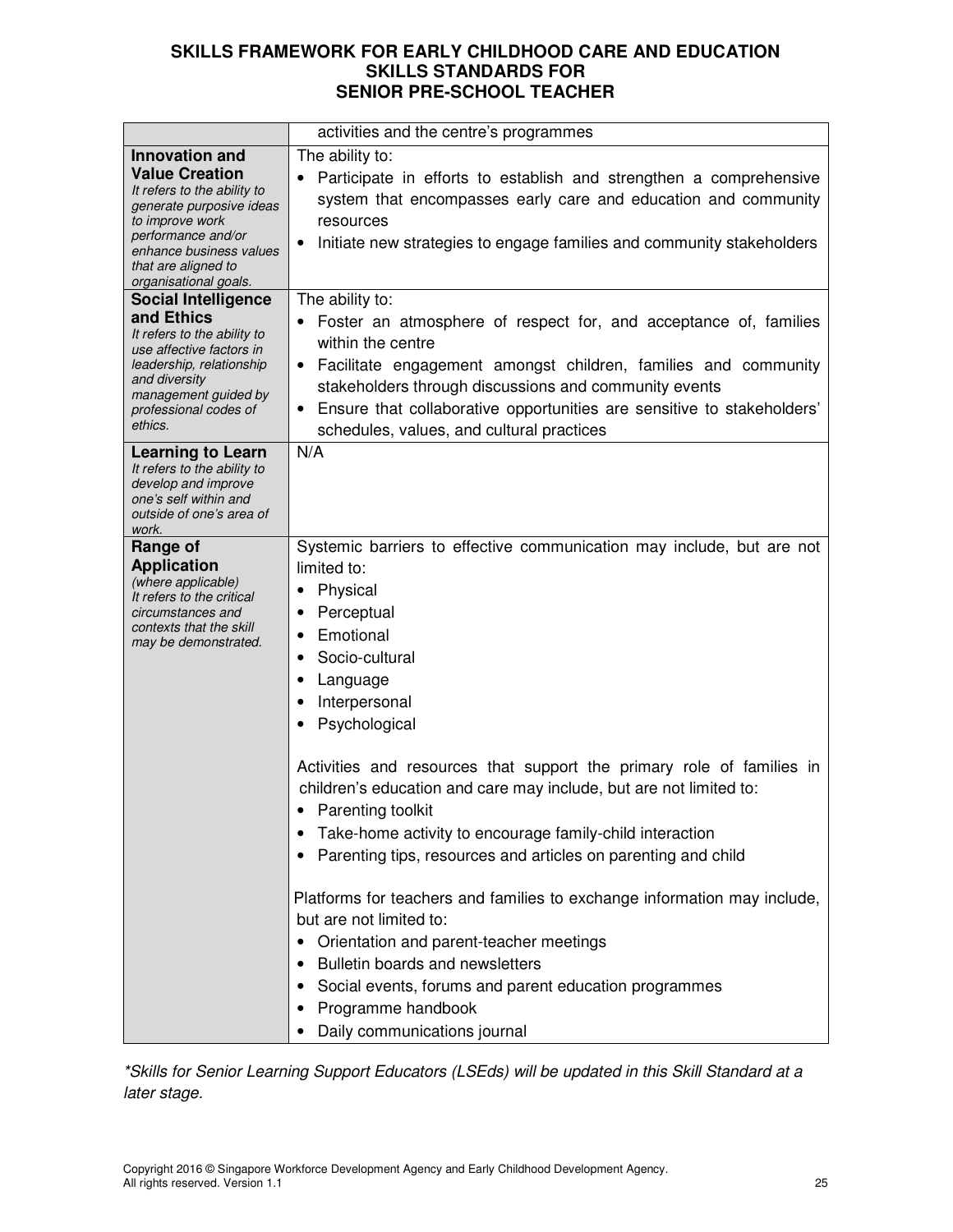| <b>Skill Code</b>                                                                                                                                                                                                             | ECC-CFC-5004-1.1                                                                                                                                                                                                                                                                                                                                                                                                                                                                                                                                                               | <b>Skill Category</b>                                     | Collaborating with<br><b>Families and Community</b>                 |
|-------------------------------------------------------------------------------------------------------------------------------------------------------------------------------------------------------------------------------|--------------------------------------------------------------------------------------------------------------------------------------------------------------------------------------------------------------------------------------------------------------------------------------------------------------------------------------------------------------------------------------------------------------------------------------------------------------------------------------------------------------------------------------------------------------------------------|-----------------------------------------------------------|---------------------------------------------------------------------|
|                                                                                                                                                                                                                               |                                                                                                                                                                                                                                                                                                                                                                                                                                                                                                                                                                                | <b>Sub-Skill Category</b><br>(where applicable)           | <b>Family and Community</b><br>Partnerships                         |
|                                                                                                                                                                                                                               | Lead in Implementing Collaborative Efforts Amongst Families and                                                                                                                                                                                                                                                                                                                                                                                                                                                                                                                |                                                           |                                                                     |
| <b>Skill</b>                                                                                                                                                                                                                  |                                                                                                                                                                                                                                                                                                                                                                                                                                                                                                                                                                                | <b>Community Stakeholders (Senior Pre-school Teacher)</b> |                                                                     |
| <b>Skill Description</b>                                                                                                                                                                                                      | This skill describes the ability to lead in implementing collaborative efforts<br>amongst families and community stakeholders and building relationships<br>with community stakeholders to benefit children and families. It includes<br>creating opportunities for stakeholder's involvement in centre-wide<br>projects, co-evaluating the home-school-community partnership platforms<br>and working with stakeholders to conceptualise programmes. It also<br>includes co-facilitating the exchange of professional ideas amongst<br>colleagues and community stakeholders. |                                                           |                                                                     |
| Knowledge and<br><b>Analysis</b><br>It refers to gathering,<br>cognitive processing,<br>integration and inspection<br>of facts and information<br>required to perform the<br>work tasks and activities.                       | The ability to understand <sup>1</sup> :<br>Community stakeholders and available resources that can benefit<br>children and families<br>• Communication techniques to facilitate discussions<br>Strategies for leading teams in planning collaborative classroom and<br>centre-wide projects with community stakeholders<br>• Strategies for effective project management                                                                                                                                                                                                      |                                                           |                                                                     |
| <b>Application and</b><br><b>Adaptation</b><br>It refers to the ability to<br>perform the work tasks<br>and activities required of<br>the occupation, and the<br>ability to react to and<br>manage the changes at<br>work.    | The ability to:<br>Lead teams in planning and implementing collaborative centre-wide<br>٠<br>projects<br>Lead in creating opportunities for stakeholders' involvement in the<br>$\bullet$<br>centre's programmes and activities<br>Co-evaluate home-school-community<br>partnership<br>platformsand<br>models within the centre and in the wider community                                                                                                                                                                                                                     |                                                           |                                                                     |
| <b>Innovation and</b><br><b>Value Creation</b><br>It refers to the ability to<br>generate purposive ideas<br>to improve work<br>pertormance and/or<br>enhance business values<br>that are aligned to<br>organisational goals. | The ability to:<br>Work with community stakeholders to conceptualise programmes that<br>nurture children's development                                                                                                                                                                                                                                                                                                                                                                                                                                                         |                                                           |                                                                     |
| <b>Social Intelligence</b><br>and Ethics<br>It refers to the ability to<br>use affective factors in<br>leadership, relationship<br>and diversity<br>management guided by<br>professional codes of<br>ethics.                  | The ability to:<br>Co-facilitate the exchange of professional ideas among colleagues<br>and community stakeholders<br>Build relationships with community stakeholders over the span of the<br>٠<br>collaboration                                                                                                                                                                                                                                                                                                                                                               |                                                           |                                                                     |
| <b>Learning to Learn</b><br>It refers to the ability to<br>develop and improve<br>one's self within and                                                                                                                       | The ability to:<br>$\bullet$<br>community partnerships                                                                                                                                                                                                                                                                                                                                                                                                                                                                                                                         |                                                           | Stay informed about current research and literature on home-centre- |

 1 http://managementcontinuity.com/images/Allen1.pdf

Copyright 2016 © Singapore Workforce Development Agency and Early Childhood Development Agency. All rights reserved. Version 1.1 26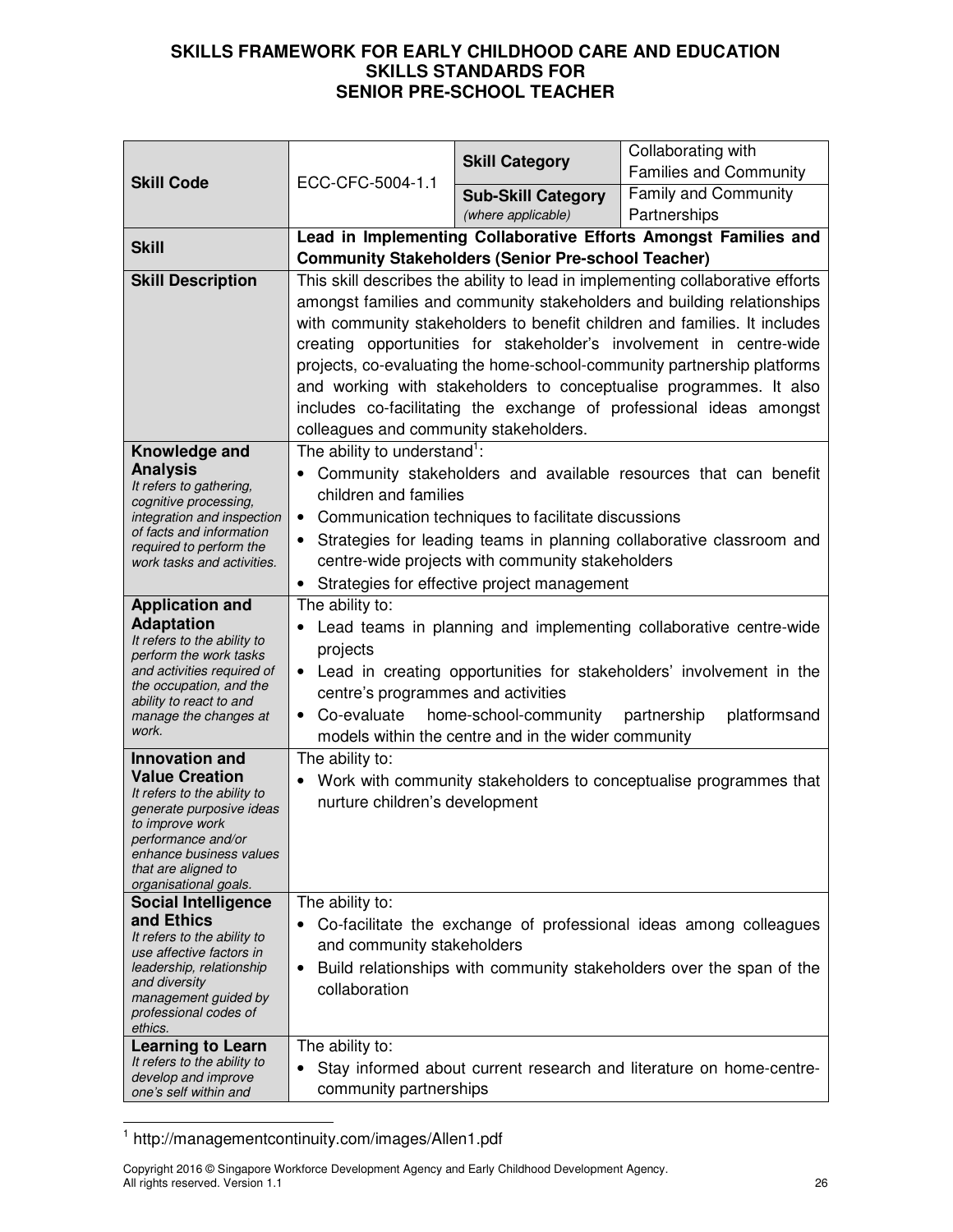| outside of one's area of<br>work.                                                                                                                         |                                                                                                                                                                                                                                                                                                                                                                                                                                                                                                                                                                                                                                                                                                                                                                                                                                                                                                                                                            |
|-----------------------------------------------------------------------------------------------------------------------------------------------------------|------------------------------------------------------------------------------------------------------------------------------------------------------------------------------------------------------------------------------------------------------------------------------------------------------------------------------------------------------------------------------------------------------------------------------------------------------------------------------------------------------------------------------------------------------------------------------------------------------------------------------------------------------------------------------------------------------------------------------------------------------------------------------------------------------------------------------------------------------------------------------------------------------------------------------------------------------------|
| Range of<br><b>Application</b><br>(where applicable)<br>It refers to the critical<br>circumstances and<br>contexts that the skill<br>may be demonstrated. | Strategies for leading teams in planning collaborative classroom and<br>centre-wide projects with community stakeholders may include, but are<br>not limited to:<br>Delegating duties and responsibilities, taking into consideration the<br>competencies of individual team members<br>• Communicating to team members<br>the<br>importance<br>and<br>interdependence of each member's role<br>Promoting the benefits of diversity within the team<br>Communicating thoughts and feelings to justify a position and<br>responsibilities assigned to team members<br>Involving team members in the planning of work activities, to promote<br>٠<br>ownership and commitment to work plans<br>• Providing opportunities for team members to contribute ideas and<br>skills<br>• Maintaining positive relationships amongst team members<br>Providing resources, assistance and support needed by<br>team<br>members to complete projects or work activities |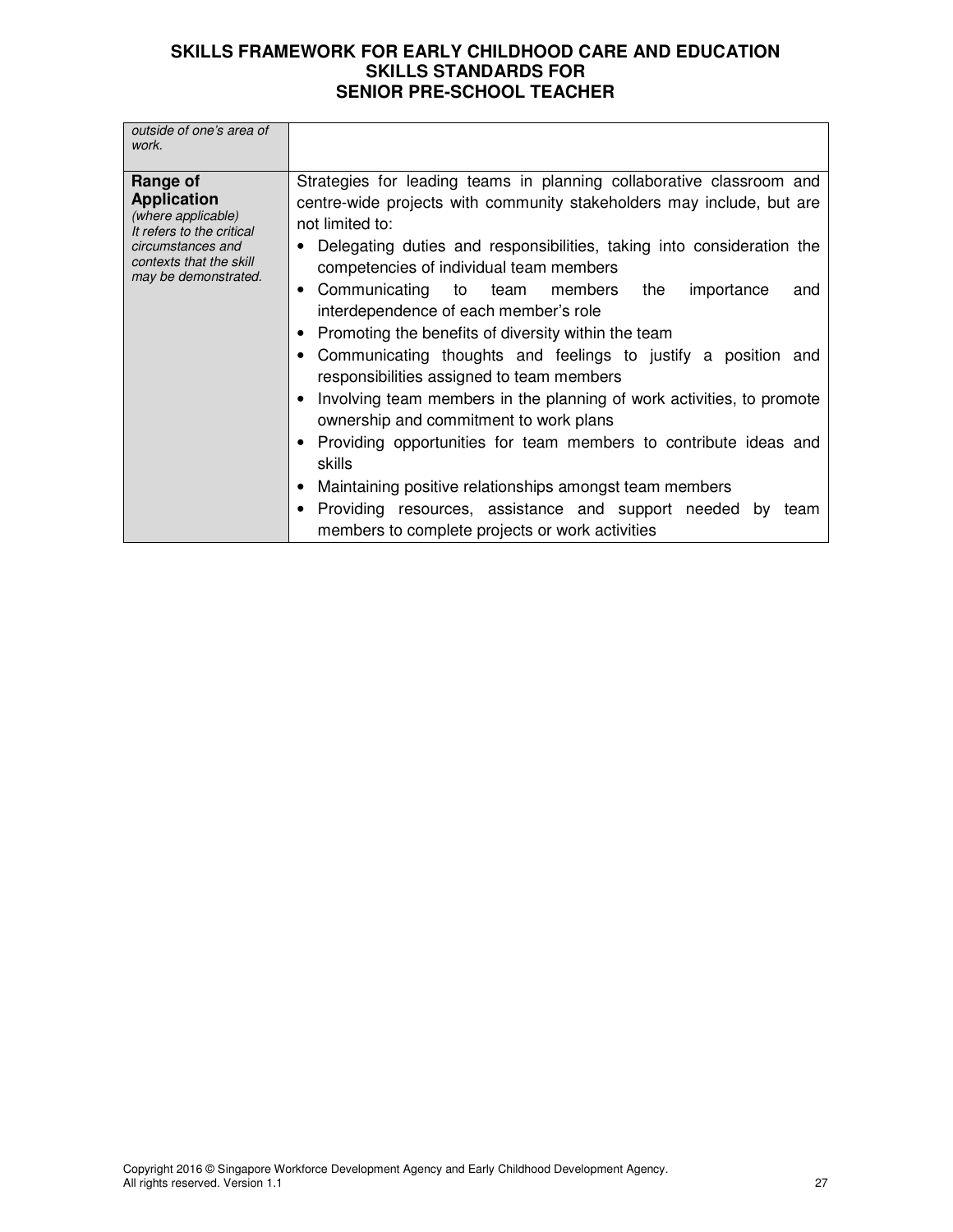| <b>Skill Code</b>                                                                                                                                                                                                                                           | ECC-BPC-5004-1.1                                                                                                                                                                                                                                                                                                                                                                                                                                                                         | <b>Skill Category</b>                                  | <b>Building Professional</b><br>Capacity                                                                                                         |
|-------------------------------------------------------------------------------------------------------------------------------------------------------------------------------------------------------------------------------------------------------------|------------------------------------------------------------------------------------------------------------------------------------------------------------------------------------------------------------------------------------------------------------------------------------------------------------------------------------------------------------------------------------------------------------------------------------------------------------------------------------------|--------------------------------------------------------|--------------------------------------------------------------------------------------------------------------------------------------------------|
|                                                                                                                                                                                                                                                             |                                                                                                                                                                                                                                                                                                                                                                                                                                                                                          | <b>Sub-Skill Category</b><br>(where applicable)        | <b>Professional Mastery</b>                                                                                                                      |
| <b>Skill</b>                                                                                                                                                                                                                                                |                                                                                                                                                                                                                                                                                                                                                                                                                                                                                          | <b>Mentor Teachers to Enhance Their Daily Practice</b> |                                                                                                                                                  |
| <b>Skill Description</b>                                                                                                                                                                                                                                    | This skill describes the ability to mentor teachers by engaging in<br>professional conversations to identify areas for enhancement in daily<br>practice. It includes role-modelling and providing pertinent inputs to<br>colleagues to support their engagement in continuous learning and<br>reflective practice and sharing of experiences in teaching, learning, and<br>care-giving approaches. It also includes maintaining documentation of<br>professional development activities. |                                                        |                                                                                                                                                  |
| Knowledge and<br><b>Analysis</b><br>It refers to gathering,<br>cognitive processing,<br>integration and inspection<br>of facts and information<br>required to perform the<br>work tasks and activities.                                                     | The ability to understand:<br>The mentoring process<br>٠<br><b>Mentoring strategies</b><br>$\bullet$<br>$\bullet$<br>the centre<br>$\bullet$<br>$\bullet$<br>practice                                                                                                                                                                                                                                                                                                                    | Methods to evaluate the mentoring processes            | Specific descriptions and responsibilities of a mentor as specified by<br>Areas for pre-school teachers to be mentored in to enhance their daily |
| <b>Application and</b><br><b>Adaptation</b><br>It refers to the ability to<br>perform the work tasks<br>and activities required of<br>the occupation, and the<br>ability to react to and<br>manage the changes at<br>work.                                  | The ability to:<br>Mentor pre-school teachers in identified areas to enhance their daily<br>$\bullet$<br>practice<br>• Communicate the importance of reflective practice<br>Create opportunities for reflective practice<br>$\bullet$<br>Maintain documentation of professional<br>development activities<br>$\bullet$<br>involving the mentor and mentee<br>Provide critical input to colleagues to support their engagement in<br>٠<br>continuous learning and reflective practice     |                                                        |                                                                                                                                                  |
| <b>Innovation and</b><br><b>Value Creation</b><br>It refers to the ability to<br>generate purposive ideas<br>to improve work<br>performance and/or<br>enhance business values<br>that are aligned to<br>organisational goals.<br><b>Social Intelligence</b> | N/A<br>The ability to:                                                                                                                                                                                                                                                                                                                                                                                                                                                                   |                                                        |                                                                                                                                                  |
| and Ethics<br>It refers to the ability to<br>use affective factors in<br>leadership, relationship<br>and diversity<br>management guided by<br>professional codes of<br>ethics.                                                                              | $\bullet$                                                                                                                                                                                                                                                                                                                                                                                                                                                                                | support pre-school teachers' development               | Share personal experiences and teaching and learning approaches to                                                                               |
| <b>Learning to Learn</b><br>It refers to the ability to<br>develop and improve<br>one's self within and<br>outside of one's area of                                                                                                                         | The ability to:<br>Model reflective practice and commitment to continuous learning<br>٠<br>Engage pre-school teachers in professional conversations focused on<br>٠<br>enhancing daily practice                                                                                                                                                                                                                                                                                          |                                                        |                                                                                                                                                  |

Copyright 2016 © Singapore Workforce Development Agency and Early Childhood Development Agency. All rights reserved. Version 1.1 28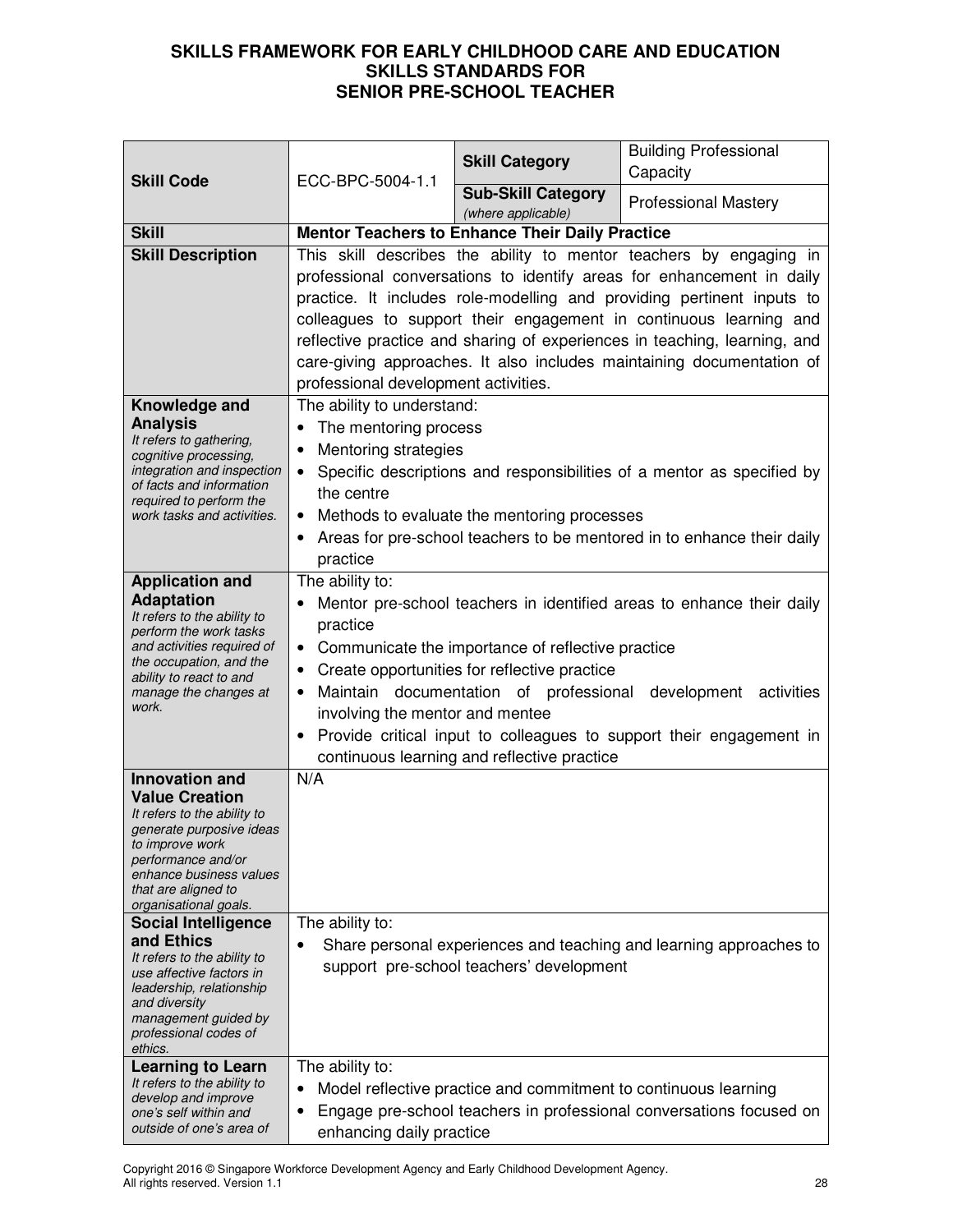| work.                                                                                                  |                                                                                                                                                                                                                    |  |  |
|--------------------------------------------------------------------------------------------------------|--------------------------------------------------------------------------------------------------------------------------------------------------------------------------------------------------------------------|--|--|
| Range of<br><b>Application</b><br>(where applicable)<br>It refers to the critical<br>circumstances and | The mentoring process must include, but is not limited to:<br>Identifying areas of to be mentored in<br>Setting goals for each session<br>Documenting<br>progress, discussion<br>reflections,<br>goals,<br>points, |  |  |
| contexts that the skill<br>may be demonstrated.                                                        | applications of learning and areas of growth                                                                                                                                                                       |  |  |
|                                                                                                        | Mentoring strategies may include, but are not limited to:                                                                                                                                                          |  |  |
|                                                                                                        | Building trust and rapport                                                                                                                                                                                         |  |  |
|                                                                                                        | Setting parameters and expectations                                                                                                                                                                                |  |  |
|                                                                                                        | Being an active listener                                                                                                                                                                                           |  |  |
|                                                                                                        | Asking effective questions                                                                                                                                                                                         |  |  |
|                                                                                                        | Methods to model commitment to continuous learning may include, but<br>are not limited to:                                                                                                                         |  |  |
|                                                                                                        | Leading and attending workshops and /courses<br>$\bullet$                                                                                                                                                          |  |  |
|                                                                                                        | • Teaching and enrolling in classes                                                                                                                                                                                |  |  |
|                                                                                                        | Developing and experimenting with new teaching, learning and care-<br>giving practices                                                                                                                             |  |  |
|                                                                                                        | Reading articles in professional journals                                                                                                                                                                          |  |  |
|                                                                                                        | Areas for teachers to be mentored in to enhance their daily practice may<br>include, but are not limited to:                                                                                                       |  |  |
|                                                                                                        | • Observing and documenting children's learning, to appropriately<br>determine and assess variations in developmental levels                                                                                       |  |  |
|                                                                                                        | Customising teaching and learning approaches aligned to curriculum<br>frameworks                                                                                                                                   |  |  |
|                                                                                                        | Customising curricula and programmes                                                                                                                                                                               |  |  |
|                                                                                                        | Designing quality learning environments                                                                                                                                                                            |  |  |
|                                                                                                        | Taking appropriate courses of action for the protection of children                                                                                                                                                |  |  |
|                                                                                                        | Executing procedures for illnesses, accidents and emergencies                                                                                                                                                      |  |  |
|                                                                                                        | Communicating effectively with families                                                                                                                                                                            |  |  |
|                                                                                                        | Reflecting on personal philosophy of Early Childhood Education                                                                                                                                                     |  |  |
|                                                                                                        | Aligning one's daily work to the centre's long term objectives                                                                                                                                                     |  |  |
|                                                                                                        | Working together as a team<br>$\bullet$                                                                                                                                                                            |  |  |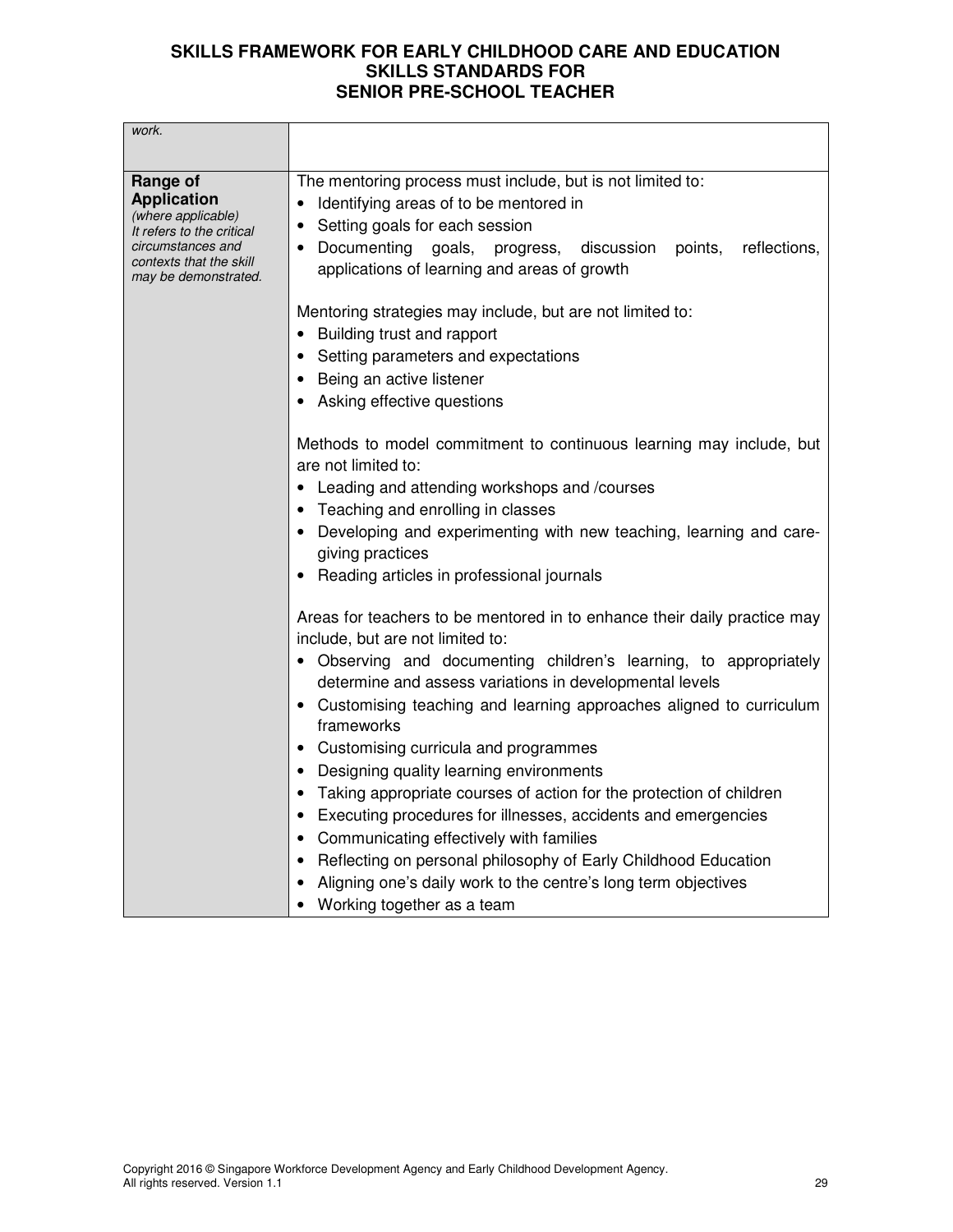| <b>Skill Code</b>                                     |                                                                                                                                       | <b>Skill Category</b>                                       | <b>Building Professional</b><br>Capacity                                         |
|-------------------------------------------------------|---------------------------------------------------------------------------------------------------------------------------------------|-------------------------------------------------------------|----------------------------------------------------------------------------------|
|                                                       | ECC-BPC-5005-1.1                                                                                                                      | <b>Sub-Skill Category</b>                                   |                                                                                  |
|                                                       |                                                                                                                                       | (where applicable)                                          | <b>Professional Mastery</b>                                                      |
| <b>Skill</b>                                          | Contribute to Fostering a Culture of Continuous Learning (Senior                                                                      |                                                             |                                                                                  |
|                                                       | <b>Pre-school Teacher)</b>                                                                                                            |                                                             |                                                                                  |
| <b>Skill Description</b>                              |                                                                                                                                       |                                                             | This skill describes the ability to contribute to fostering a culture of inquiry |
|                                                       |                                                                                                                                       |                                                             | and continuous learning. It includes modelling and advocating the                |
|                                                       | importance of developing and implementing<br>one's professional                                                                       |                                                             |                                                                                  |
|                                                       | development plan, making recommendations for relevant continuing<br>professional development opportunities, and co-organising regular |                                                             |                                                                                  |
|                                                       |                                                                                                                                       |                                                             | sharing sessions for teachers. It also includes conducting learning needs        |
|                                                       |                                                                                                                                       |                                                             | analyses with teachers to encourage professional growth, acquisition and         |
|                                                       |                                                                                                                                       |                                                             | application of new knowledge and skills, and monitoring and evaluating           |
|                                                       |                                                                                                                                       |                                                             | the progress and effectiveness of teachers' professional development.            |
| Knowledge and                                         | The ability to understand:                                                                                                            |                                                             |                                                                                  |
| <b>Analysis</b>                                       |                                                                                                                                       | The importance of developing and implementing               | professional                                                                     |
| It refers to gathering,                               | development plans                                                                                                                     |                                                             |                                                                                  |
| cognitive processing,<br>integration and inspection   | Strategies for identifying learning gaps<br>$\bullet$                                                                                 |                                                             |                                                                                  |
| of facts and information                              |                                                                                                                                       | The value of conducting learning needs analyses with others |                                                                                  |
| required to perform the                               | Methods for conducting learning needs analyses with others<br>٠                                                                       |                                                             |                                                                                  |
| work tasks and activities.                            | $\bullet$                                                                                                                             | Methods for evaluating progress and training effectiveness  |                                                                                  |
| <b>Application and</b>                                | The ability to:                                                                                                                       |                                                             |                                                                                  |
| <b>Adaptation</b>                                     |                                                                                                                                       |                                                             | Advocate the importance of developing and implementing own                       |
| It refers to the ability to<br>perform the work tasks | professional development plan                                                                                                         |                                                             |                                                                                  |
| and activities required of                            | $\bullet$                                                                                                                             |                                                             | Conduct learning needs analyses with teachers to encourage                       |
| the occupation, and the                               |                                                                                                                                       |                                                             | acquisition and application of new knowledge and skills, and promote             |
| ability to react to and<br>manage the changes at      | their professional growth                                                                                                             |                                                             |                                                                                  |
| work.                                                 |                                                                                                                                       |                                                             | Make recommendations to the Centre Leader on relevant continuing                 |
|                                                       | learning needs analyses                                                                                                               |                                                             | professional development opportunities for teachers, based on                    |
|                                                       |                                                                                                                                       |                                                             | Monitor and evaluate progress and effectiveness of training attended             |
|                                                       | by teachers                                                                                                                           |                                                             |                                                                                  |
|                                                       |                                                                                                                                       |                                                             | Co-organise regular sharing sessions for teachers to share their                 |
|                                                       |                                                                                                                                       | knowledge and experience with others                        |                                                                                  |
| <b>Innovation and</b>                                 | The ability to:                                                                                                                       |                                                             |                                                                                  |
| <b>Value Creation</b>                                 | Contribute<br>to                                                                                                                      | fostering a culture of inquiry and                          | continuous                                                                       |
| It refers to the ability to                           | improvement                                                                                                                           |                                                             |                                                                                  |
| generate purposive ideas<br>to improve work           |                                                                                                                                       |                                                             |                                                                                  |
| performance and/or                                    |                                                                                                                                       |                                                             |                                                                                  |
| enhance business values                               |                                                                                                                                       |                                                             |                                                                                  |
| that are aligned to                                   |                                                                                                                                       |                                                             |                                                                                  |
| organisational goals.<br><b>Social Intelligence</b>   | N/A                                                                                                                                   |                                                             |                                                                                  |
| and Ethics                                            |                                                                                                                                       |                                                             |                                                                                  |
| It refers to the ability to                           |                                                                                                                                       |                                                             |                                                                                  |
| use affective factors in                              |                                                                                                                                       |                                                             |                                                                                  |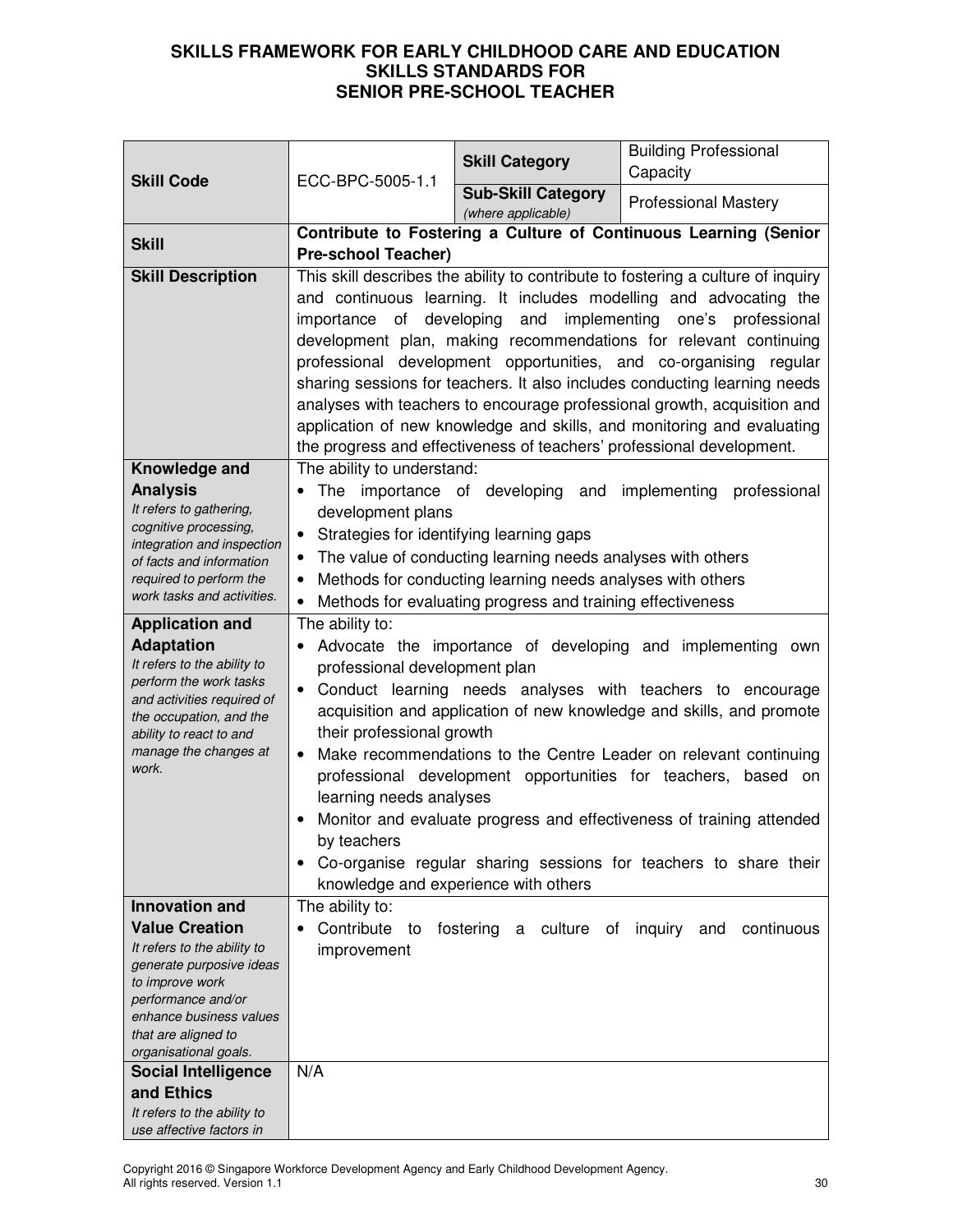| leadership, relationship<br>and diversity<br>management guided by<br>professional codes of<br>ethics.<br><b>Learning to Learn</b><br>It refers to the ability to<br>develop and improve<br>one's self within and<br>outside of one's area of<br>work. | The ability to:<br>Model reflective practice and commitment to continuous learning                                                                                                                                                                                                                                                                                                                                                                                                                                                                                                                                                                                                                                                                                                     |
|-------------------------------------------------------------------------------------------------------------------------------------------------------------------------------------------------------------------------------------------------------|----------------------------------------------------------------------------------------------------------------------------------------------------------------------------------------------------------------------------------------------------------------------------------------------------------------------------------------------------------------------------------------------------------------------------------------------------------------------------------------------------------------------------------------------------------------------------------------------------------------------------------------------------------------------------------------------------------------------------------------------------------------------------------------|
| Range of<br><b>Application</b><br>(where applicable)<br>It refers to the critical<br>circumstances and<br>contexts that the skill<br>may be demonstrated.                                                                                             | Strategies for identifying learning gaps may include, but are not limited to:<br>Gathering feedback from the colleagues across all levels to determine<br>the level of learning attributes that currently exist<br>Using a top-down and bottom-up approach to determine the desired<br>٠<br>traits for learning and development based on individual and business<br>needs<br>Performing an analysis of current culture attributes with expected<br>culture<br>Attributes and benchmarks of comparable organisations<br>Presenting and documenting findings to management and other key<br>stakeholders<br>Methods to evaluate progress and training effectiveness:<br>Pre and post-course evaluation<br>Professional conversations<br>Documentation of learning<br>Reflection journals |

### Remarks:

This Skill Standard should be referenced together with:

- **LPM-DEV-301C-0** Develop and motivate team members through capability development
- **BM-SPI-304E-1** Display critical thinking and analytical skills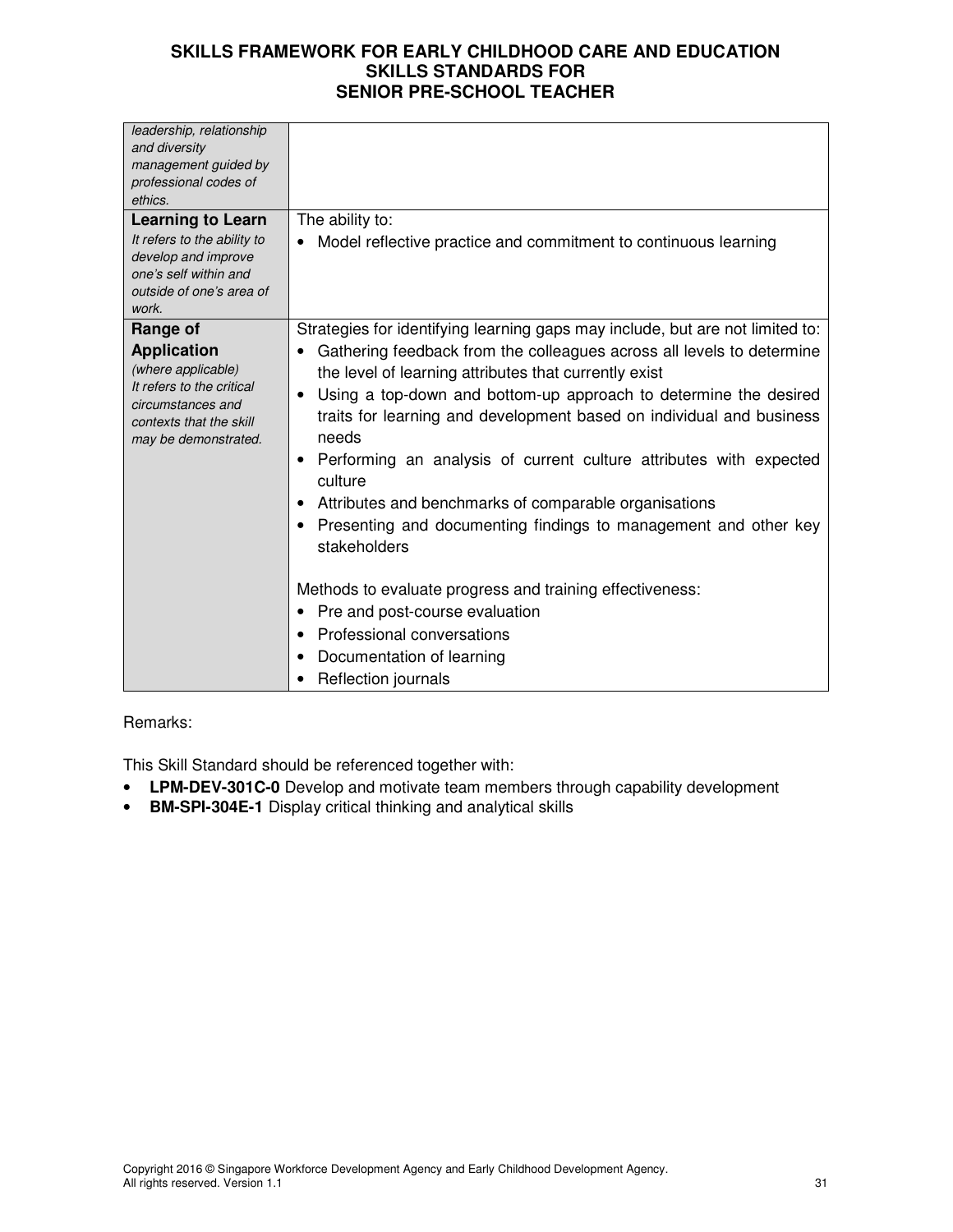|                                                                                                                                                                                                                            |                                                                                                                                                                                                                                                                                                                                                                                                                                                                                                                                                                                                                                                                                                                                                                  | <b>Skill Category</b>                                                                                                                                                                                                                                           | Develop People                                                                                                                                                                                                                                       |
|----------------------------------------------------------------------------------------------------------------------------------------------------------------------------------------------------------------------------|------------------------------------------------------------------------------------------------------------------------------------------------------------------------------------------------------------------------------------------------------------------------------------------------------------------------------------------------------------------------------------------------------------------------------------------------------------------------------------------------------------------------------------------------------------------------------------------------------------------------------------------------------------------------------------------------------------------------------------------------------------------|-----------------------------------------------------------------------------------------------------------------------------------------------------------------------------------------------------------------------------------------------------------------|------------------------------------------------------------------------------------------------------------------------------------------------------------------------------------------------------------------------------------------------------|
| <b>Skill Code</b>                                                                                                                                                                                                          | LPM-DEV-301C-0                                                                                                                                                                                                                                                                                                                                                                                                                                                                                                                                                                                                                                                                                                                                                   | <b>Sub-Skill Category</b><br>(where applicable)                                                                                                                                                                                                                 |                                                                                                                                                                                                                                                      |
|                                                                                                                                                                                                                            | <b>Develop</b><br>and                                                                                                                                                                                                                                                                                                                                                                                                                                                                                                                                                                                                                                                                                                                                            | Motivate Team<br><b>Members</b>                                                                                                                                                                                                                                 | through<br>Capability                                                                                                                                                                                                                                |
| <b>Skill</b>                                                                                                                                                                                                               | <b>Development</b>                                                                                                                                                                                                                                                                                                                                                                                                                                                                                                                                                                                                                                                                                                                                               |                                                                                                                                                                                                                                                                 |                                                                                                                                                                                                                                                      |
| <b>Skill Description</b>                                                                                                                                                                                                   |                                                                                                                                                                                                                                                                                                                                                                                                                                                                                                                                                                                                                                                                                                                                                                  | motivating team members' independent capability development.                                                                                                                                                                                                    | This skill describes the ability to identify and address team members' skill<br>development needs to enhance team capability. It also includes                                                                                                       |
| Knowledge and<br><b>Analysis</b><br>It refers to gathering,<br>cognitive processing,<br>integration and inspection<br>of facts and information<br>required to perform the<br>work tasks and activities.                    | The ability to understand:<br>development<br>$\bullet$<br>development information                                                                                                                                                                                                                                                                                                                                                                                                                                                                                                                                                                                                                                                                                | individual capability development requirements<br>relating to capability development management as a team leader<br>Communication channels relevant for disseminating<br>Market trends and developments on new and<br>requirements and learning and development | Legal and ethical considerations relating to the identification of<br>Organisational policies and procedures relating to employee capability<br>Relevant professional or industry codes of practice and standards<br>capability<br>emerging<br>skill |
| <b>Application and</b><br><b>Adaptation</b><br>It refers to the ability to<br>perform the work tasks<br>and activities required of<br>the occupation, and the<br>ability to react to and<br>manage the changes at<br>work. | The ability to:<br>Review business plans of the team and organsiation to identify new<br>and emerging skill requirements<br>Communicate team performance expectations, and work with team<br>members to identify current and future skill requirements<br>Translate team members' skill requirements into learning and<br>$\bullet$<br>facilitate<br>development<br>plans,<br>to<br>training<br>and<br>development<br>implementation<br>Identify learning and development opportunities to support the<br>$\bullet$<br>development of team members' skills<br>Encourage and support team members in identifying, developing and<br>sharing their skills and experiences to improve their capabilities and<br>performance, and thereby enhance team effectiveness |                                                                                                                                                                                                                                                                 |                                                                                                                                                                                                                                                      |
| <b>Innovation and</b>                                                                                                                                                                                                      | The ability to:                                                                                                                                                                                                                                                                                                                                                                                                                                                                                                                                                                                                                                                                                                                                                  |                                                                                                                                                                                                                                                                 |                                                                                                                                                                                                                                                      |
| <b>Value Creation</b><br>It refers to the ability to<br>generate purposive ideas<br>to improve work<br>performance and/or<br>enhance business values<br>that are aligned to<br>organisational goals.                       |                                                                                                                                                                                                                                                                                                                                                                                                                                                                                                                                                                                                                                                                                                                                                                  | approach, to identify areas for improvement                                                                                                                                                                                                                     | Review the effectiveness of the team's capability development                                                                                                                                                                                        |
| <b>Social Intelligence</b>                                                                                                                                                                                                 | The ability to:                                                                                                                                                                                                                                                                                                                                                                                                                                                                                                                                                                                                                                                                                                                                                  |                                                                                                                                                                                                                                                                 |                                                                                                                                                                                                                                                      |
| and Ethics<br>It refers to the ability to<br>use affective factors in<br>leadership, relationship<br>and diversity<br>management guided by<br>professional codes of                                                        | ٠<br>future performance                                                                                                                                                                                                                                                                                                                                                                                                                                                                                                                                                                                                                                                                                                                                          |                                                                                                                                                                                                                                                                 | Demonstrate empathy by understanding team members' performance<br>lapses, and encouraging them to learn from mistakes to improve                                                                                                                     |

Copyright 2016 © Singapore Workforce Development Agency and Early Childhood Development Agency. All rights reserved. Version 1.1 32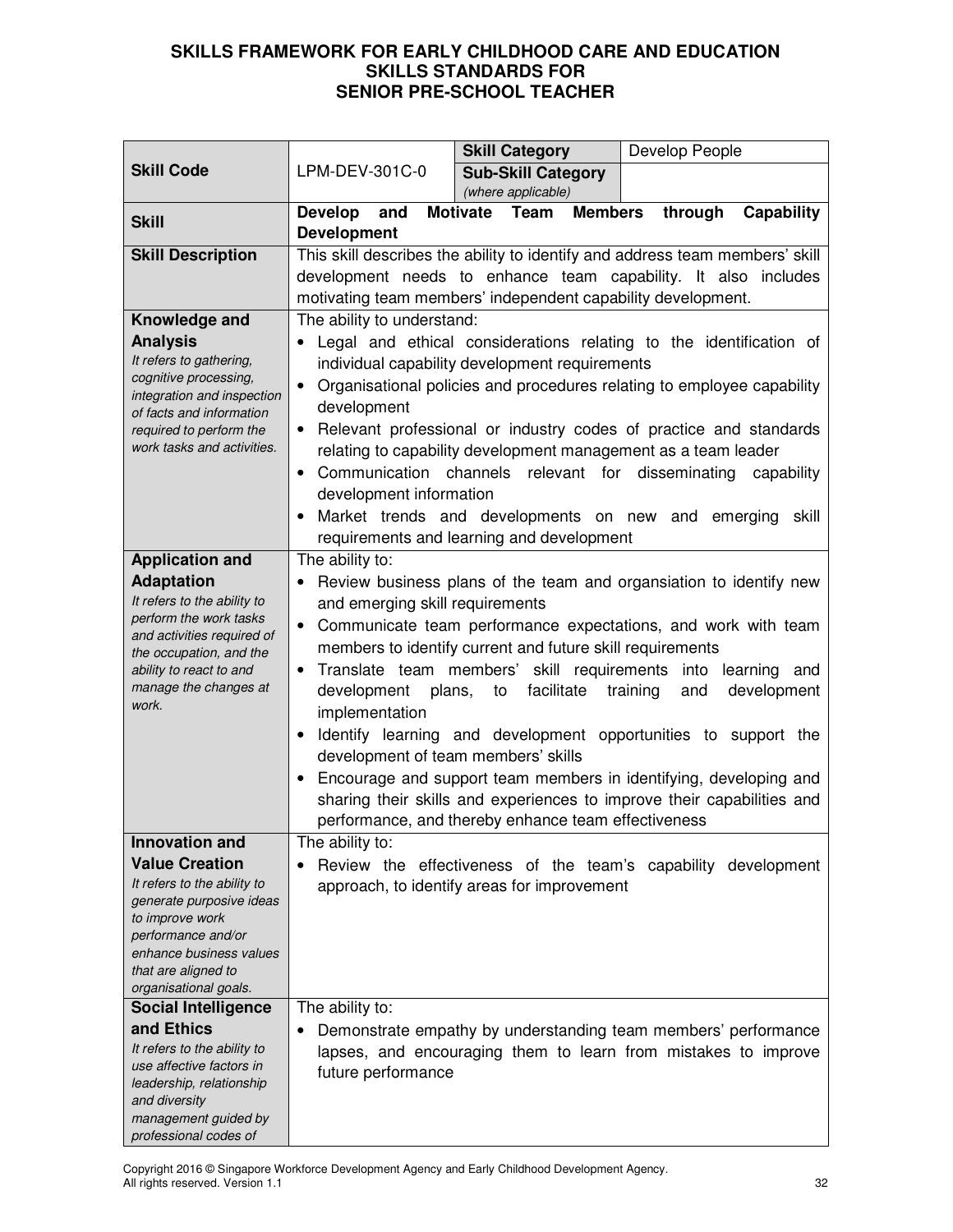| ethics.                                                                                                                                      |                                                                                                                                                                                                                                                                                                                 |
|----------------------------------------------------------------------------------------------------------------------------------------------|-----------------------------------------------------------------------------------------------------------------------------------------------------------------------------------------------------------------------------------------------------------------------------------------------------------------|
| <b>Learning to Learn</b><br>It refers to the ability to<br>develop and improve<br>one's self within and<br>outside of one's area of<br>work. | The ability to:<br>Engage in regular self-reflection to identify own areas for improvement<br>in motivating team learning<br>Improve own ability to motivate team learning by subscribing to<br>learning channels and participating in peer discussion<br>diverse<br>platforms to enhance workplace performance |
| Range of                                                                                                                                     | N/A                                                                                                                                                                                                                                                                                                             |
| <b>Application</b>                                                                                                                           |                                                                                                                                                                                                                                                                                                                 |
| (where applicable)                                                                                                                           |                                                                                                                                                                                                                                                                                                                 |
| It refers to the critical                                                                                                                    |                                                                                                                                                                                                                                                                                                                 |
| circumstances and                                                                                                                            |                                                                                                                                                                                                                                                                                                                 |
| contexts that the skill                                                                                                                      |                                                                                                                                                                                                                                                                                                                 |
| may be demonstrated.                                                                                                                         |                                                                                                                                                                                                                                                                                                                 |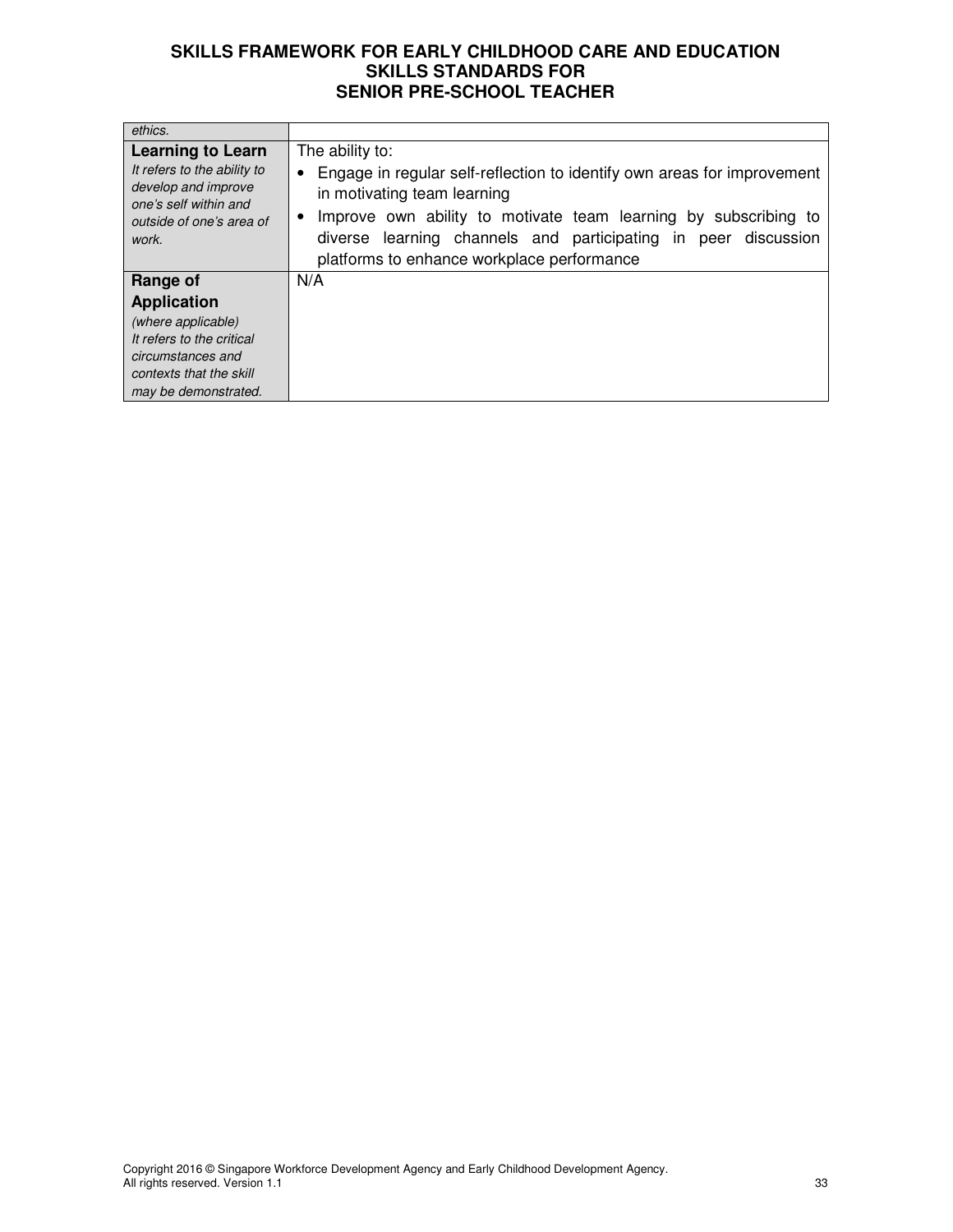| <b>Skill Code</b>                                                                                                                                                                                                             | BM-SPI-304E-1                                                                                                                                                                                                                                                                                                                                                                                            | <b>Skill Category</b>                                   | Planning and<br>Implementation                                                                                                         |
|-------------------------------------------------------------------------------------------------------------------------------------------------------------------------------------------------------------------------------|----------------------------------------------------------------------------------------------------------------------------------------------------------------------------------------------------------------------------------------------------------------------------------------------------------------------------------------------------------------------------------------------------------|---------------------------------------------------------|----------------------------------------------------------------------------------------------------------------------------------------|
|                                                                                                                                                                                                                               |                                                                                                                                                                                                                                                                                                                                                                                                          | <b>Sub-Skill Category</b><br>(if applicable)            |                                                                                                                                        |
| <b>Skill</b>                                                                                                                                                                                                                  |                                                                                                                                                                                                                                                                                                                                                                                                          | <b>Display Critical Thinking and Analytical Skills</b>  |                                                                                                                                        |
| <b>Skill Description</b>                                                                                                                                                                                                      | This skill describes the ability to apply critical thinking and analytical skills<br>for problem-solving. It includes challenging and rethinking ideas,<br>analysing business issues to put forth recommendations to stakeholders<br>and enhancing creative thinking among team members.                                                                                                                 |                                                         |                                                                                                                                        |
| Knowledge and<br><b>Analysis</b><br>It refers to gathering,<br>cognitive processing,<br>integration and inspection<br>of facts and information<br>required to perform the<br>work tasks and activities.                       | The ability to understand:<br>Methods for applying logical inquiry to issues<br>Barriers to creativity<br>$\bullet$<br>Ways in which people may contribute to the critical thinking and<br>$\bullet$<br>analysis process                                                                                                                                                                                 |                                                         |                                                                                                                                        |
| <b>Application and</b><br><b>Adaptation</b><br>It refers to the ability to<br>perform the work tasks<br>and activities required of<br>the occupation, and the<br>ability to react to and<br>manage the changes at<br>work.    | The ability to:<br>Analyse business issues through the use of critical thinking, to make<br>recommendations to relevant stakeholders                                                                                                                                                                                                                                                                     |                                                         |                                                                                                                                        |
| <b>Innovation and</b><br><b>Value Creation</b><br>It refers to the ability to<br>generate purposive ideas<br>to improve work<br>performance and/or<br>enhance business values<br>that are aligned to<br>organisational goals. | The ability to:<br>Challenge and rethink ideas, and provide insights to relevant<br>stakeholders, for continuous business improvement                                                                                                                                                                                                                                                                    |                                                         |                                                                                                                                        |
| <b>Social Intelligence</b><br>and Ethics<br>It refers to the ability to<br>use affective factors in<br>leadership, relationship<br>and diversity<br>management guided by<br>professional codes of<br>ethics.                  | The ability to:                                                                                                                                                                                                                                                                                                                                                                                          | empathy and organisational awareness, to close the gaps | Make recommendations that are attuned to the needs of relevant<br>stakeholders and aligned to organisational objectives, by exercising |
| <b>Learning to Learn</b><br>It refers to the ability to<br>develop and improve<br>one's self within and<br>outside of one's area of<br>work.                                                                                  | The ability to:<br>Develop a critical thinking mindset when dealing with business issues,<br>to improve the organisation's business practices<br>Demonstrate problem-solving skills within own scope of work to<br>٠<br>improve productivity and own work performance<br>Enhance creative thinking skills among team members to foster<br>$\bullet$<br>innovation and improve organisational performance |                                                         |                                                                                                                                        |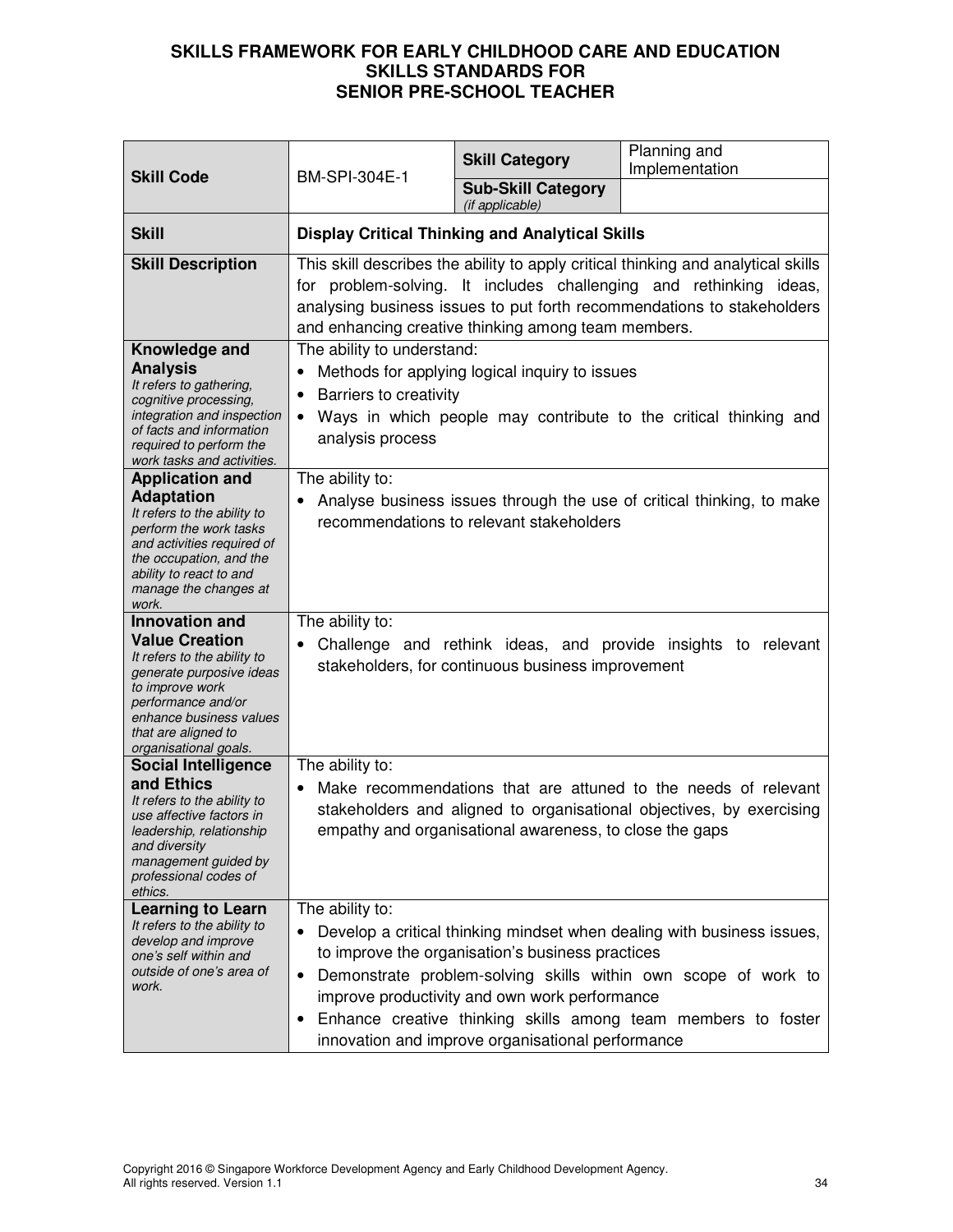| Range of Application   N/A |  |
|----------------------------|--|
| (where applicable)         |  |
| It refers to the critical  |  |
| circumstances and          |  |
| contexts that the skill    |  |
| may be demonstrated.       |  |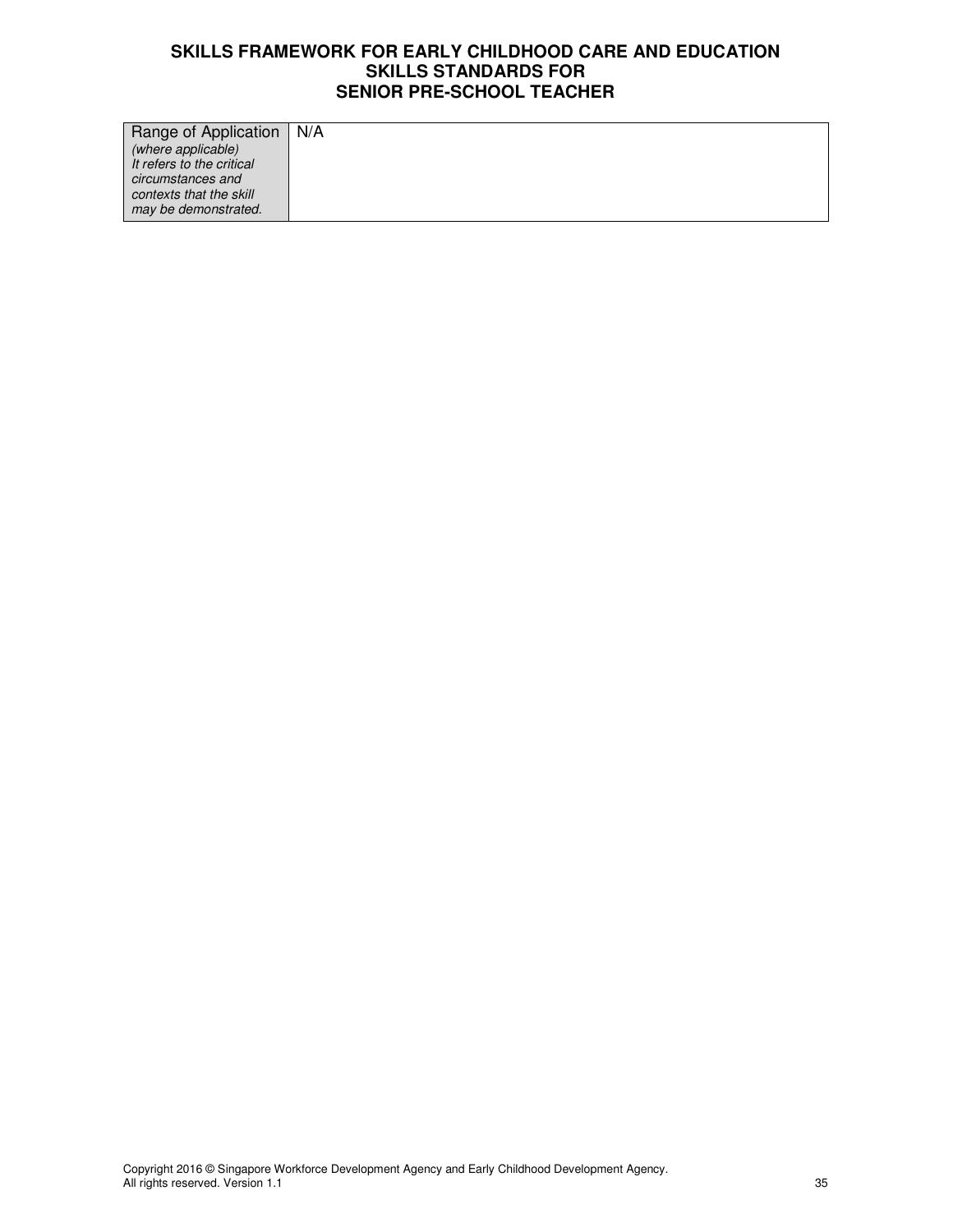|                                                        |                                                                                                                                 | <b>Skill Category</b>                                              | <b>Building Professional</b>                                              |
|--------------------------------------------------------|---------------------------------------------------------------------------------------------------------------------------------|--------------------------------------------------------------------|---------------------------------------------------------------------------|
| <b>Skill Code</b>                                      | ECC-BPC-5006-1.1                                                                                                                |                                                                    | Capacity                                                                  |
|                                                        |                                                                                                                                 | <b>Sub-Skill Category</b>                                          | Professional Values and                                                   |
|                                                        |                                                                                                                                 | (where applicable)                                                 | <b>Ethics</b>                                                             |
| <b>Skill</b>                                           | <b>Colleagues (Senior Pre-school Teacher)</b>                                                                                   | <b>Advocate Ethical Behaviour and Professionalism Among</b>        |                                                                           |
| <b>Skill Description</b>                               |                                                                                                                                 |                                                                    | This skill describes the ability to create awareness of ethical behaviour |
|                                                        | and                                                                                                                             |                                                                    | professional responsibilities to families, colleagues and<br>the          |
|                                                        |                                                                                                                                 |                                                                    | community by demonstrating and articulating ethical behaviour and         |
|                                                        |                                                                                                                                 |                                                                    | professionalism among colleagues, and to advocate the AECES Code of       |
|                                                        | Ethics. It also includes engaging colleagues in discussions to provide a                                                        |                                                                    |                                                                           |
|                                                        |                                                                                                                                 | framework for informed choices when dealing with ethical dilemmas. |                                                                           |
| Knowledge and                                          | The ability to understand:                                                                                                      |                                                                    |                                                                           |
| <b>Analysis</b><br>It refers to gathering,             |                                                                                                                                 |                                                                    | Strategies to be effective advocates of Early Childhood Care and          |
| cognitive processing,                                  | Education                                                                                                                       |                                                                    |                                                                           |
| integration and inspection<br>of facts and information |                                                                                                                                 |                                                                    |                                                                           |
| required to perform the                                |                                                                                                                                 |                                                                    |                                                                           |
| work tasks and activities.<br><b>Application and</b>   | The ability to:                                                                                                                 |                                                                    |                                                                           |
| <b>Adaptation</b>                                      | $\bullet$                                                                                                                       |                                                                    |                                                                           |
| It refers to the ability to                            | Role model ethical behaviour and professionalism<br>Articulate the AECES Code of Ethics to create awareness of the<br>$\bullet$ |                                                                    |                                                                           |
| perform the work tasks<br>and activities required of   | professional responsibilities to families and the community                                                                     |                                                                    |                                                                           |
| the occupation, and the<br>ability to react to and     |                                                                                                                                 |                                                                    |                                                                           |
| manage the changes at                                  |                                                                                                                                 |                                                                    |                                                                           |
| work.                                                  | N/A                                                                                                                             |                                                                    |                                                                           |
| <b>Innovation and</b><br><b>Value Creation</b>         |                                                                                                                                 |                                                                    |                                                                           |
| It refers to the ability to                            |                                                                                                                                 |                                                                    |                                                                           |
| generate purposive ideas<br>to improve work            |                                                                                                                                 |                                                                    |                                                                           |
| performance and/or                                     |                                                                                                                                 |                                                                    |                                                                           |
| enhance business values<br>that are aligned to         |                                                                                                                                 |                                                                    |                                                                           |
| organisational goals.                                  |                                                                                                                                 |                                                                    |                                                                           |
| <b>Social Intelligence</b><br>and Ethics               | The ability to:                                                                                                                 |                                                                    |                                                                           |
| It refers to the ability to                            |                                                                                                                                 |                                                                    | Guide colleagues on ethical conduct, professional integrity, and the      |
| use affective factors in                               |                                                                                                                                 | core values of the AECES Code of Ethics                            |                                                                           |
| leadership, relationship<br>and diversity              |                                                                                                                                 |                                                                    |                                                                           |
| management guided by<br>professional codes of          |                                                                                                                                 |                                                                    |                                                                           |
| ethics.                                                |                                                                                                                                 |                                                                    |                                                                           |
| <b>Learning to Learn</b>                               | The ability to:                                                                                                                 |                                                                    |                                                                           |
| It refers to the ability to<br>develop and improve     | ٠                                                                                                                               |                                                                    | Reflect on ethical behaviour and professionalism among families,          |
| one's self within and                                  | colleagues and the community                                                                                                    |                                                                    |                                                                           |
| outside of one's area of<br>work.                      | ٠                                                                                                                               |                                                                    | Engage in discussions that provide a framework for colleagues to          |
|                                                        |                                                                                                                                 | make informed choices when faced with an ethical dilemma           |                                                                           |
| Range of<br><b>Application</b>                         |                                                                                                                                 |                                                                    | Strategies to be effective advocates may include, but are not limited to: |
| (where applicable)                                     |                                                                                                                                 |                                                                    | Strong communication skills (e.g. listening, compromise, body             |
| It refers to the critical<br>circumstances and         | language, negotiation, etc)                                                                                                     |                                                                    |                                                                           |
|                                                        |                                                                                                                                 |                                                                    |                                                                           |

Copyright 2016 © Singapore Workforce Development Agency and Early Childhood Development Agency. All rights reserved. Version 1.1 36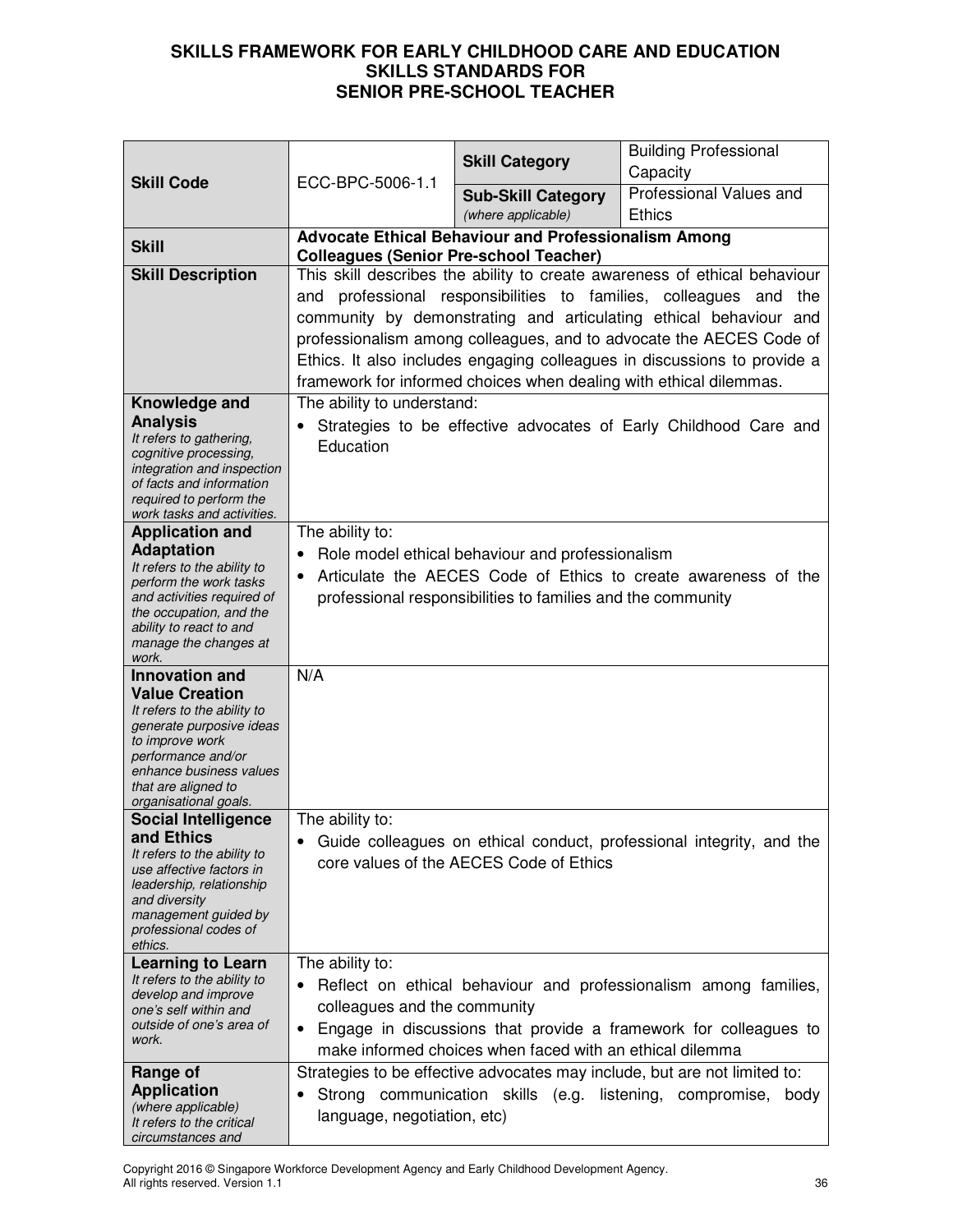| contexts that the skill<br>may be demonstrated. | ● Self-awareness (e.g. support needs, responsibilities, etc)             |
|-------------------------------------------------|--------------------------------------------------------------------------|
|                                                 | Understanding of rights (e.g. personal rights, child's rights, available |
|                                                 | resources, etc)                                                          |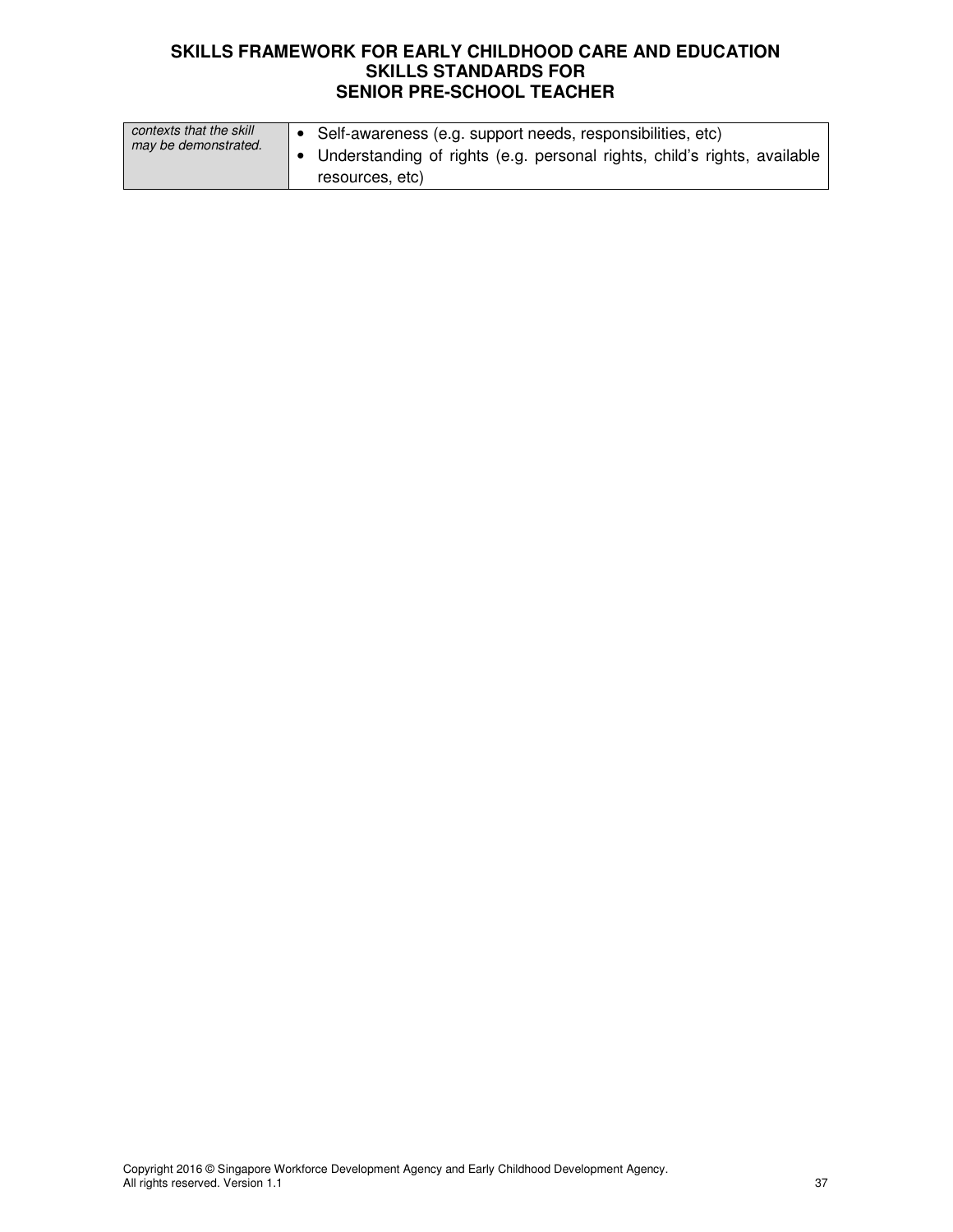|                                                                                                                                                                                                                               |                                                                                                                                                                                                                                                                                                                                                           | <b>Skill Category</b>                                                                                                      | <b>Building Organisational</b><br>Capacity                                                                                                                                                                           |
|-------------------------------------------------------------------------------------------------------------------------------------------------------------------------------------------------------------------------------|-----------------------------------------------------------------------------------------------------------------------------------------------------------------------------------------------------------------------------------------------------------------------------------------------------------------------------------------------------------|----------------------------------------------------------------------------------------------------------------------------|----------------------------------------------------------------------------------------------------------------------------------------------------------------------------------------------------------------------|
| <b>Skill Code</b>                                                                                                                                                                                                             | ECC-BOC-5003-1.1                                                                                                                                                                                                                                                                                                                                          | <b>Sub-Skill Category</b><br>(where applicable)                                                                            | Teamwork and<br>Collaboration                                                                                                                                                                                        |
| <b>Skill</b>                                                                                                                                                                                                                  |                                                                                                                                                                                                                                                                                                                                                           | <b>Foster a Culture of Collaboration (Senior Pre-school Teacher)</b>                                                       |                                                                                                                                                                                                                      |
| <b>Skill Description</b>                                                                                                                                                                                                      | This skill describes the ability to foster a culture of collaboration within the<br>centre to develop a collaborative framework by communicating ideas and<br>information using appropriate methods, respecting and welcoming<br>diverse views from colleagues, and establishing and maintaining<br>collaborative and productive workplace relationships. |                                                                                                                            |                                                                                                                                                                                                                      |
| Knowledge and<br><b>Analysis</b><br>It refers to gathering,<br>cognitive processing,<br>integration and inspection<br>of facts and information<br>required to perform the<br>work tasks and activities.                       | The ability to understand:<br>$\bullet$<br>Frameworks for collaboration<br>$\bullet$<br>$\bullet$<br>culture of collaboration                                                                                                                                                                                                                             | Strategies for fostering a culture of collaboration                                                                        | Strategies for guiding pre-school teachers to contribute to fostering a                                                                                                                                              |
| <b>Application and</b><br><b>Adaptation</b><br>It refers to the ability to<br>perform the work tasks<br>and activities required of<br>the occupation, and the<br>ability to react to and<br>manage the changes at<br>work.    | The ability to:<br>collaboration                                                                                                                                                                                                                                                                                                                          |                                                                                                                            | Contribute to the development of a framework to foster a culture of                                                                                                                                                  |
| <b>Innovation and</b><br><b>Value Creation</b><br>It refers to the ability to<br>generate purposive ideas<br>to improve work<br>performance and/or<br>enhance business values<br>that are aligned to<br>organisational goals. | N/A                                                                                                                                                                                                                                                                                                                                                       |                                                                                                                            |                                                                                                                                                                                                                      |
| <b>Social Intelligence</b><br>and Ethics<br>It refers to the ability to<br>use affective factors in<br>leadership, relationship<br>and diversity<br>management guided by<br>professional codes of<br>ethics.                  | The ability to:<br>Establish and<br>relationships                                                                                                                                                                                                                                                                                                         | Communicate ideas and information using appropriate methods<br>Respect and welcome diverse input and ideas from colleagues | maintain collaborative and productive workplace                                                                                                                                                                      |
| <b>Learning to Learn</b><br>It refers to the ability to<br>develop and improve<br>one's self within and<br>outside of one's area of<br>work.                                                                                  | N/A                                                                                                                                                                                                                                                                                                                                                       |                                                                                                                            |                                                                                                                                                                                                                      |
| Range of<br><b>Application</b><br>(where applicable)<br>It refers to the critical<br>circumstances and<br>contexts that the skill<br>may be demonstrated.                                                                     | limited to:<br>Understanding the existing culture<br>٠<br>$\bullet$                                                                                                                                                                                                                                                                                       | mission of the centre and the needs of the children                                                                        | Strategies to foster a culture of collaboration may include, but are not<br>Identifying aspects of the underlying assumptions that serve the core<br>Reinforcing aspects that support development of a collaborative |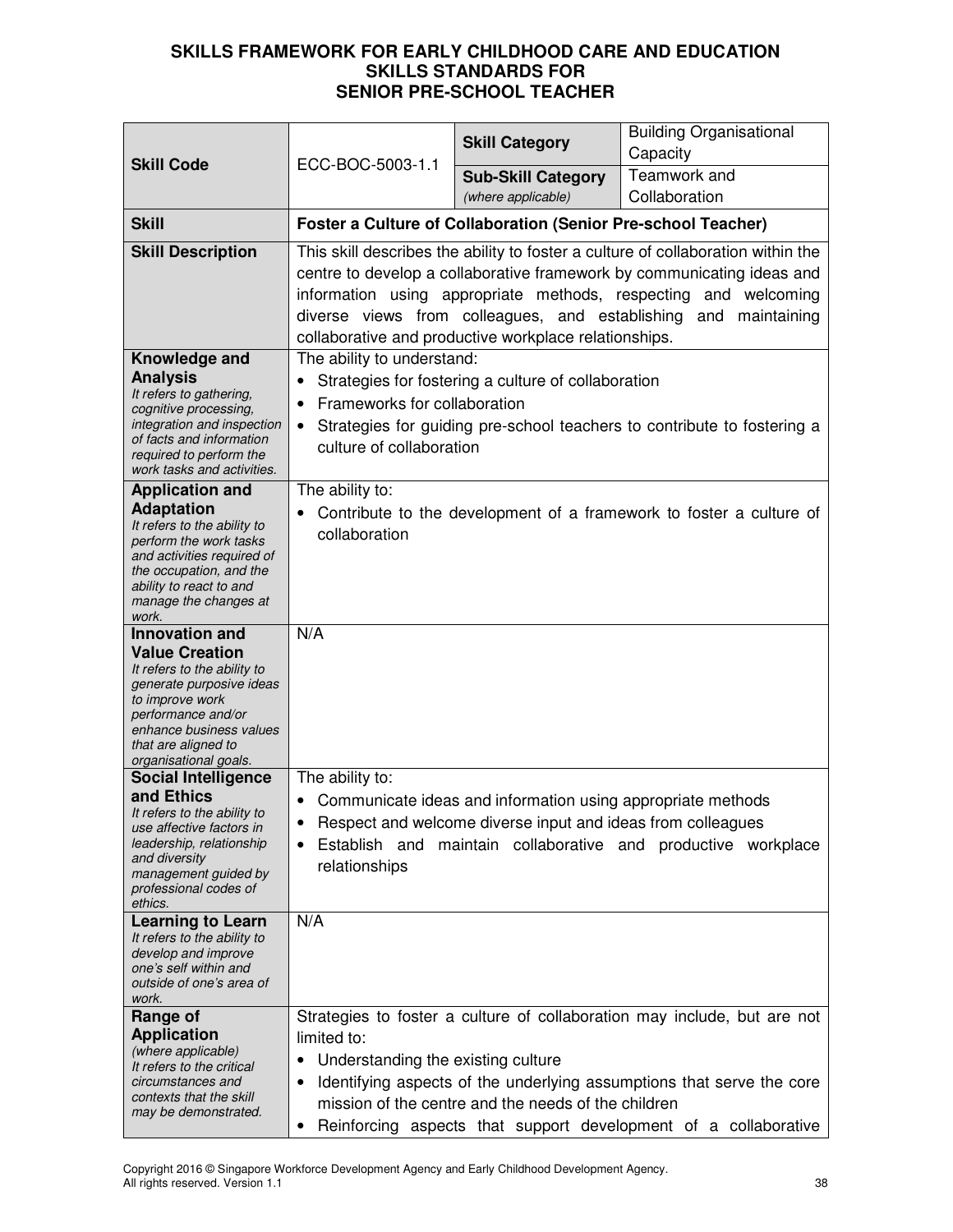| culture                                                             |
|---------------------------------------------------------------------|
|                                                                     |
| Developing structures and relationships that support collaboration, |
| and the development of a professional community                     |
|                                                                     |
|                                                                     |
| A framework for collaboration may include, but is not limited to:   |
| • Purpose of collaboration                                          |
| Interaction between different factors in fostering a culture of     |
| collaboration                                                       |
|                                                                     |
| • Cultural elements, including trust, sharing, goals, innovation,   |
| environment and communication                                       |
|                                                                     |
|                                                                     |
| Communicating ideas and information using appropriate methods may   |
| include, but are not limited to:                                    |
| • Identifying relationship dynamics among colleagues                |
|                                                                     |
| Using appropriate communication approaches with reference to social |
| and cultural differences                                            |
|                                                                     |

#### Remarks:

This Skill Standard should be referenced together with:

- **ES-IP-302G-1** Facilitate effective work teams.
- **ES-IP-301G-1** Facilitate effective communication and engagement at the workplace
- **ES-PMD-303G-1** Apply emotional competence to manage self and team at the workplace
- **ES-ACE-302G-1** Solve problems and make decisions at supervisory level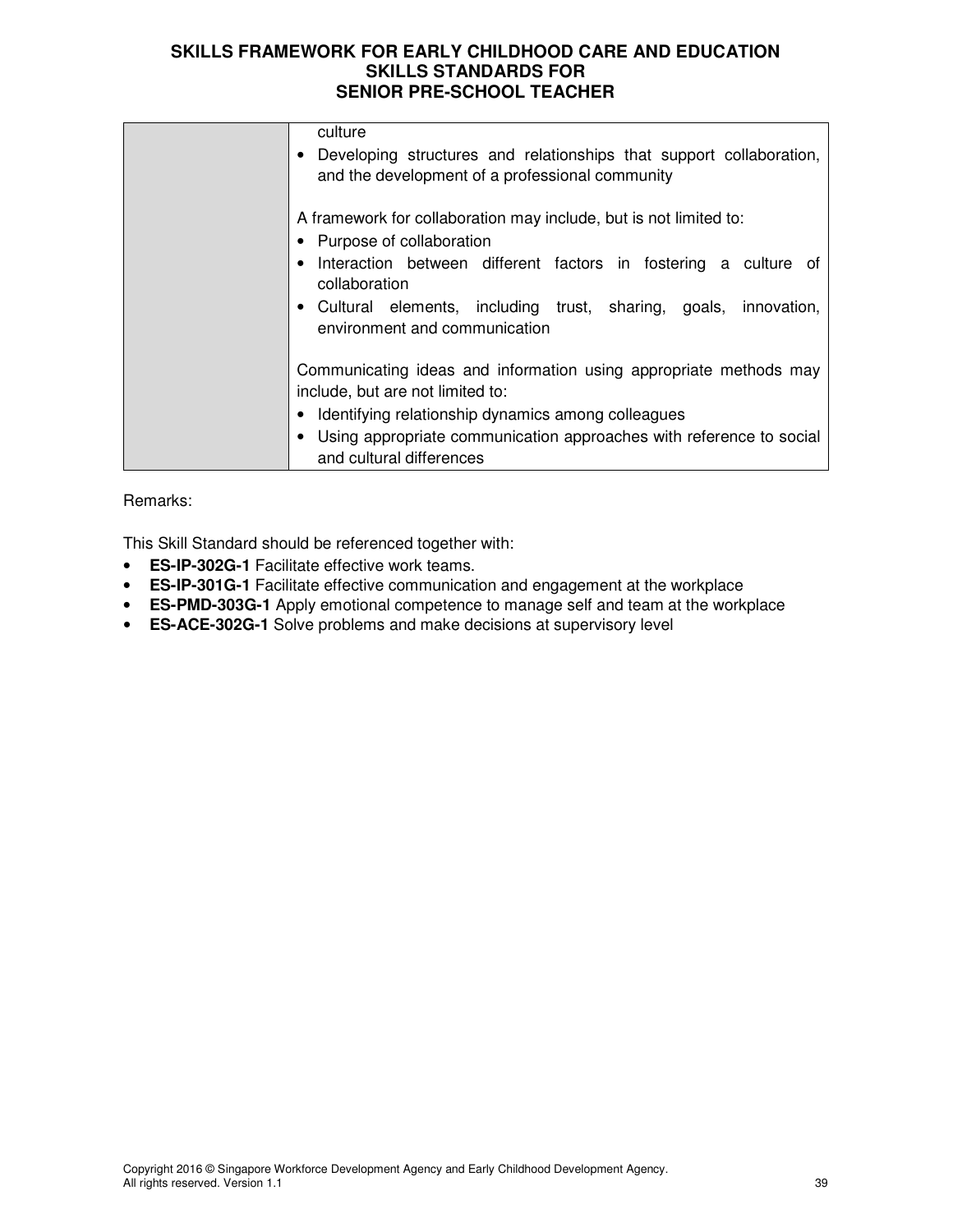|                                                                                                                                                                                                         |                                                                                                                                                                                                                                                                                                                                                   | <b>Skill Category</b>                                                                                                                                                                                                                                  | Relationship and People                                                                                                                                                                                                                                                                                                                               |
|---------------------------------------------------------------------------------------------------------------------------------------------------------------------------------------------------------|---------------------------------------------------------------------------------------------------------------------------------------------------------------------------------------------------------------------------------------------------------------------------------------------------------------------------------------------------|--------------------------------------------------------------------------------------------------------------------------------------------------------------------------------------------------------------------------------------------------------|-------------------------------------------------------------------------------------------------------------------------------------------------------------------------------------------------------------------------------------------------------------------------------------------------------------------------------------------------------|
| <b>Skill Code</b>                                                                                                                                                                                       | ES-IP-302G-1                                                                                                                                                                                                                                                                                                                                      |                                                                                                                                                                                                                                                        | Management                                                                                                                                                                                                                                                                                                                                            |
|                                                                                                                                                                                                         |                                                                                                                                                                                                                                                                                                                                                   | <b>Sub-Skill Category</b><br>(where applicable)                                                                                                                                                                                                        |                                                                                                                                                                                                                                                                                                                                                       |
| <b>Skill</b>                                                                                                                                                                                            | <b>Facilitate Effective Work Teams</b>                                                                                                                                                                                                                                                                                                            |                                                                                                                                                                                                                                                        |                                                                                                                                                                                                                                                                                                                                                       |
| <b>Skill Description</b>                                                                                                                                                                                | This skill describes the ability to facilitate work team activities and<br>improve teams' performance by promoting ownership and commitment<br>among team members. It also includes working on goals and setting<br>targets, maintaining positive relationships and providing support and<br>opportunities for individual and team contributions. |                                                                                                                                                                                                                                                        |                                                                                                                                                                                                                                                                                                                                                       |
| Knowledge and<br><b>Analysis</b><br>It refers to gathering,<br>cognitive processing,<br>integration and inspection<br>of facts and information<br>required to perform the<br>work tasks and activities. | The ability to understand:<br>$\bullet$<br>goals and objectives<br>$\bullet$<br>team members<br>٠<br>contribute ideas and skills<br>$\bullet$                                                                                                                                                                                                     | position, and responsibilities assigned to team members<br>Principles for setting goals and targets for individuals and teams<br>Differences between constructive and destructive criticism<br>• Communication techniques for facilitating discussions | The rationale for communicating thoughts and feelings to justify a<br>The importance of the different roles in a team for achieving team<br>Characteristics of diversity and its impact on the relationships among<br>The importance of creating opportunities for team members to                                                                    |
| <b>Application and</b>                                                                                                                                                                                  | The ability to:                                                                                                                                                                                                                                                                                                                                   |                                                                                                                                                                                                                                                        |                                                                                                                                                                                                                                                                                                                                                       |
| <b>Adaptation</b><br>It refers to the ability to<br>perform the work tasks<br>and activities required of<br>the occupation, and the<br>ability to react to and<br>manage the changes at<br>work.        | to complete projects or work activities<br>$\bullet$<br>$\bullet$<br>$\bullet$                                                                                                                                                                                                                                                                    | team members using appropriate communication techniques<br>ownership and commitment to work plans<br>competencies of individual team members                                                                                                           | Provide resources, assistance and support needed by team members<br>Analyse project control reports and performance assessment results<br>to ascertain team performance, and provide feedback and criticism to<br>Involve team members in planning work activities, to promote<br>Delegate duties and responsibilities, taking into consideration the |
| <b>Innovation and</b>                                                                                                                                                                                   | The ability to:                                                                                                                                                                                                                                                                                                                                   |                                                                                                                                                                                                                                                        |                                                                                                                                                                                                                                                                                                                                                       |
| <b>Value Creation</b><br>It refers to the ability to<br>generate purposive ideas<br>to improve work<br>performance and/or<br>enhance business values<br>that are aligned to<br>organisational goals.    |                                                                                                                                                                                                                                                                                                                                                   | and maintain positive relationships among them                                                                                                                                                                                                         | Provide opportunities for team members to contribute ideas and skills,                                                                                                                                                                                                                                                                                |
| <b>Social Intelligence</b>                                                                                                                                                                              | The ability to:                                                                                                                                                                                                                                                                                                                                   |                                                                                                                                                                                                                                                        |                                                                                                                                                                                                                                                                                                                                                       |
| and Ethics<br>It refers to the ability to<br>use affective factors in<br>leadership, relationship<br>and diversity<br>management guided by                                                              | $\bullet$<br>٠<br>influence them                                                                                                                                                                                                                                                                                                                  | using appropriate communication techniques<br>Communicate thoughts and feelings to justify a position<br>responsibilities assigned to team members, and persuade                                                                                       | Provide, and clarify with team members, work-related information,<br>and<br>and                                                                                                                                                                                                                                                                       |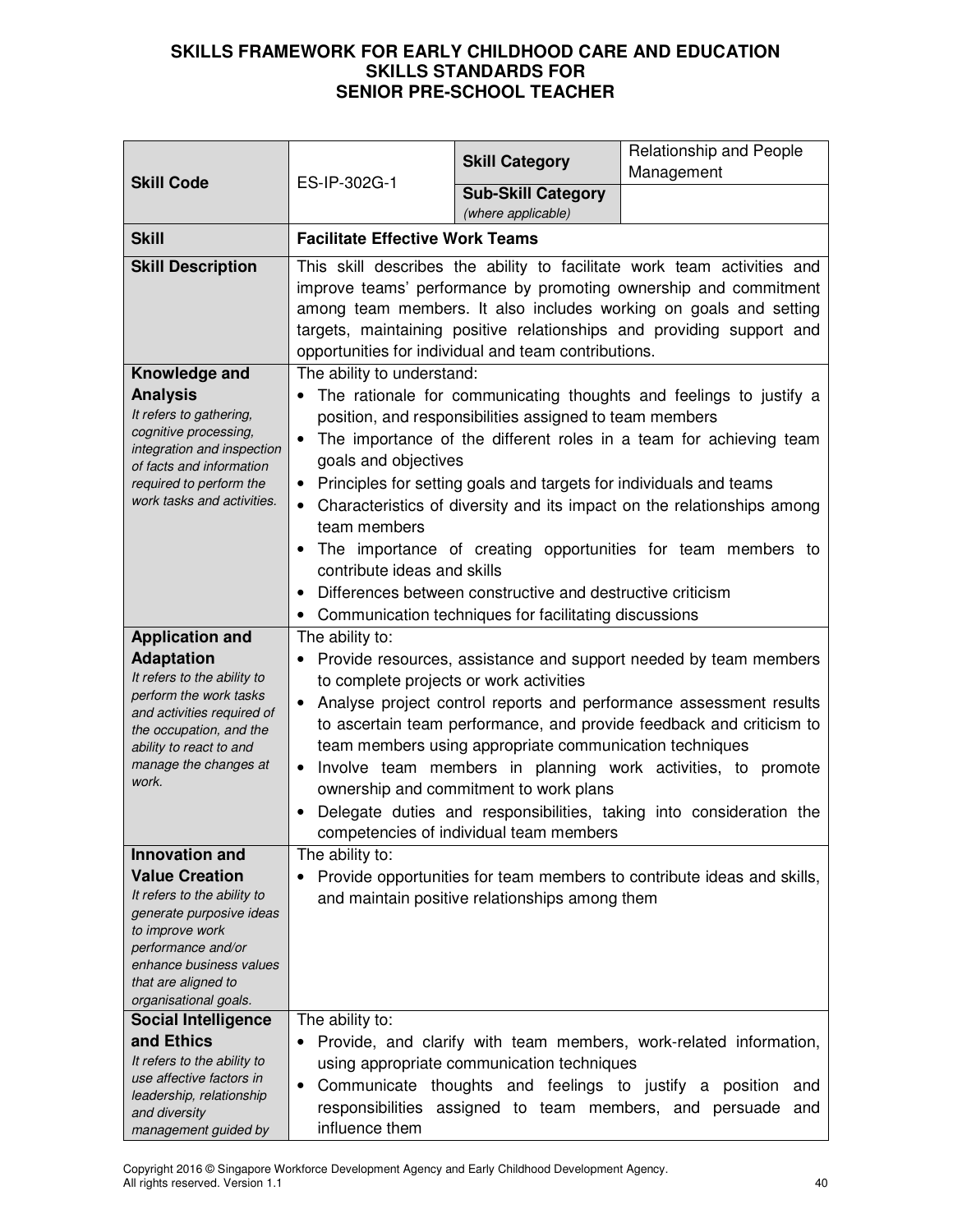| professional codes of<br>ethics.                                                                                                                          | Communicate to team members the importance and interdependence<br>$\bullet$<br>of each role, and promote the benefits of diversity within the team<br>Communicate, and agree, on individual and team goals, and targets to<br>be achieved<br>Communicate team performance, and related issues of concern, to<br>management, and provide recommendations to address them |
|-----------------------------------------------------------------------------------------------------------------------------------------------------------|-------------------------------------------------------------------------------------------------------------------------------------------------------------------------------------------------------------------------------------------------------------------------------------------------------------------------------------------------------------------------|
| <b>Learning to Learn</b><br>It refers to the ability to<br>develop and improve<br>one's self within and<br>outside of one's area of<br>work.              | The ability to:<br>Respond to criticism to provide possible resolutions and seek<br>improvement                                                                                                                                                                                                                                                                         |
| Range of<br><b>Application</b><br>(where applicable)<br>It refers to the critical<br>circumstances and<br>contexts that the skill<br>may be demonstrated. | N/A                                                                                                                                                                                                                                                                                                                                                                     |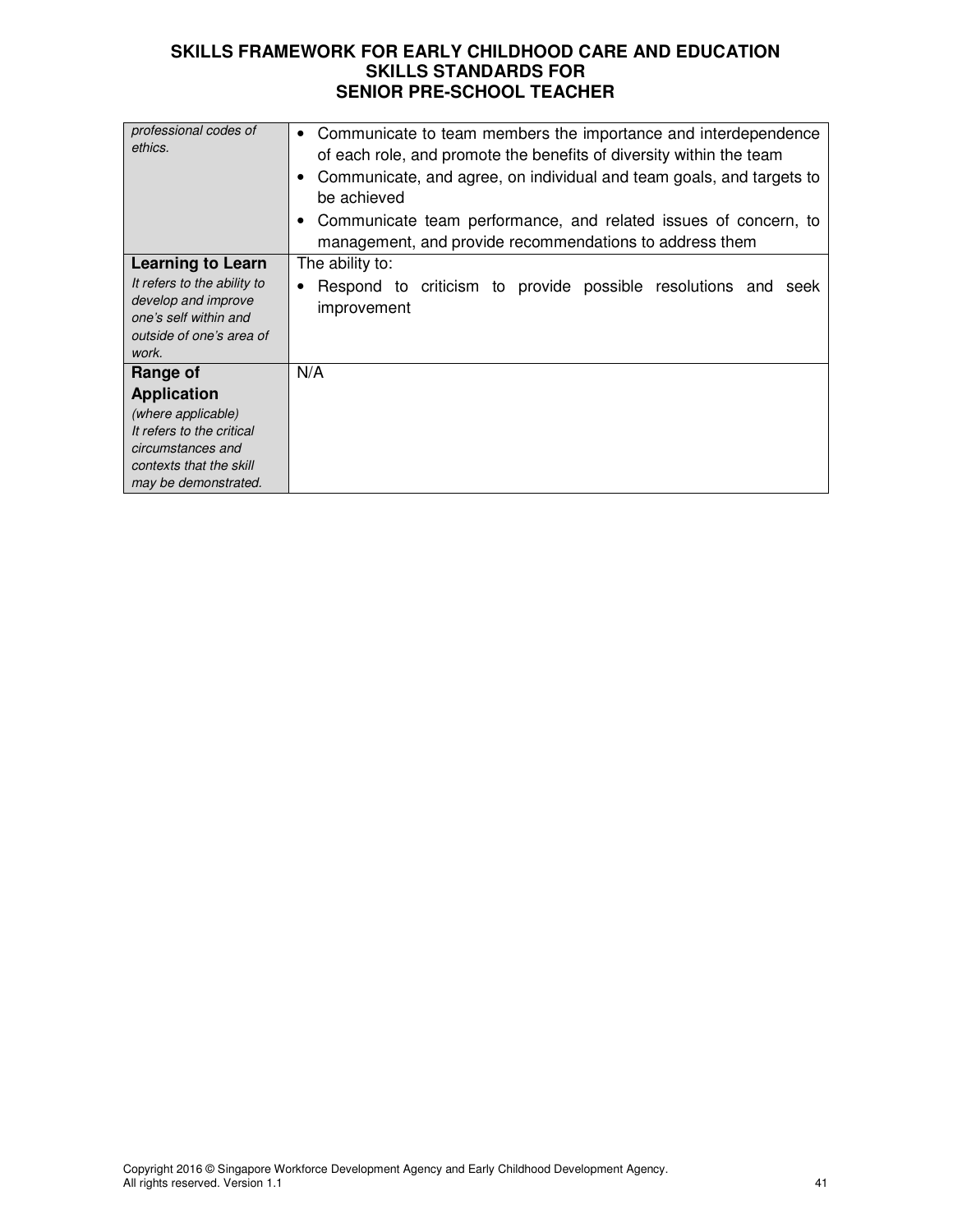|                                                     |                                                                                      |                                                      | Relationship and People                                                    |
|-----------------------------------------------------|--------------------------------------------------------------------------------------|------------------------------------------------------|----------------------------------------------------------------------------|
|                                                     |                                                                                      | <b>Skill Category</b>                                | Management                                                                 |
| <b>Skill Code</b>                                   | ES-IP-301G-1                                                                         | <b>Sub-Skill Category</b>                            |                                                                            |
|                                                     |                                                                                      | (where applicable)                                   |                                                                            |
| <b>Skill</b>                                        | <b>Effective</b><br><b>Facilitate</b>                                                | Communication                                        | and<br>Engagement<br>at<br>the                                             |
|                                                     | Workplace                                                                            |                                                      |                                                                            |
| <b>Skill Description</b>                            |                                                                                      |                                                      | This skill describes the ability to promote the use of effective           |
|                                                     |                                                                                      |                                                      | communication within a team. It also includes conflict resolution and      |
|                                                     |                                                                                      |                                                      | negotiation, as well as building rapport with colleagues, stakeholders and |
|                                                     | customers.                                                                           |                                                      |                                                                            |
| Knowledge and                                       | The ability to understand:                                                           |                                                      |                                                                            |
| <b>Analysis</b>                                     | Barriers to effective communication                                                  |                                                      |                                                                            |
| It refers to gathering,                             | $\bullet$                                                                            |                                                      | Methods to coach staff in using effective communication techniques         |
| cognitive processing,<br>integration and inspection |                                                                                      |                                                      | Organisational and professional standards relating to communication        |
| of facts and information                            |                                                                                      |                                                      | Ways in which various types of diversity issues affect communication       |
| required to perform the                             |                                                                                      | and negotiation with others in the workplace         |                                                                            |
| work tasks and activities.                          |                                                                                      | Ways to validate information and history of conflict |                                                                            |
|                                                     | ٠                                                                                    | Possible causes, sources and benefits of conflict    |                                                                            |
|                                                     |                                                                                      |                                                      | Sources of additional information, expert advice and mediation to          |
|                                                     | assist in conflict issues, and assessment of conflict situations                     |                                                      |                                                                            |
|                                                     | Conflict resolution approaches and their characteristics                             |                                                      |                                                                            |
|                                                     | Appropriate communication techniques for conflict resolution and                     |                                                      |                                                                            |
|                                                     | negotiation and their characteristics                                                |                                                      |                                                                            |
|                                                     | Negotiation styles and their characteristics<br>$\bullet$                            |                                                      |                                                                            |
|                                                     | Ways to confirm resolution of conflict and types of agreed follow-up                 |                                                      |                                                                            |
|                                                     | actions                                                                              |                                                      |                                                                            |
| <b>Application and</b>                              | The ability to:                                                                      |                                                      |                                                                            |
| <b>Adaptation</b>                                   |                                                                                      |                                                      | Maintain channels of communication to update staff on the latest and       |
| It refers to the ability to                         | work-related<br>relevant                                                             | information, according                               | organisational<br>to                                                       |
| perform the work tasks                              |                                                                                      | communication policies and procedures                |                                                                            |
| and activities required of                          |                                                                                      |                                                      |                                                                            |
| the occupation, and the                             | Promote effective communication among staff, taking into account<br>diversity issues |                                                      |                                                                            |
| ability to react to and<br>manage the changes at    | Assess conflict situations, and develop appropriate conflict resolution              |                                                      |                                                                            |
| work.                                               | strategies, to negotiate towards mutually acceptable outcomes                        |                                                      |                                                                            |
|                                                     |                                                                                      |                                                      |                                                                            |
| <b>Innovation and</b><br><b>Value Creation</b>      | The ability to:                                                                      |                                                      |                                                                            |
| It refers to the ability to                         |                                                                                      |                                                      | Seek opportunities for growth and innovation and new ways of               |
| generate purposive ideas                            | thinking, as well as additional management options                                   |                                                      |                                                                            |
| to improve work                                     |                                                                                      |                                                      |                                                                            |
| performance and/or                                  |                                                                                      |                                                      |                                                                            |
| enhance business values                             |                                                                                      |                                                      |                                                                            |
| that are aligned to<br>organisational goals.        |                                                                                      |                                                      |                                                                            |
| <b>Social Intelligence</b>                          | The ability to:                                                                      |                                                      |                                                                            |
| and Ethics                                          |                                                                                      |                                                      | Communicate organisational communication policies and procedures           |
| It refers to the ability to                         |                                                                                      | to staff, and monitor their compliance               |                                                                            |
| use affective factors in                            |                                                                                      |                                                      |                                                                            |
| leadership, relationship                            | ٠                                                                                    |                                                      | Use appropriate communication techniques and tools to suit different       |

Copyright 2016 © Singapore Workforce Development Agency and Early Childhood Development Agency. All rights reserved. Version 1.1 42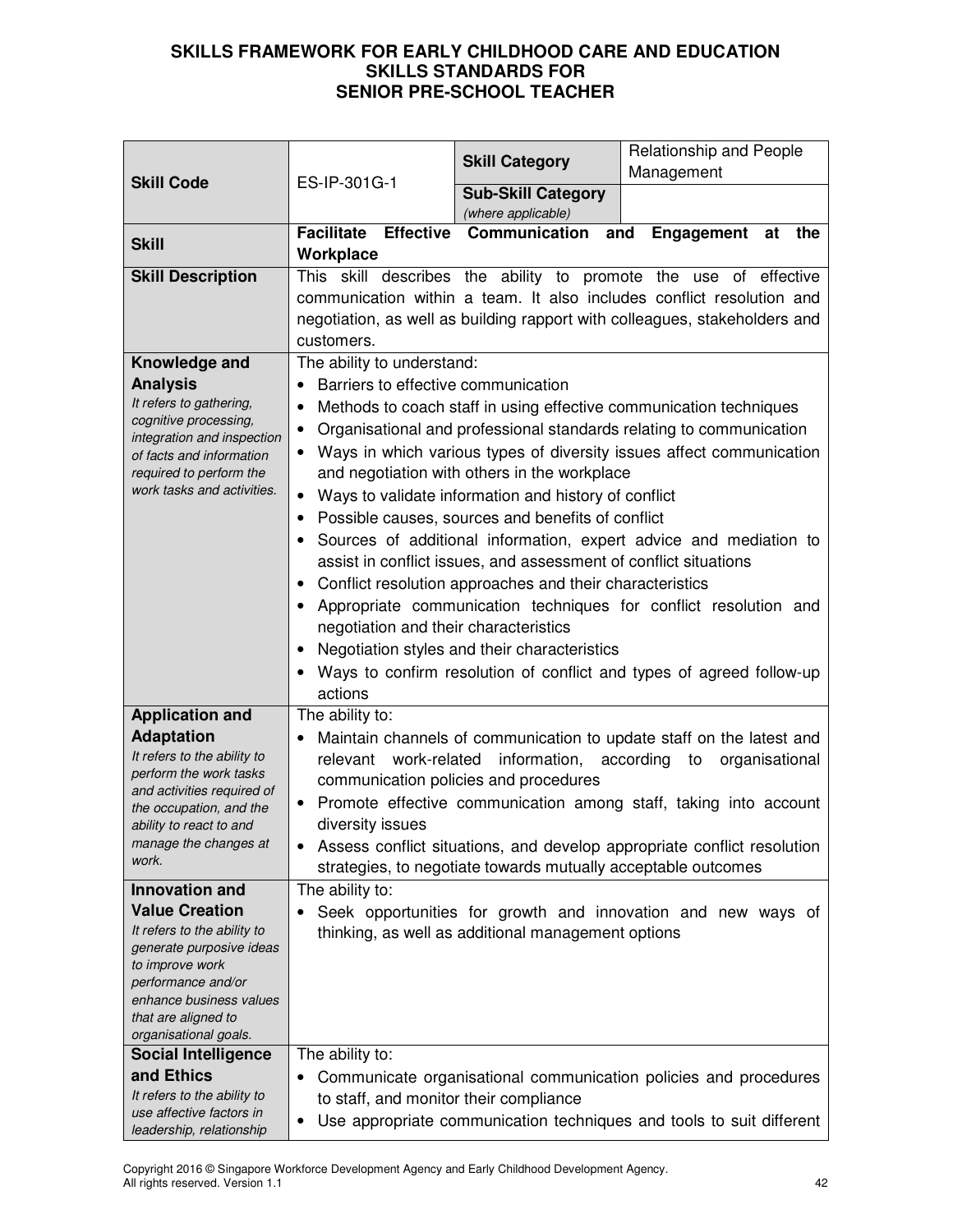| and diversity<br>management guided by<br>professional codes of<br>ethics.                                                                                 | communication styles in formal and informal settings                                                                       |
|-----------------------------------------------------------------------------------------------------------------------------------------------------------|----------------------------------------------------------------------------------------------------------------------------|
| <b>Learning to Learn</b><br>It refers to the ability to<br>develop and improve<br>one's self within and<br>outside of one's area of<br>work.              | The ability to:<br>Resolve conflict using appropriate conflict resolution<br>strategies,<br>٠<br>approaches and techniques |
| Range of<br><b>Application</b><br>(where applicable)<br>It refers to the critical<br>circumstances and<br>contexts that the skill<br>may be demonstrated. | N/A                                                                                                                        |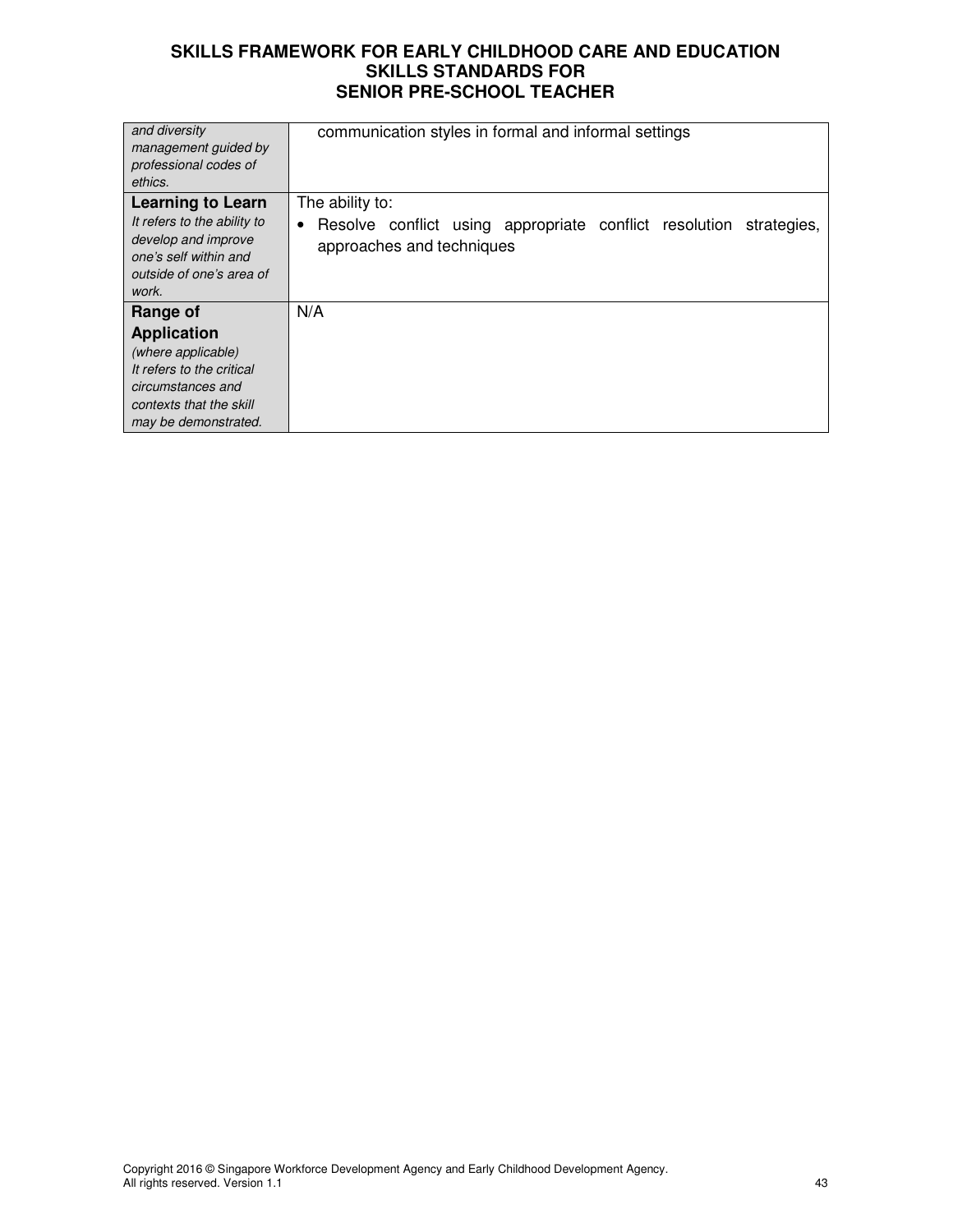|                                                                                                                                                                                                                                     |                                                                                                                                 | <b>Skill Category</b>                                                                                                                                                                                                                                                                  | Personal Management                                                                                                                                                                                                                                                                                                                                                                                                                              |
|-------------------------------------------------------------------------------------------------------------------------------------------------------------------------------------------------------------------------------------|---------------------------------------------------------------------------------------------------------------------------------|----------------------------------------------------------------------------------------------------------------------------------------------------------------------------------------------------------------------------------------------------------------------------------------|--------------------------------------------------------------------------------------------------------------------------------------------------------------------------------------------------------------------------------------------------------------------------------------------------------------------------------------------------------------------------------------------------------------------------------------------------|
| <b>Skill Code</b>                                                                                                                                                                                                                   | ES-PMD-303G-1                                                                                                                   |                                                                                                                                                                                                                                                                                        | and Development                                                                                                                                                                                                                                                                                                                                                                                                                                  |
|                                                                                                                                                                                                                                     |                                                                                                                                 | <b>Sub-Skill Category</b><br>(where applicable)                                                                                                                                                                                                                                        |                                                                                                                                                                                                                                                                                                                                                                                                                                                  |
| <b>Skill</b>                                                                                                                                                                                                                        | Apply Emotional Competence to Manage Self and Team at the<br>Workplace                                                          |                                                                                                                                                                                                                                                                                        |                                                                                                                                                                                                                                                                                                                                                                                                                                                  |
| <b>Skill Description</b><br>Knowledge and<br><b>Analysis</b><br>It refers to gathering,<br>cognitive processing,<br>integration and inspection<br>of facts and information<br>required to perform the<br>work tasks and activities. | The ability to understand:<br>Aspects of Emotional Intelligence<br>٠<br>٠<br>$\bullet$<br>٠<br>by team members<br>relationships | cultivating a positive emotional culture at the workplace.<br>Domains of Emotional Intelligence and their applications<br>Methods for developing Emotional Intelligence<br>Importance of Emotional Intelligence to a supervisor<br>Benefits of applying Emotional Intelligence at work | This skill describes the ability to apply self-awareness techniques and<br>model Emotional Intelligence principles, to facilitate an understanding<br>and management of oneself and others in a team. It also includes<br>Differences between Cognitive Intelligence and Emotional Intelligence<br>Different platforms for facilitating expression of thoughts and feelings<br>Importance of developing Emotional Intelligence to build positive |
| <b>Application and</b>                                                                                                                                                                                                              | The ability to:                                                                                                                 |                                                                                                                                                                                                                                                                                        |                                                                                                                                                                                                                                                                                                                                                                                                                                                  |
| <b>Adaptation</b><br>It refers to the ability to<br>perform the work tasks<br>and activities required of<br>the occupation, and the<br>ability to react to and<br>manage the changes at<br>work.                                    | backgrounds of team members                                                                                                     |                                                                                                                                                                                                                                                                                        | Assess team members' emotional states and respond appropriately to<br>emotional cues, taking into consideration the different cultures and                                                                                                                                                                                                                                                                                                       |
| <b>Innovation and</b>                                                                                                                                                                                                               | The ability to:                                                                                                                 |                                                                                                                                                                                                                                                                                        |                                                                                                                                                                                                                                                                                                                                                                                                                                                  |
| <b>Value Creation</b><br>It refers to the ability to<br>generate purposive ideas<br>to improve work<br>performance and/or<br>enhance business values<br>that are aligned to<br>organisational goals.                                |                                                                                                                                 | • Promote a positive emotional climate at the workplace                                                                                                                                                                                                                                |                                                                                                                                                                                                                                                                                                                                                                                                                                                  |
| <b>Social Intelligence</b>                                                                                                                                                                                                          | The ability to:                                                                                                                 |                                                                                                                                                                                                                                                                                        |                                                                                                                                                                                                                                                                                                                                                                                                                                                  |
| and Ethics<br>It refers to the ability to<br>use affective factors in<br>leadership, relationship<br>and diversity<br>management guided by<br>professional codes of<br>ethics.                                                      | ٠<br>٠                                                                                                                          | and making decisions, taking their emotions into account<br>behaviour and emotions on others at the workplace                                                                                                                                                                          | Model behaviours that demonstrate Emotional Intelligence in practice<br>Demonstrate flexibility and adaptability in dealing with team members<br>Provide opportunities for team members to express their thoughts and<br>feelings, and assist them in understanding the effects of their<br>Encourage team members to develop their own Emotional Intelligence<br>to build positive relationships with one another and facilitate achieving      |

Copyright 2016 © Singapore Workforce Development Agency and Early Childhood Development Agency. All rights reserved. Version 1.1 44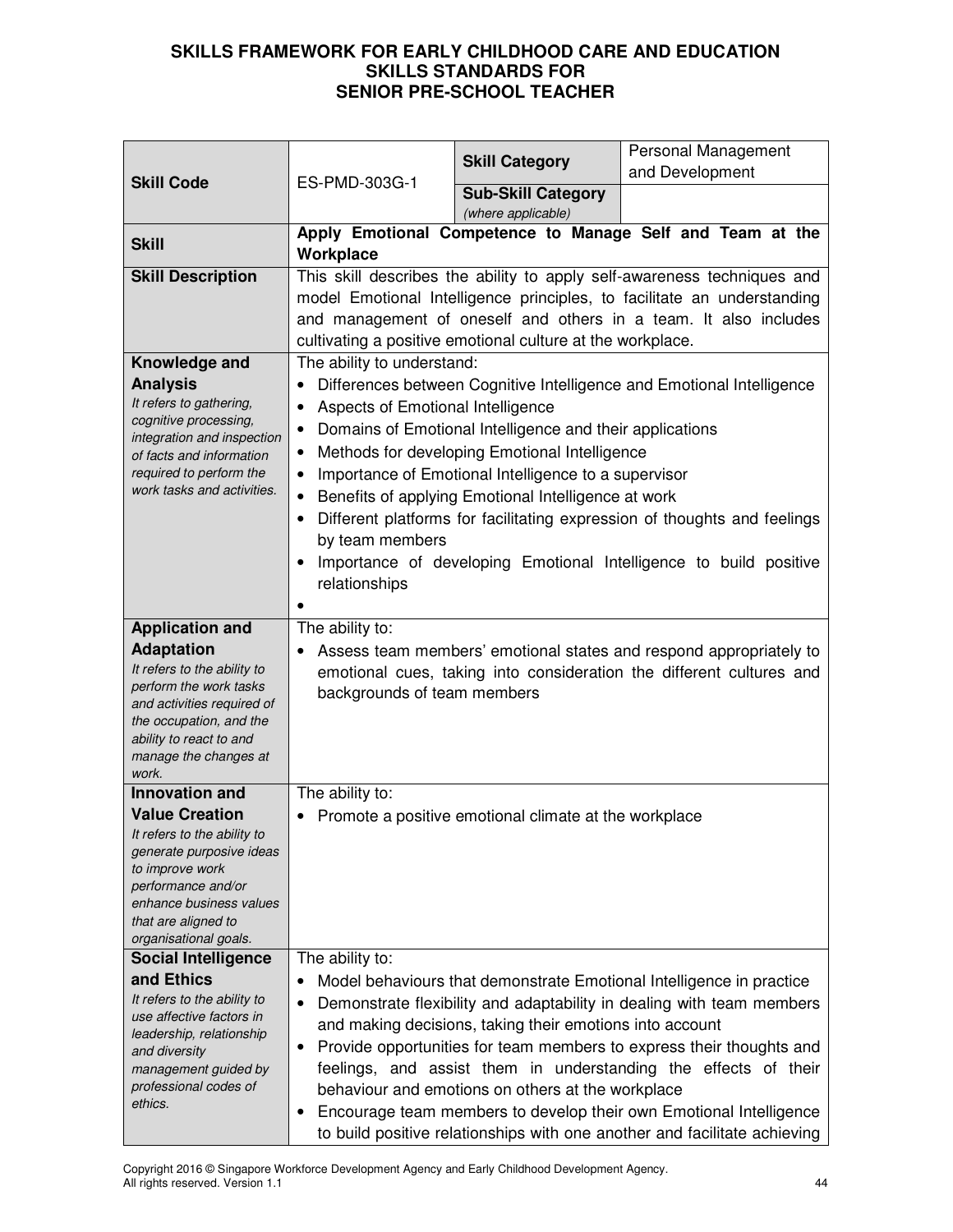|                                                                                                                                              | team goals                                                                                                                                                                                                                                                                                                                                   |
|----------------------------------------------------------------------------------------------------------------------------------------------|----------------------------------------------------------------------------------------------------------------------------------------------------------------------------------------------------------------------------------------------------------------------------------------------------------------------------------------------|
| <b>Learning to Learn</b><br>It refers to the ability to<br>develop and improve<br>one's self within and<br>outside of one's area of<br>work. | The ability to:<br>Recognise own emotional states, their causes and effects on own,<br>and team's, performance and interpersonal relationships at the<br>workplace<br>Conduct self-reflection and gather feedback from team members to<br>identify personal strengths and weaknesses for development of own<br><b>Emotional Intelligence</b> |
| Range of                                                                                                                                     | N/A                                                                                                                                                                                                                                                                                                                                          |
| <b>Application</b>                                                                                                                           |                                                                                                                                                                                                                                                                                                                                              |
| (where applicable)                                                                                                                           |                                                                                                                                                                                                                                                                                                                                              |
| It refers to the critical                                                                                                                    |                                                                                                                                                                                                                                                                                                                                              |
| circumstances and                                                                                                                            |                                                                                                                                                                                                                                                                                                                                              |
| contexts that the skill                                                                                                                      |                                                                                                                                                                                                                                                                                                                                              |
| may be demonstrated.                                                                                                                         |                                                                                                                                                                                                                                                                                                                                              |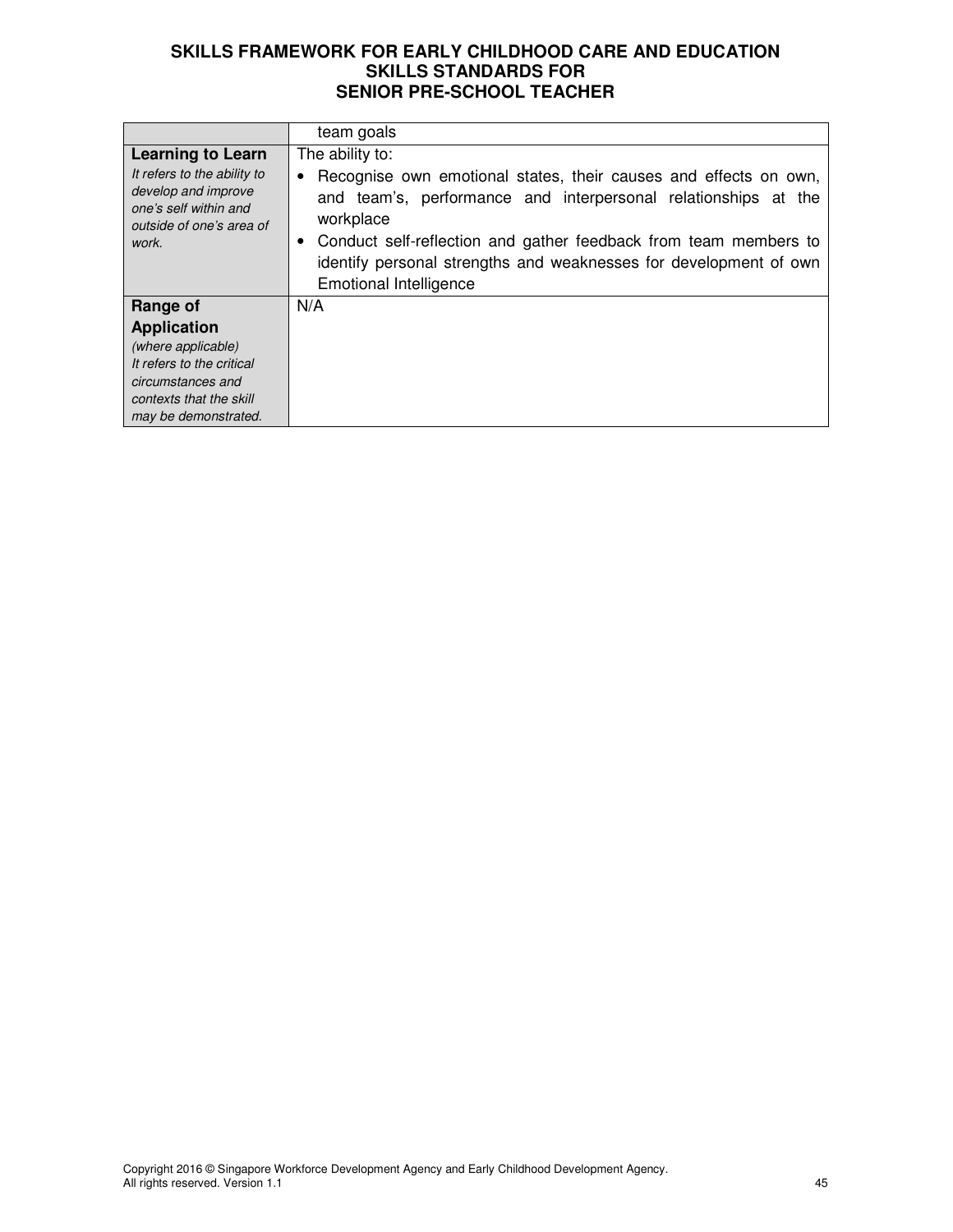| <b>Skill Code</b>                                                                                                                                                                                                             | ES-ACE-302G-1                                                                                                                                                                                                                                                                                                                                                                                                                                                                                                                                                                                                                                                                                                                                                                                                                                                          | <b>Skill Category</b>                                                                                                                                                                                                                    | Analytical, Conceptual and<br><b>Evaluative Skills</b>                                                                                                                                                                                                                                                                                                       |
|-------------------------------------------------------------------------------------------------------------------------------------------------------------------------------------------------------------------------------|------------------------------------------------------------------------------------------------------------------------------------------------------------------------------------------------------------------------------------------------------------------------------------------------------------------------------------------------------------------------------------------------------------------------------------------------------------------------------------------------------------------------------------------------------------------------------------------------------------------------------------------------------------------------------------------------------------------------------------------------------------------------------------------------------------------------------------------------------------------------|------------------------------------------------------------------------------------------------------------------------------------------------------------------------------------------------------------------------------------------|--------------------------------------------------------------------------------------------------------------------------------------------------------------------------------------------------------------------------------------------------------------------------------------------------------------------------------------------------------------|
|                                                                                                                                                                                                                               |                                                                                                                                                                                                                                                                                                                                                                                                                                                                                                                                                                                                                                                                                                                                                                                                                                                                        | <b>Sub-Skill Category</b><br>(where applicable)                                                                                                                                                                                          |                                                                                                                                                                                                                                                                                                                                                              |
| <b>Skill</b>                                                                                                                                                                                                                  |                                                                                                                                                                                                                                                                                                                                                                                                                                                                                                                                                                                                                                                                                                                                                                                                                                                                        | Solve Problems and Make Decisions at Supervisory Level                                                                                                                                                                                   |                                                                                                                                                                                                                                                                                                                                                              |
| <b>Skill Description</b>                                                                                                                                                                                                      | This skill describes the ability to work with a team of subordinates in<br>practising problem-solving and decision-making. It also<br>includes<br>anticipating and identifying potential problems, facilitating team's efforts<br>resolve problems, making appropriate decisions<br>and<br>seeing<br>to<br>implementation plans through.                                                                                                                                                                                                                                                                                                                                                                                                                                                                                                                               |                                                                                                                                                                                                                                          |                                                                                                                                                                                                                                                                                                                                                              |
| Knowledge and<br><b>Analysis</b><br>It refers to gathering,<br>cognitive processing,<br>integration and inspection<br>of facts and information<br>required to perform the<br>work tasks and activities.                       | The ability to understand:<br>confirm a problem<br>٠<br>feedback from relevant sources                                                                                                                                                                                                                                                                                                                                                                                                                                                                                                                                                                                                                                                                                                                                                                                 | Idea-generation techniques and their characteristics<br>Types of value and impact to be evaluated when selecting ideas<br>Factors affecting the effectiveness of implementation plans<br>implementation plans, and their characteristics | • Types of information to be gathered and analysed, to identify and<br>Characteristics of appropriate problem-solving tools and techniques<br>Techniques for managing team conflicts in decision-making processes<br>Advantages and disadvantages of the various methods for gathering<br>Methods used to identify deficiencies in implemented solutions and |
| <b>Application and</b>                                                                                                                                                                                                        | The ability to:                                                                                                                                                                                                                                                                                                                                                                                                                                                                                                                                                                                                                                                                                                                                                                                                                                                        |                                                                                                                                                                                                                                          |                                                                                                                                                                                                                                                                                                                                                              |
| <b>Adaptation</b><br>It refers to the ability to<br>perform the work tasks<br>and activities required of<br>the occupation, and the<br>ability to react to and<br>manage the changes at<br>work.                              | Identify symptoms that could lead to potential problems at the<br>workplace, using appropriate tools and techniques<br>Apply logical deduction to anticipate and detect problems at the<br>workplace, based on symptoms and relevant information gathered<br>Analyse relevant information surrounding the perceived problems and<br>identify the exact problem, using elimination processes, objective<br>reasoning or process questioning<br>Analyse the root cause) of problems at the workplace, using<br>appropriate problem-solving tools and techniques<br>Develop implementation plans that address the root causes of the<br>problems, and consider their impact to self and team at the workplace<br>Evaluate the effectiveness of the implemented solutions and<br>$\bullet$<br>implementation plans by analysing feedback gathered from relevant<br>sources |                                                                                                                                                                                                                                          |                                                                                                                                                                                                                                                                                                                                                              |
| <b>Innovation and</b><br><b>Value Creation</b><br>It refers to the ability to<br>generate purposive ideas<br>to improve work<br>performance and/or<br>enhance business values<br>that are aligned to<br>organisational goals. | The ability to:                                                                                                                                                                                                                                                                                                                                                                                                                                                                                                                                                                                                                                                                                                                                                                                                                                                        | members, using appropriate evaluative techniques and criteria                                                                                                                                                                            | Select a solution from among shortlisted ones, collectively with team<br>Formulate and execute modifications to restore and/or enhance<br>effectiveness of implemented solutions and implementation plans                                                                                                                                                    |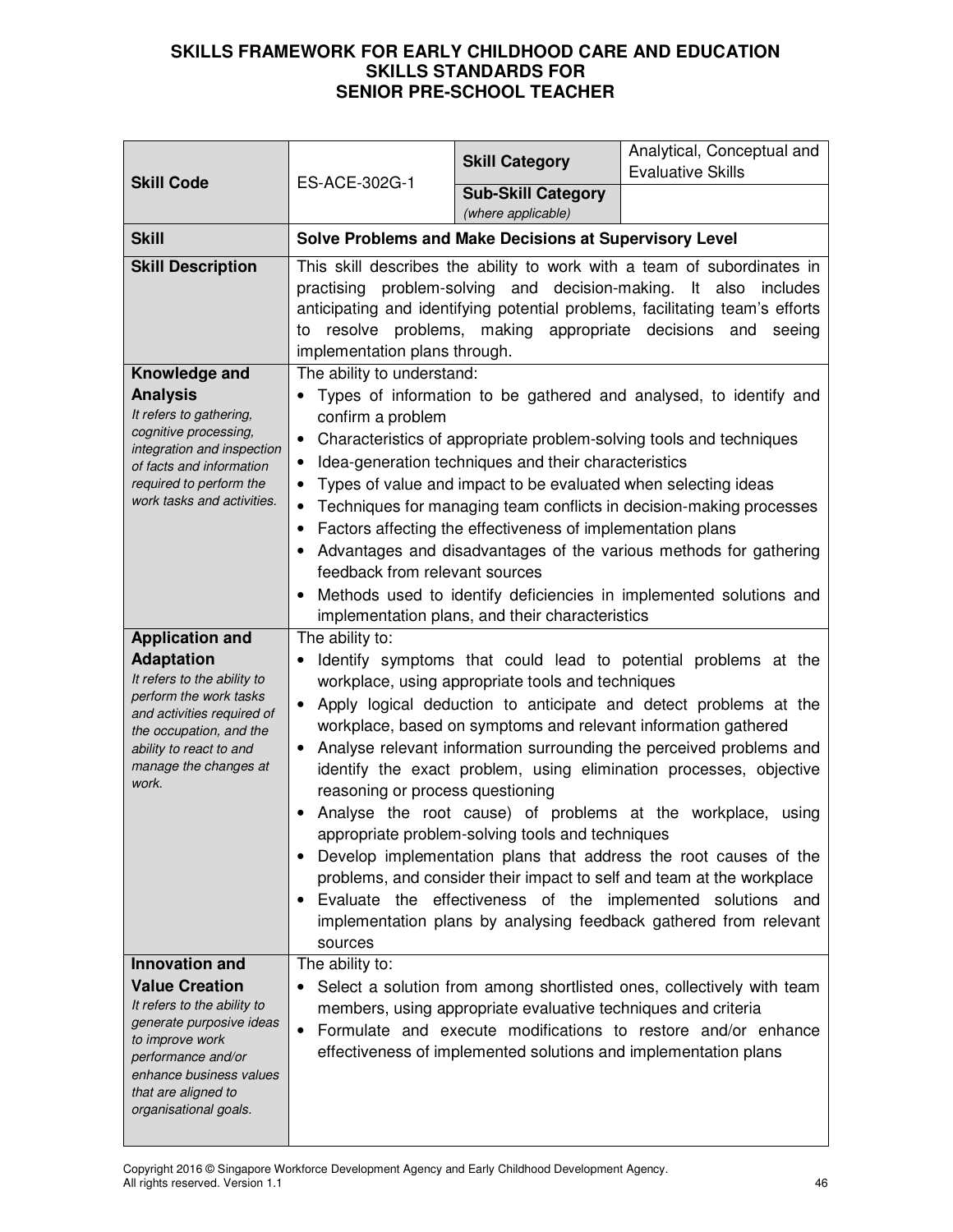| <b>Social Intelligence</b>                                                                                                                                                     | The ability to:                                                                                                                                      |
|--------------------------------------------------------------------------------------------------------------------------------------------------------------------------------|------------------------------------------------------------------------------------------------------------------------------------------------------|
| and Ethics<br>It refers to the ability to<br>use affective factors in<br>leadership, relationship<br>and diversity<br>management guided by<br>professional codes of<br>ethics. | Facilitate generation of solutions to solve problems by encouraging<br>creativity among team members                                                 |
| <b>Learning to Learn</b>                                                                                                                                                       | The ability to:                                                                                                                                      |
| It refers to the ability to<br>develop and improve<br>one's self within and<br>outside of one's area of<br>work.                                                               | Review the effectiveness of modifications made, and analyse learning<br>$\bullet$<br>points and best practices that can be used for future reference |
| Range of                                                                                                                                                                       | N/A                                                                                                                                                  |
| <b>Application</b>                                                                                                                                                             |                                                                                                                                                      |
| (where applicable)                                                                                                                                                             |                                                                                                                                                      |
| It refers to the critical                                                                                                                                                      |                                                                                                                                                      |
| circumstances and                                                                                                                                                              |                                                                                                                                                      |
| contexts that the skill                                                                                                                                                        |                                                                                                                                                      |
| may be demonstrated.                                                                                                                                                           |                                                                                                                                                      |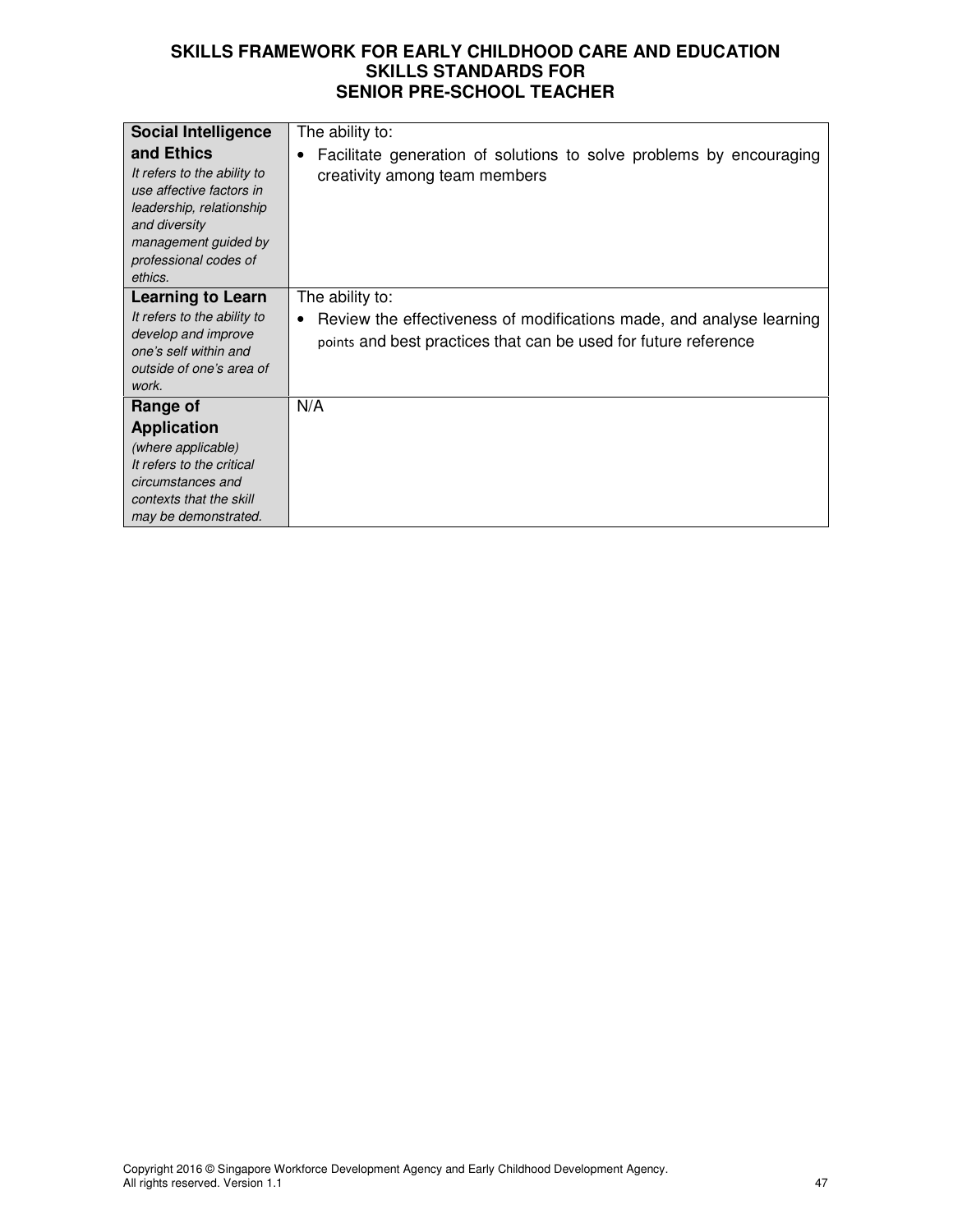| <b>Skill Code</b>                                                                                                                                                                                                                                                                                                                                                                                                                             | ECC-BOC-5004-1.1                                                                                                                                                                                                                                                                                                                                                                                                                                                                                                                                                                                                                         | <b>Skill Category</b>                                   | <b>Building Organisational</b><br>Capacity                                                                                              |
|-----------------------------------------------------------------------------------------------------------------------------------------------------------------------------------------------------------------------------------------------------------------------------------------------------------------------------------------------------------------------------------------------------------------------------------------------|------------------------------------------------------------------------------------------------------------------------------------------------------------------------------------------------------------------------------------------------------------------------------------------------------------------------------------------------------------------------------------------------------------------------------------------------------------------------------------------------------------------------------------------------------------------------------------------------------------------------------------------|---------------------------------------------------------|-----------------------------------------------------------------------------------------------------------------------------------------|
|                                                                                                                                                                                                                                                                                                                                                                                                                                               |                                                                                                                                                                                                                                                                                                                                                                                                                                                                                                                                                                                                                                          | <b>Sub-Skill Category</b><br>(where applicable)         | Visioning and Planning                                                                                                                  |
| <b>Skill</b>                                                                                                                                                                                                                                                                                                                                                                                                                                  |                                                                                                                                                                                                                                                                                                                                                                                                                                                                                                                                                                                                                                          | <b>Values of the Centre (Senior Pre-school Teacher)</b> | Collaborate with the Centre Leader, Lead Teacher and Centre Staff<br>to Align Short-term and Long-term Goals to the Vision, Mission and |
| <b>Skill Description</b>                                                                                                                                                                                                                                                                                                                                                                                                                      | This skill describes the ability to collaborate with various staff members to<br>articulate and align programmes and goals to the centre's vision, mission<br>and values. It involves fostering shared vision and mission among staff,<br>guiding teachers to ensure alignment of their daily work to the centre's<br>long term objectives, and co-facilitating reviews to ensure relevance of<br>the centre's vision, mission and values.                                                                                                                                                                                               |                                                         |                                                                                                                                         |
| Knowledge and<br><b>Analysis</b><br>It refers to gathering,<br>cognitive processing,<br>integration and inspection<br>of facts and information<br>required to perform the<br>work tasks and activities.                                                                                                                                                                                                                                       | The ability to understand:<br>The importance of leadership in establishing the vision, mission and<br>values of the centre<br>The importance of gathering feedback to ensure the relevance of the<br>$\bullet$<br>centre's vision, mission and values<br>How to support strategies for translating the vision, mission and<br>$\bullet$<br>values into specific goals and strategic planning                                                                                                                                                                                                                                             |                                                         |                                                                                                                                         |
| <b>Application and</b><br><b>Adaptation</b><br>It refers to the ability to<br>perform the work tasks<br>and activities required of<br>the occupation, and the<br>ability to react to and<br>manage the changes at<br>work.                                                                                                                                                                                                                    | The ability to:<br>Ensure that the centre's programmes and goals are in alignment with<br>the centre's vision, mission and values and to provide feedback to<br>centre leader<br>Articulate the links between programmes and the vision, mission and<br>values of the centre<br>Support the implementation of strategies for achieving long-term goals<br>$\bullet$<br>Co-facilitate discussions, during periodic reviews, to ensure that the<br>centre's vision, mission and values are still relevant for current<br>challenges and environment<br>Guide teachers on aligning their daily work to the centre's long-term<br>objectives |                                                         |                                                                                                                                         |
| <b>Innovation and</b><br><b>Value Creation</b><br>It refers to the ability to<br>generate purposive ideas<br>to improve work<br>performance and/or<br>enhance business values<br>that are aligned to<br>organisational goals.<br><b>Social Intelligence</b><br>and Ethics<br>It refers to the ability to<br>use affective factors in<br>leadership, relationship<br>and diversity<br>management guided by<br>professional codes of<br>ethics. | N/A<br>The ability to:<br>informal contact with them                                                                                                                                                                                                                                                                                                                                                                                                                                                                                                                                                                                     |                                                         | Foster shared vision and mission among staff, through formal and                                                                        |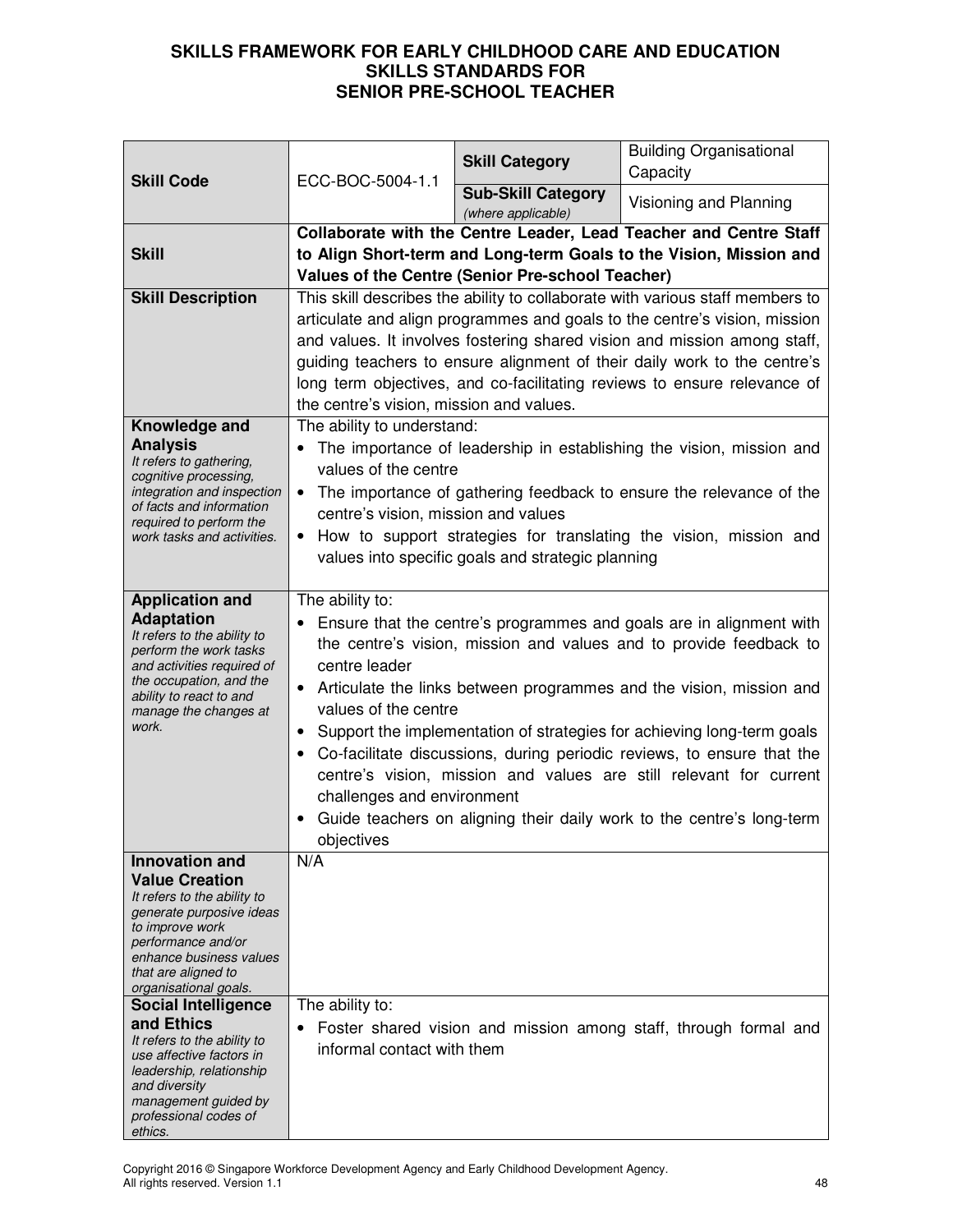| Learning to Learn<br>It refers to the ability to<br>develop and improve<br>one's self within and<br>outside of one's area of<br>work.                     | N/A                                                                                                                                                                                                                                                                                                                                                                                                         |
|-----------------------------------------------------------------------------------------------------------------------------------------------------------|-------------------------------------------------------------------------------------------------------------------------------------------------------------------------------------------------------------------------------------------------------------------------------------------------------------------------------------------------------------------------------------------------------------|
| Range of<br><b>Application</b><br>(where applicable)<br>It refers to the critical<br>circumstances and<br>contexts that the skill<br>may be demonstrated. | Strategies to establish a shared vision, mission and values may include,<br>but are not limited to:<br>Determining strategic position $-$ how the centre can best serve<br>families and community partners<br>Reviewing and analysing the centre's services<br>Reviewing the centre's vision, mission and values<br>Presenting the vision, mission and values in an appropriate manner to<br>garner support |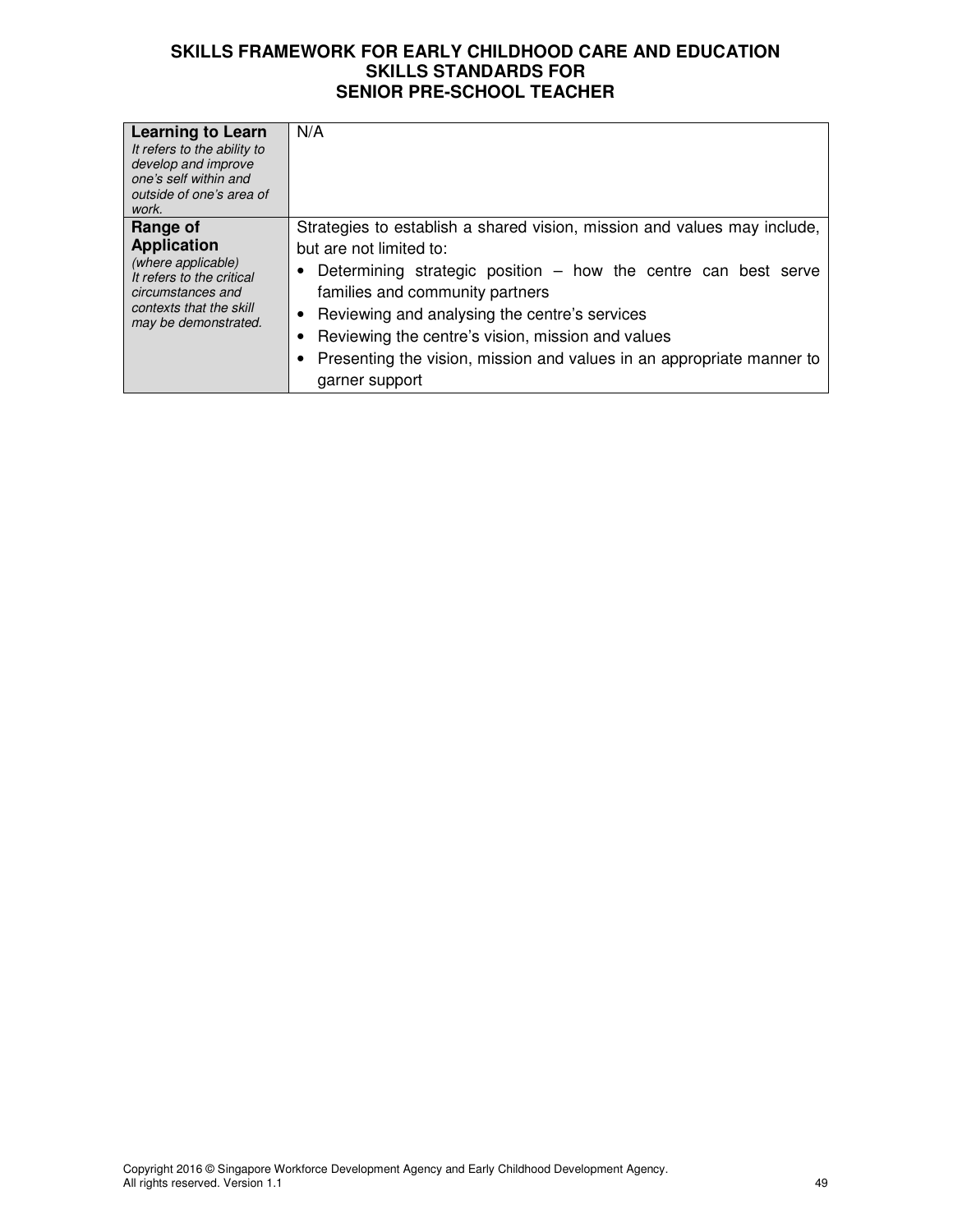#### **Version Control**

| <b>Version</b> | <b>Date</b> | <b>Changes Made</b>    | <b>Edited by</b> |
|----------------|-------------|------------------------|------------------|
|                | 1 Oct 2016  | <b>Initial Version</b> | ECDA/WDA         |
|                |             |                        |                  |
|                |             |                        |                  |